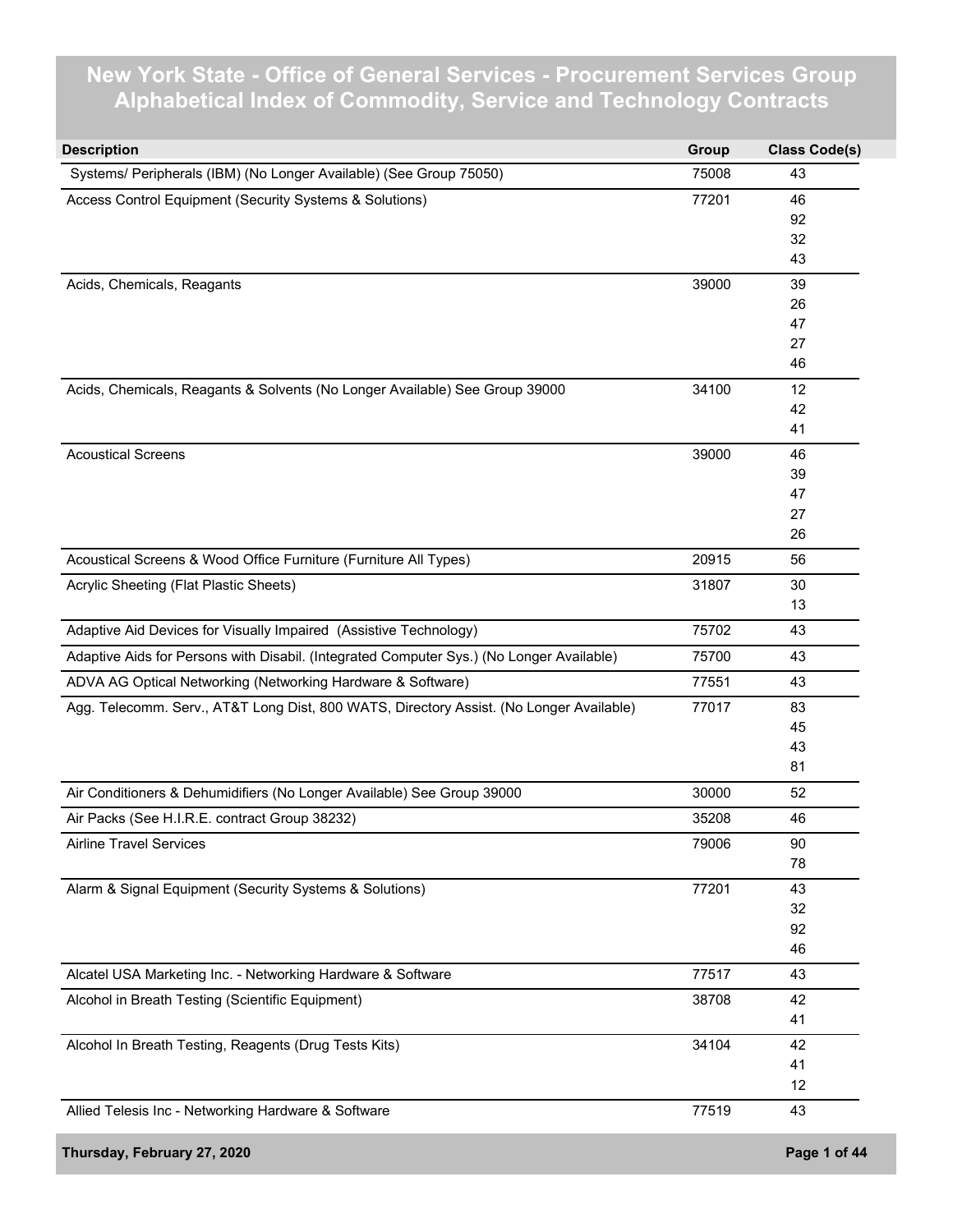| <b>Description</b>                                                                      | Group | <b>Class Code(s)</b> |
|-----------------------------------------------------------------------------------------|-------|----------------------|
| Allot Communications - Networking Hardware & Software                                   | 77548 | 43                   |
| Alternative Fueled Vehicles (No Longer Available)                                       | 40401 | 25                   |
| Alternative Info. Systems/Nova 2000 Microcomputers (No Longer Available)                | 75313 | 43                   |
| Ambulances/Ambulette (No Longer Available)                                              | 40502 | 46                   |
|                                                                                         |       | 25                   |
| Ammunition, Targets & Handcuffs                                                         | 35200 | 46                   |
| Angiographic Catheters & Related Items (Medical and Surgical Supplies)                  | 10100 | 42                   |
| Antifreeze Reclamation Units with Start-Up Kits (No Longer Available)                   | 30905 | 25                   |
| Antifreeze/Engine Coolant (No Longer Available).                                        | 30900 | 25                   |
|                                                                                         |       | 15                   |
| Anti-Icing Compound, Liquid                                                             | 32100 | 12                   |
| Appliances, Kitchen, Domestic (No Longer Available)                                     | 25200 | 52                   |
| Aprisma Mgmt. Tech. Networking Hardware & Software                                      | 77529 | 43                   |
| Armor, Soft Body (Body Armour, Law Enforcement)                                         | 35205 | 46                   |
| Art & School Supplies                                                                   | 23100 | 14                   |
|                                                                                         |       | 44                   |
| ASAP Software Catalog - Miscellaneous Software                                          | 79518 | 43                   |
| Asphalt Emulsions, Liquid Bituminous Materials (Currently Not Available)                | 31501 | 30                   |
| Asset Works LLC                                                                         | 76084 | 43                   |
| Assistive Technology for Persons with Disabilities (Assistive Technology)               | 75702 | 43                   |
| Athletic Equipment (Baseball, Basketball, Football, Tennis, etc.) (No Longer Available) | 30200 | 49                   |
| Athletic Equipment (Exercise Machines, Weight Lifting, Gym Mats, etc.)                  | 30204 | 49                   |
| Audio Tapes (Audio Visual Equipment and Accessories) (Currently Not Available)          | 38806 | 45                   |
| Audio Visual Equipment and Accessories (Currently Not Available)                        | 38806 | 45                   |
| Audit Services (No Longer Available)                                                    | 79037 | 84                   |
|                                                                                         |       | 80                   |
| Auditory & Sleep Electronic Monitoring Equipment (No Longer Available)                  | 12602 | 42                   |
| Automated External Defibrillators (AEDs)                                                | 12605 | 42                   |
| Automon Corp.                                                                           | 76020 | 43                   |
| Automotive Filters (Oil, Air, Gas)                                                      | 30305 | 25                   |
| Automotive Fleet Management                                                             | 72002 | 25                   |
| Automotive Repair (No Longer Available)                                                 | 72002 | 25                   |
| Automotive Replacement Parts                                                            | 30306 | 25                   |
| AVAYA Communications Networking Hardware & Software                                     | 77531 | 43                   |
| Aventail - Networking Hardware & Software                                               | 77543 | 43                   |
| Avocent Corp. - Networking Hardware & Software                                          | 77550 | 43                   |
| Ayaya Inc. (IVRE - Repair and Maintenance Only)                                         | 77101 | 43                   |
| Backhoes, Loaders, Tractors, Wheel Type with Options (Currently Not Available)          | 40601 | 22                   |
| Bags, Polyethylene (Industrial and Commercial Supplies & Equipment)                     | 39000 | 27                   |
|                                                                                         |       | 26                   |
|                                                                                         |       | 39                   |
|                                                                                         |       | 46                   |
|                                                                                         |       | 47                   |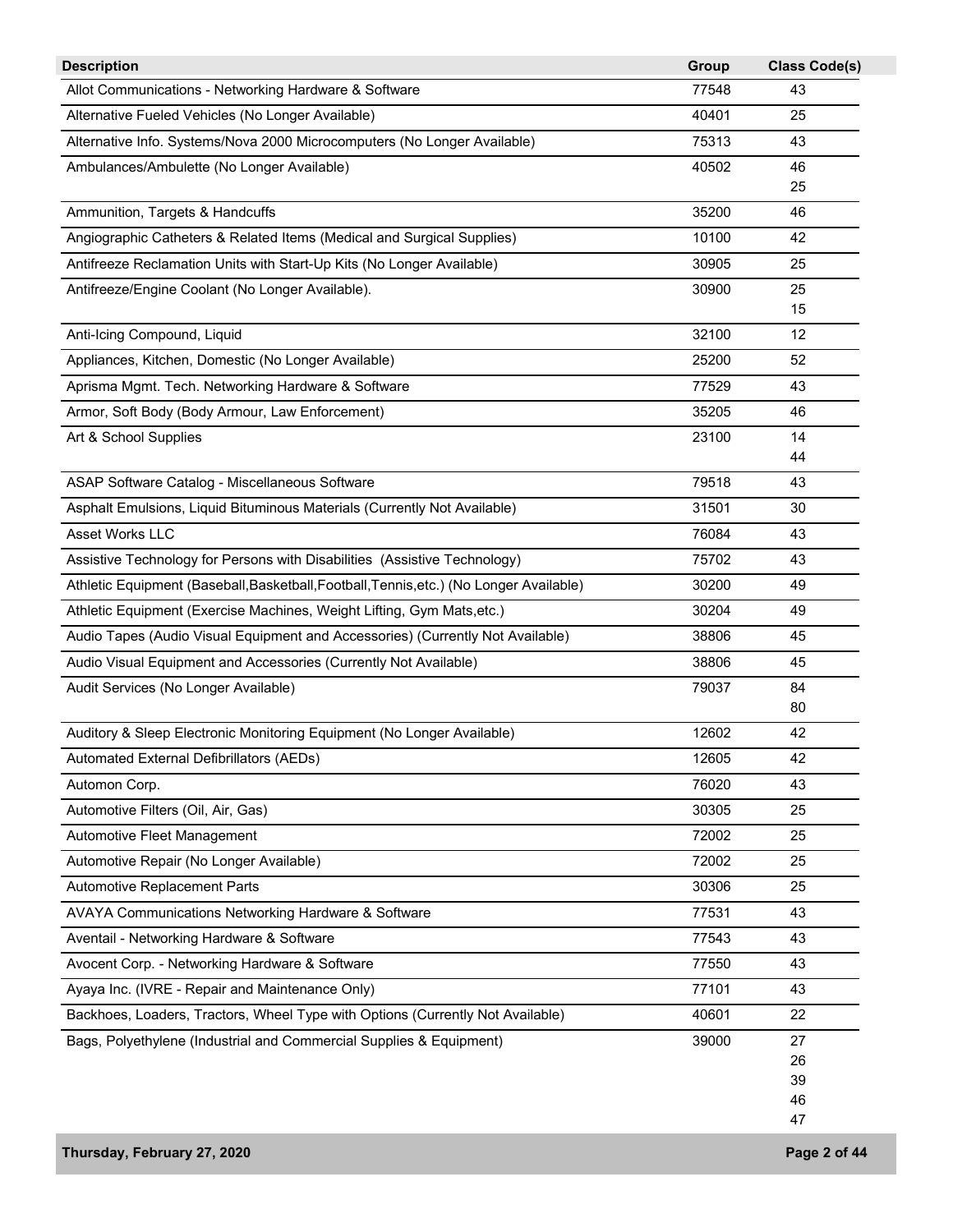| <b>Description</b>                                                                | Group | <b>Class Code(s)</b> |
|-----------------------------------------------------------------------------------|-------|----------------------|
| Ballasts, Lighting (Industrial and Commercial Supplies & Equipment)               | 39000 | 26                   |
|                                                                                   |       | 27                   |
|                                                                                   |       | 39                   |
|                                                                                   |       | 46                   |
|                                                                                   |       | 47                   |
| Ballot Marking or Voting Devices (Disability Accessible)                          | 22300 | 44<br>46             |
|                                                                                   |       | 43                   |
|                                                                                   |       | 45                   |
| Bar Code Readers (Symbol Technologies)                                            | 77502 | 43                   |
| Bar Code Scanners and Imagers, Hand Held                                          | 79507 | 43                   |
|                                                                                   |       | 44                   |
|                                                                                   |       | 46                   |
| Batteries, Dry (Industrial and Commercial Supplies & Equipment)                   | 39000 | 47                   |
|                                                                                   |       | 39                   |
|                                                                                   |       | 27                   |
|                                                                                   |       | 26                   |
|                                                                                   |       | 46                   |
| Batteries, Dry (No Longer Available)                                              | 34401 | 26                   |
| Beam Type Guide & Bridge Rails, Posts & Accessories (No Longer Available)         | 32000 | 30                   |
| Beds, Hospital Patient Room Furniture (No Longer Available)                       | 20302 | 56                   |
|                                                                                   |       | 42                   |
| Binders, EDP (Office Supplies)                                                    | 23000 | 44                   |
|                                                                                   |       | 14                   |
| <b>Binding Machine Supplies (Office Supplies)</b>                                 | 23000 | 14                   |
|                                                                                   |       | 44                   |
| Biological Safety Cabinets & Accessories (Laboratory Equipment & Supplies)        | 12000 | 56                   |
|                                                                                   |       | 53                   |
|                                                                                   |       | 41                   |
|                                                                                   |       | 12<br>10             |
|                                                                                   |       | 42                   |
|                                                                                   |       | 76                   |
| Bituminous Concrete - 6.3 MM Polymer                                              | 31502 | 30                   |
| Bituminous Concrete - Hot Mix Asphalt                                             | 31502 | 30                   |
| Bituminous Concrete - Stockpile Patch (Cold Mix) (Cold Patch)                     | 31504 | 30                   |
| Bituminous Materials, Liquid (Quick Set Slurry Seal & Microsurfacing)             | 31506 | 30                   |
| Bituninous Concrete - Hot Mix asphalt (DOT) (Currently Not Available)             | 31503 | 30                   |
| Bladder Care Trays (Medical & Surgical Equipment) (Currently Not Available)       | 10141 | 42                   |
| Bladder Care Trays, Bags, Accessories, Kits & Catheters (Currently Not Available) | 10101 | 42                   |
| Blood Collection Supplies and Hypodermic Needles and Syringes                     | 10101 | 42                   |
| Blood Glucose Monitoring Systems (Drug Tests Kits)                                | 34104 | 42                   |
|                                                                                   |       | 41                   |
|                                                                                   |       | 12                   |
| Blood Pack Units, Plastic & Associated Items (No Longer Available)                | 12404 | 42                   |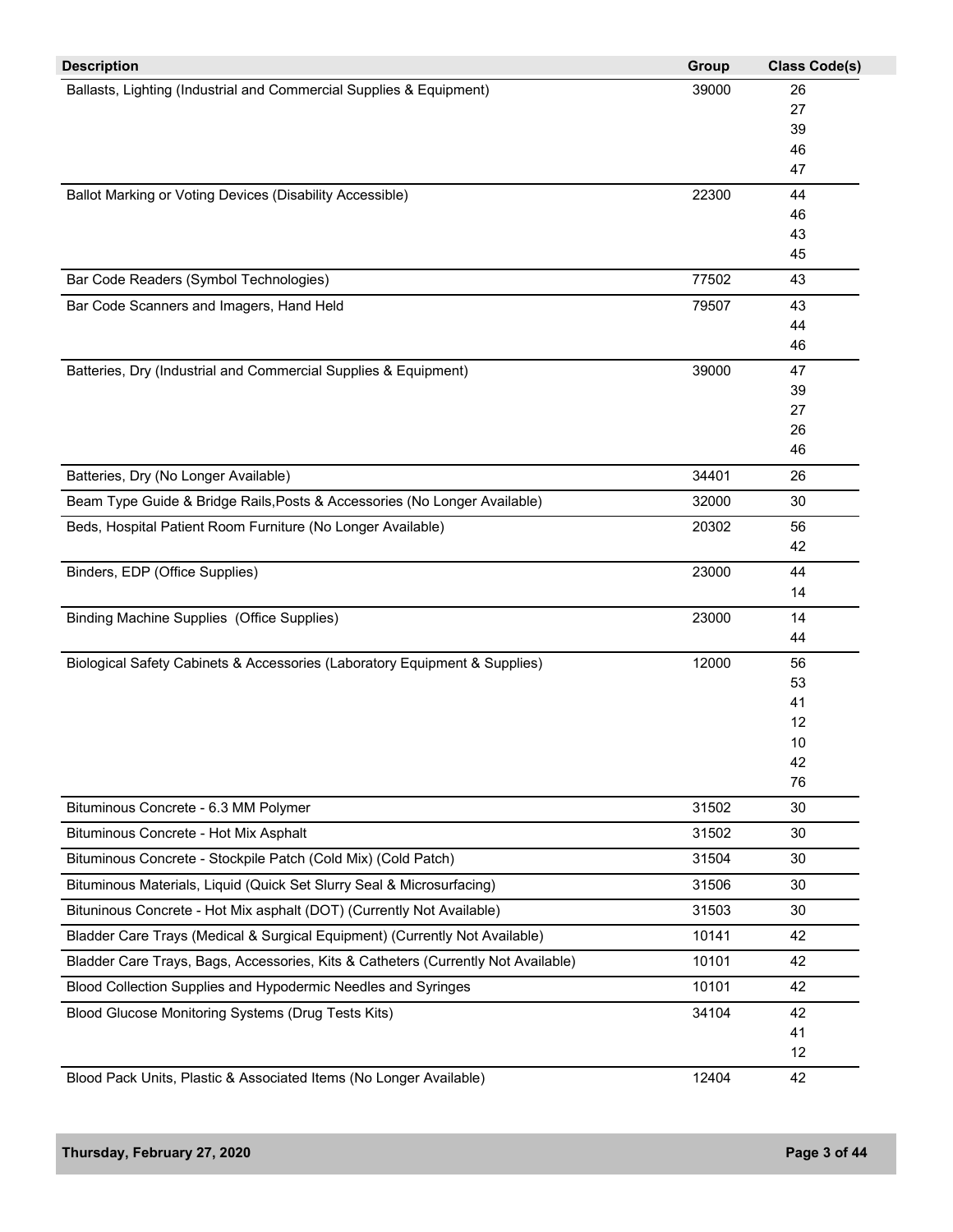| <b>Description</b>                                                                           | Group | <b>Class Code(s)</b> |
|----------------------------------------------------------------------------------------------|-------|----------------------|
| Blood Products (No Longer Available)                                                         | 12406 | 42                   |
|                                                                                              |       | 12                   |
|                                                                                              | 12400 | 42                   |
| Body Armor, Soft (Body Armour, Law Enforcement)                                              | 35205 | 46                   |
| Boiler Treatment Chemicals & Services (No Longer Available)                                  | 40802 | 47                   |
| Books, Pub. (Non-print Library Materials, Related Ancillary Serv.) (Currently Not Available) | 20060 | 55                   |
| Books, Record (Office Supplies)                                                              | 23000 | 14                   |
|                                                                                              |       | 44                   |
| Boots (Firefighters' Protective Outerwear)                                                   | 40061 | 46                   |
|                                                                                              |       | 53                   |
| Boots, Police (No Longer Available)                                                          | 34902 | 53                   |
| Braisers and Steamers (Commercial Cooking Equipment)                                         | 24100 | 48                   |
| <b>Breath Testing Kit</b>                                                                    | 38708 | 42                   |
|                                                                                              |       | 41                   |
| <b>Breathalyzer Chemicals/Reagents</b>                                                       | 38708 | 41                   |
|                                                                                              |       | 42                   |
| Breathalyzers (Alcohol in Breath Testing)                                                    | 38708 | 41                   |
|                                                                                              |       | 42                   |
| Breathing Apparatus, Self-Contained (Air Packs) (See H.I.R.E. contract Group 38232)          | 35208 | 46                   |
| Bridge Rails, Beam-Type, Posts & Accessories (No Longer Available)                           | 32000 | 30                   |
| Brief Covers, Portfolios (Office Supplies)                                                   | 23000 | 44                   |
|                                                                                              |       | 14                   |
| Broilers, Griddles, Fryers (Commercial Cooking Equipment)                                    | 24100 | 48                   |
| Brush & Wood Chippers (No Longer Available)                                                  | 42900 | 21                   |
|                                                                                              |       | 22                   |
| Brushes & Paints, Paper Crayons, Chalk (Office Supplies) Also See Group 23100                | 23000 | 44                   |
|                                                                                              |       | 14                   |
| Bulletin Boards, Chalk Boards & Directories (Office Supplies) Also See Group 23100           | 23000 | 14                   |
|                                                                                              |       | 44                   |
| Bulletproof Vests (Soft Body Armor) (Body Armour, Law Enforcement)                           | 35205 | 46                   |
| Bunker Pants (Firefighters' Protective Outerwear)                                            | 40061 | 53                   |
|                                                                                              |       | 46                   |
| Burnishers, Floor Machines, Scrubbing & Polishing (Floor Machines)                           | 21400 | 47                   |
| Buses (Transit), Adult Passenger                                                             | 40523 | 25                   |
| Buses (Transit), Adult Passenger (See Group 40523)                                           | 40500 | 46                   |
|                                                                                              |       | 25                   |
| Cab Chassis Trucks, Light Duty                                                               | 40500 | 25                   |
|                                                                                              |       | 46                   |
| Cabinet NG, Inc. (formerly ePaperlessoffice.com                                              | 11600 | 42                   |
| Cable & Fiber Optics (Provide, Install & Maintain Network Communications)                    | 77007 | 26                   |
|                                                                                              |       | 43                   |
| Cafeteria Tables (Furniture All Types)                                                       | 20915 | 56                   |
| Calcium Chloride (Flake and Pellet)                                                          | 32100 | 12                   |
| Calcium Chloride (Liquid Ice Melter)                                                         | 32100 | 12                   |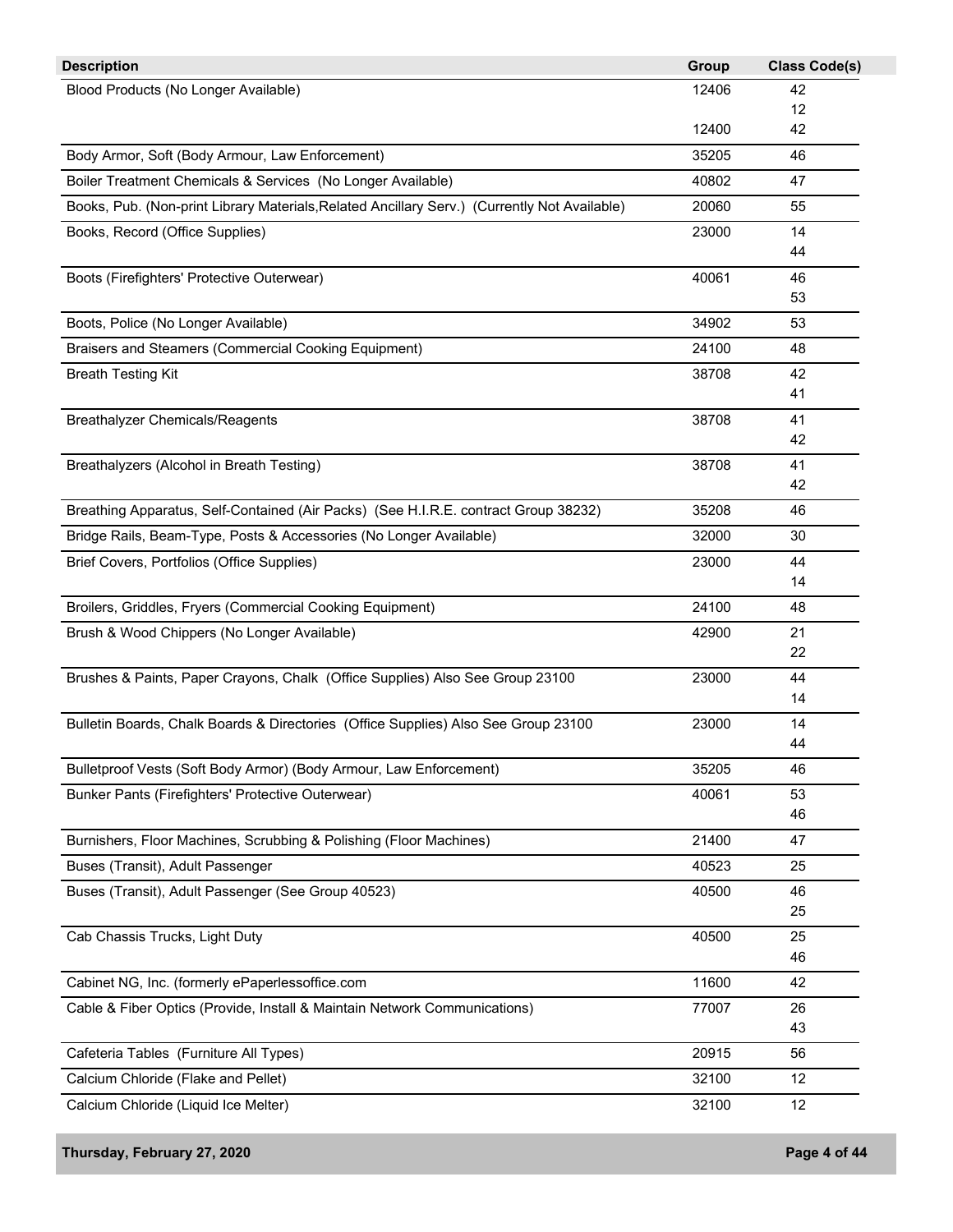| <b>Description</b>                                                                  | Group | <b>Class Code(s)</b> |
|-------------------------------------------------------------------------------------|-------|----------------------|
| Calculators, Scientific (Laboratory & Science Teaching Supplies)                    | 12004 | 10                   |
|                                                                                     |       | 41                   |
|                                                                                     |       | 55                   |
| Calendars (Calendar Supplies)                                                       | 23037 | 44                   |
|                                                                                     |       | 14                   |
| Cameras, Digital (Audio Visual Equipment and Accessories) (Currently Not Available) | 38806 | 45                   |
| Cameras, Self-Developing (Polaroid) (No Longer Available)                           | 38800 | 45                   |
| Cameras, Video (Audio Visual Equipment and Accessories) (Currently Not Available)   | 38806 | 45                   |
| Car Rental (Passenger Vehicles Rental)                                              | 72001 | 78                   |
|                                                                                     |       | 90                   |
|                                                                                     |       | 72                   |
| Carbonless Bond Paper (Office Supplies)                                             | 23000 | 44                   |
|                                                                                     |       | 14                   |
| Card Guides & Corrugated Storage Files (Office Supplies)                            | 23000 | 14                   |
|                                                                                     |       | 44                   |
| Carpet Extractor (No Longer Available)                                              | 21402 | 47                   |
| Carpets & Rugs (Carpet and Carpet Tile)                                             | 20600 | 52                   |
|                                                                                     |       | 30                   |
|                                                                                     |       | 72                   |
| Cars, Utility, Metal                                                                | 40500 | 25                   |
|                                                                                     |       | 46                   |
| Cash Registers, Talking (Assistive Technology)                                      | 75702 | 43                   |
| CCTV (Assistive Technology)                                                         | 75702 | 43                   |
| Cellular Telephone Service                                                          | 77017 | 81                   |
|                                                                                     |       | 45                   |
|                                                                                     |       | 43                   |
|                                                                                     |       | 83                   |
| Centrifuges & Accessories (Laboratory Equipment & Supplies)                         | 12000 | 42                   |
|                                                                                     |       | 53                   |
|                                                                                     |       | 56                   |
|                                                                                     |       | 10                   |
|                                                                                     |       | 76                   |
|                                                                                     |       | 12                   |
|                                                                                     |       | 41                   |
| Chains (Tire) & Accessories (No Longer Available)                                   | 30500 | 25                   |
| Chalk Boards, Bulletin Boards & Directories (Office Supplies) Also See Group 23100  | 23000 | 14                   |
|                                                                                     |       | 44                   |
| Chalk, Paints & Brushes, Paper Crayons (Office Supplies) Also See Group 23100       | 23000 | 44                   |
|                                                                                     |       | 14                   |
| Channelizer Drums, Felxiable Deineator Posts & Cones (Traffic Safety Products)      | 38612 | 46                   |
| <b>Check Point Software Technology</b>                                              | 76074 | 43                   |
| Chemical Ice Melters, Liquid (Calcium Chloride, Magnesium Chloride)                 | 32100 | 12                   |
| Chemical Law Enforcement Devices (No longer available)                              | 35202 | 12                   |
|                                                                                     |       | 46                   |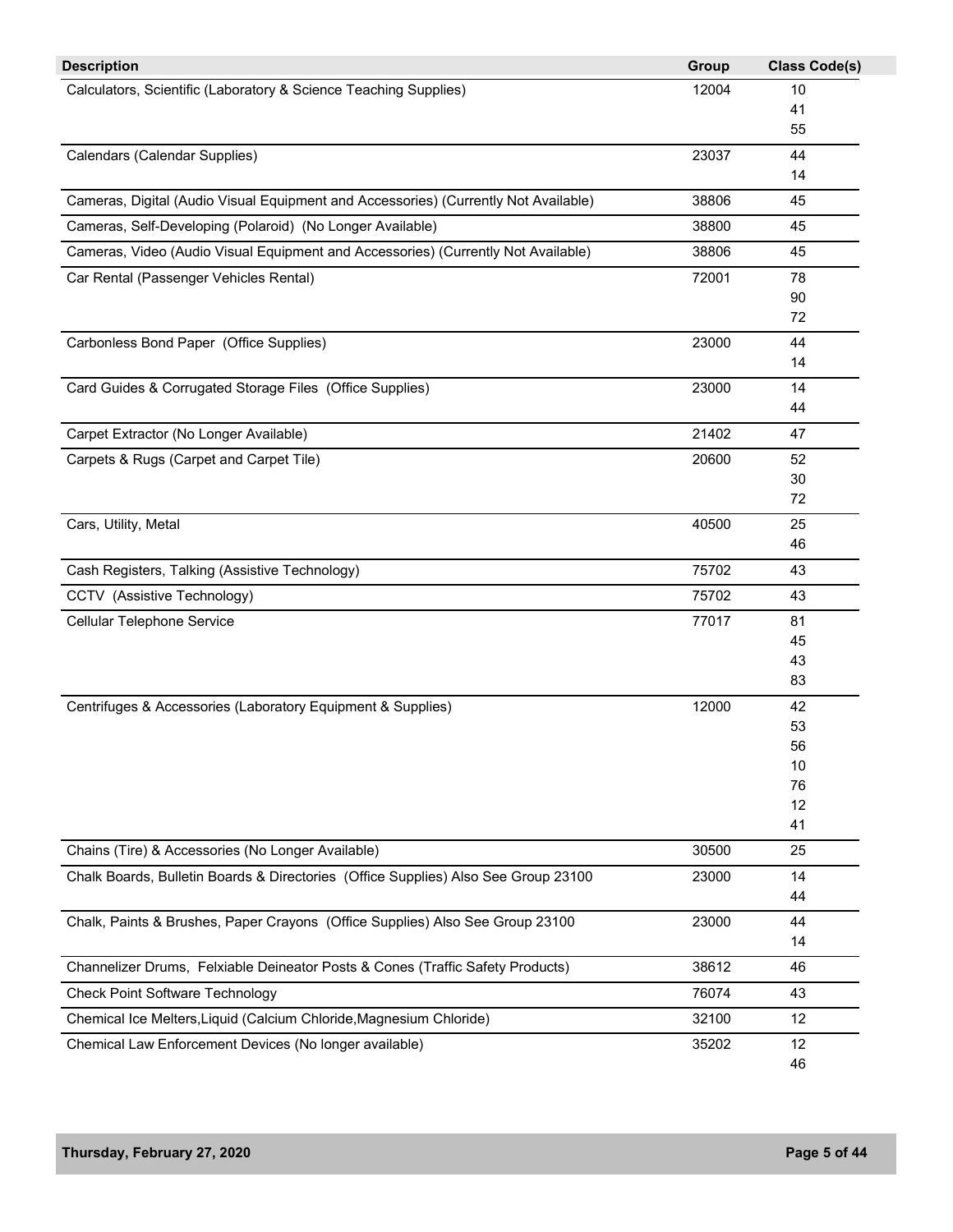| <b>Description</b>                                                                                | Group | <b>Class Code(s)</b> |
|---------------------------------------------------------------------------------------------------|-------|----------------------|
| Chemicals, Reagants, Acids                                                                        | 39000 | 27                   |
|                                                                                                   |       | 46                   |
|                                                                                                   |       | 26                   |
|                                                                                                   |       | 39                   |
|                                                                                                   |       | 47                   |
| Chippers, Wood & Brush (No Longer Available)                                                      | 42900 | 21                   |
|                                                                                                   |       | 22                   |
| Chromatographs (Scientific Equipment)                                                             | 38713 | 41<br>42             |
| Citrix Software - (Software) (No Longer Available)                                                | 76086 | 43                   |
|                                                                                                   |       |                      |
| Clinical Analyzers (Clinical Analyzers and Immunocytometry)                                       | 34110 | 42<br>41             |
|                                                                                                   |       |                      |
| Closed Circuit Television (Assistive Technology)                                                  | 75702 | 43                   |
| Clothing/ Hospital and Laboratory (Medical and Surgical Supplies)                                 | 10100 | 42                   |
| CNG Fueling Equipment (No Longer Available)                                                       | 35001 | 15                   |
| Cold-in-Place - (Liquid Bituminous Materials - Cold-in-Place Recycling) (Currently Not Available) | 31507 | 30                   |
| Color Copy Paper (No Longer Available)                                                            | 50210 | 14                   |
| Commercial & Industrial Supplies (Industrial and Commercial Supplies & Equipment)                 | 39000 | 26                   |
|                                                                                                   |       | 27                   |
|                                                                                                   |       | 46                   |
|                                                                                                   |       | 47                   |
|                                                                                                   |       | 39                   |
| Commercial / Domestic Washers & Dryers No Longer Available                                        | 25203 | 52                   |
| Commercial Cooking Equipment (Various) (Commercial Cooking Equipment)                             | 24100 | 48                   |
| Commercial Refrigeration Equipment (Refrigerators, Freezers, Ice Makers)                          | 24200 | 24                   |
| Commercial, Institutional & Industrial Furniture                                                  | 20915 | 56                   |
| Compounds, Dishwashing (Industrial and Commercial Supplies & Equipment)                           | 39000 | 47                   |
|                                                                                                   |       | 46                   |
|                                                                                                   |       | 26                   |
|                                                                                                   |       | 27<br>39             |
| Comprehensive Liquid Bituminous Materials                                                         | 31555 | 30                   |
|                                                                                                   |       |                      |
| <b>Comprehensive Telecommunications Services</b>                                                  | 77017 | 81<br>83             |
|                                                                                                   |       | 45                   |
|                                                                                                   |       | 43                   |
| <b>Compressed Natural Gas Fueling Equipment</b>                                                   | 35001 | 15                   |
| <b>Computer Consultants (Gartner Group)</b>                                                       | 73001 | 43                   |
| <b>Computer Consulting System Integration</b>                                                     | 73012 | 43                   |
|                                                                                                   |       | 81                   |
|                                                                                                   |       | 83                   |
|                                                                                                   |       | 84                   |
|                                                                                                   |       | 82                   |
|                                                                                                   |       | 80                   |
|                                                                                                   |       | 86                   |
| Computer Furniture (Furniture All Types)                                                          | 20915 | 56                   |
| Thursday, February 27, 2020                                                                       |       | Page 6 of 44         |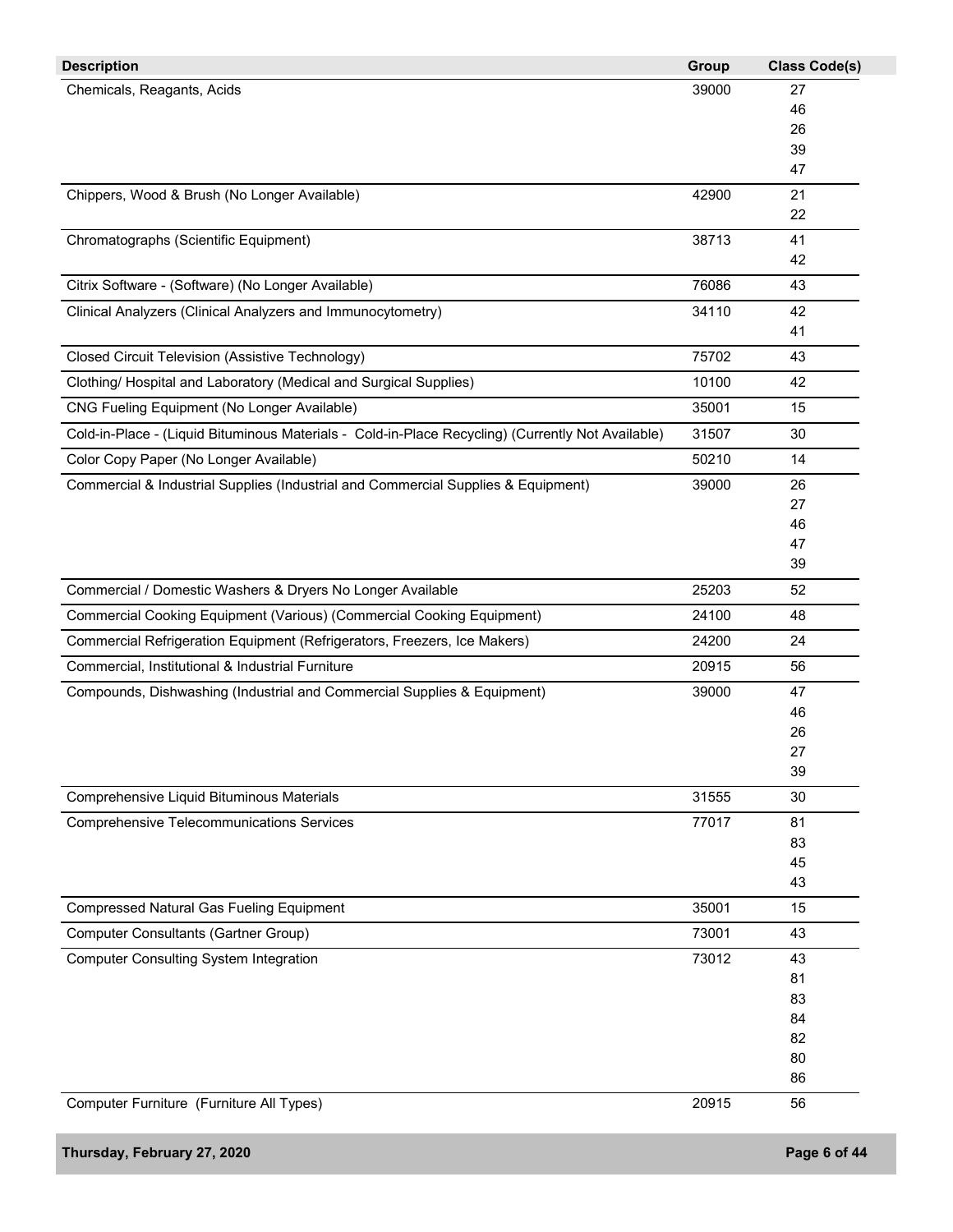| <b>Description</b>                                                               | Group | <b>Class Code(s)</b> |
|----------------------------------------------------------------------------------|-------|----------------------|
| <b>Computer Paper</b>                                                            | 23830 | 82                   |
| Computer Support Furniture & Equipment (No Longer Available)                     | 27000 | 31                   |
| Concrete Sealers for Bridge Maintenance (No Longer Avaialable)                   | 31520 | 30                   |
| Concrete, Ready Mixed (No Longer Available)                                      | 33713 | 30                   |
| Convection Ovens & Steamers (Commercial Cooking Equipment)                       | 24100 | 48                   |
| Cooking Equipment, Commercial (Various) (Commercial Cooking Equipment)           | 24100 | 48                   |
| Coolant, Engine/Antifreeze (No Longer Available).                                | 30900 | 25                   |
|                                                                                  |       | 15                   |
| Copier Supplies (See Group 75525(                                                | 22424 | 44                   |
| Copiers and Digital Duplicators, Color and Wide Format (See Group 75525)         | 22424 | 44                   |
| Copy Paper, Colors (No Longer Available)                                         | 50210 | 14                   |
| Copy Paper, White (Truckload Lots)                                               | 50213 | 14                   |
| Copy Paper, White, Recycled (Less than Truckload Lots)                           | 50211 | 14                   |
| Correction Tape, Indexes (Office Supplies)                                       | 23000 | 14                   |
|                                                                                  |       | 44                   |
| <b>COSINE Communicaitons (Networking Hardware &amp; Software)</b>                | 77537 | 43                   |
| <b>Courier Service (Courier Services)</b>                                        | 79011 | 78                   |
| Crash Cushions (Safety Barriers) (Traffic safety Equipment)                      | 38614 | 30                   |
|                                                                                  |       | 92<br>25             |
|                                                                                  |       | 46                   |
| Crayons, Chalk, Paints & Brushes, Paper (Office Supplies) (Also see Group 23100) | 23000 | 44                   |
|                                                                                  |       | 14                   |
| Crushed Stone & Gravel (Fine & Coarse Aggregates)                                | 33700 | 11                   |
| Culture Media (Drug Tests Kits)                                                  | 34104 | 42                   |
|                                                                                  |       | 41                   |
|                                                                                  |       | 12                   |
| Culvert and Underdrain Pipe and Tubing                                           | 37700 | 30<br>40             |
| Cutting Edges, Plow Blades (No Longer Available)                                 | 40903 | 25                   |
| Darkroom Supplies (Photographic) (No Longer Available)                           | 38802 | 45                   |
| Data Communications Equipment (Lucent) (N0 Longer Available)                     | 77017 | 83                   |
|                                                                                  |       | 81                   |
|                                                                                  |       | 45                   |
|                                                                                  |       | 43                   |
| Data Communications Equipment (Racal-Datacom) (No Longer Available)              | 77023 | 43                   |
| Data Communications Equipment Maintenance (Racal-Datacom) (No Longer Available)  | 78552 | 72                   |
| Data Storage Media (Diskettes, Tape, Cartridges) (Office Supplies)               | 23000 | 44                   |
|                                                                                  |       | 14                   |
| Dedicated Compressed Natural Gas (CNG) Vehicles, Alternate Fuel                  | 40500 | 46                   |
|                                                                                  |       | 25                   |
| Defibrillators (AEDs)                                                            | 12605 | 42                   |
| Defibrillators, Vital Signs, Fetal/Neonatal, ECG/EKG (No Longer Available)       | 12602 | 42                   |
| Dental Equipment and Supplies (No Longer Available)                              | 10800 | 42                   |
| Thursday, February 27, 2020                                                      |       | Page 7 of 44         |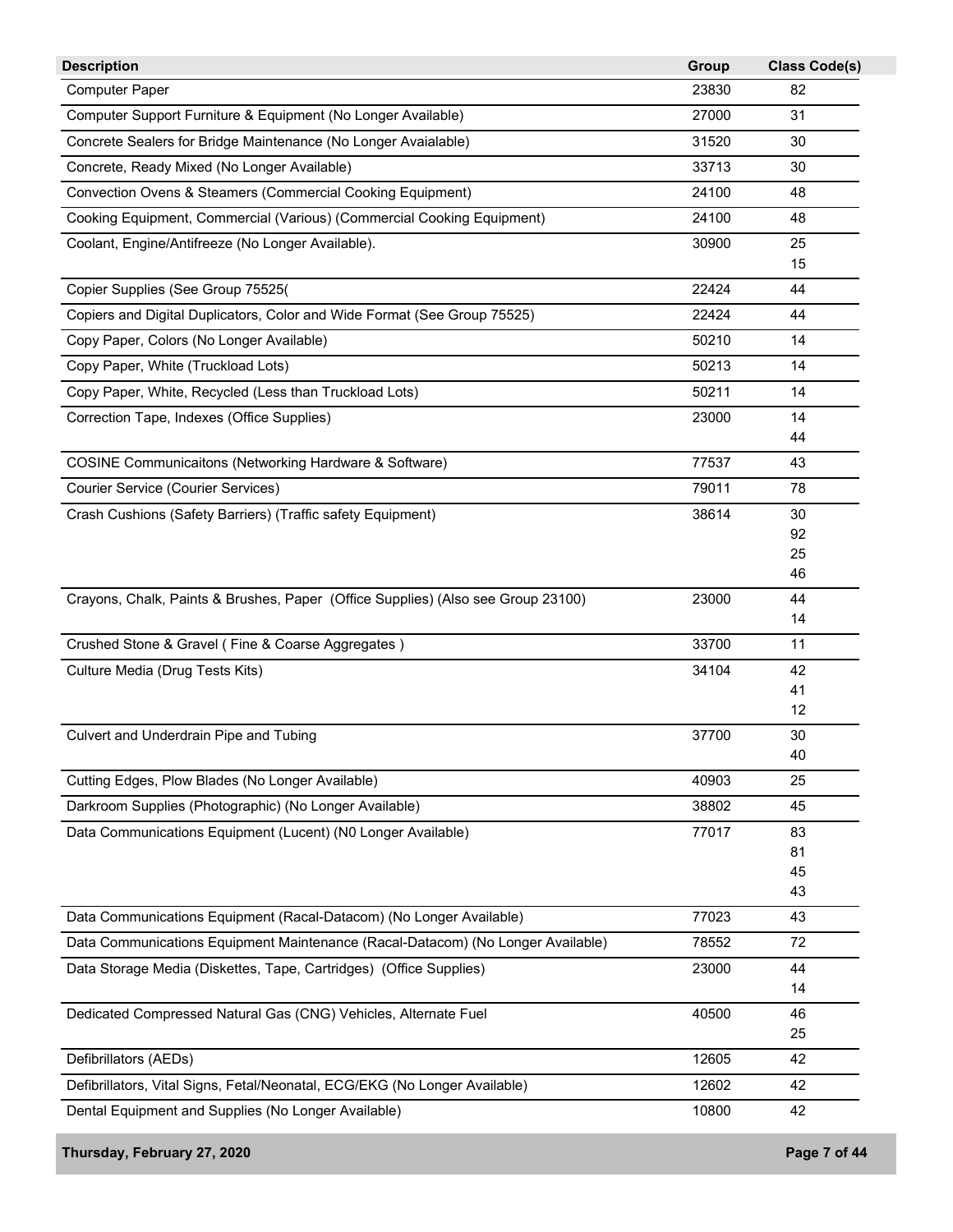| <b>Description</b>                                                                     | Group | <b>Class Code(s)</b> |
|----------------------------------------------------------------------------------------|-------|----------------------|
| Desk Top Address/Telephone Files (Office Supplies)                                     | 23000 | 44                   |
|                                                                                        |       | 14                   |
| Desks and Tables (Furniture All Types)                                                 | 20915 | 56                   |
| Desks, Chairs, Credenza's and Tables (Furniture All Types)                             | 20915 | 56                   |
| Detergent, Laundry (Industrial and Commercial Supplies & Equipment)                    | 39000 | 46                   |
|                                                                                        |       | 27                   |
|                                                                                        |       | 47                   |
|                                                                                        |       | 26                   |
|                                                                                        |       | 39                   |
| Detergent, Soap, Dishwashing (Industrial and Commercial Supplies & Equipment)          | 39000 | 47                   |
|                                                                                        |       | 46                   |
|                                                                                        |       | 26                   |
|                                                                                        |       | 27                   |
|                                                                                        |       | 39                   |
| Developer & Toner for IBM Printers (No Longer Available).                              | 23060 | 44                   |
|                                                                                        |       | 43                   |
| Developer & Toner, Laser Printers (Office Supplies) (Also see Group 77525)             | 23000 | 44                   |
|                                                                                        |       | 14                   |
| Diagnostic Reagents (Drug Tests Kits)                                                  | 34104 | 42                   |
|                                                                                        |       | 41                   |
|                                                                                        |       | 12                   |
| Dialysis Supplies & Perfusion Products                                                 | 12403 | 42                   |
| Dictating/Transcribing Equipment (No Longer Available)                                 | 22818 | 44                   |
| Diesel Engine Fuel                                                                     | 05602 | 15                   |
| Digital Cameras (Audio Visual Equipment and Accessories) (Currently Not Available)     | 38806 | 45                   |
| <b>Digital Centrex Equipment</b>                                                       | 77002 | 43                   |
| Dinnerware, Disposable (No Longer Available)                                           | 21103 | 52                   |
|                                                                                        |       | 48                   |
| Dinnerware, Polycarbonate (Plates, Bowls, Cups, Trays, Tumblers) (No Longer Available) | 21102 | 48                   |
|                                                                                        |       | 52                   |
| DiRAD Technologies (IVRE - Repair and Maintenance Only)                                | 77101 | 43                   |
| DiRAD Technologies, Interactive Voice ResponseTelecommunications (IVR Equipment)       | 77100 | 43                   |
| Directories, Chalk Boards & Bulletin Boards (Office Supplies)                          | 23000 | 44                   |
|                                                                                        |       | 14                   |
| Directory Assistance (No Longer Available)                                             | 77017 | 43                   |
|                                                                                        |       | 45                   |
|                                                                                        |       | 81                   |
|                                                                                        |       | 83                   |
| Dishwashers (No Longer Available)                                                      | 25200 | 52                   |
| Dishwashing Compounds (Industrial and Commercial Supplies & Equipment)                 | 39000 | 27                   |
|                                                                                        |       | 47                   |
|                                                                                        |       | 39                   |
|                                                                                        |       | 26                   |
|                                                                                        |       | 46                   |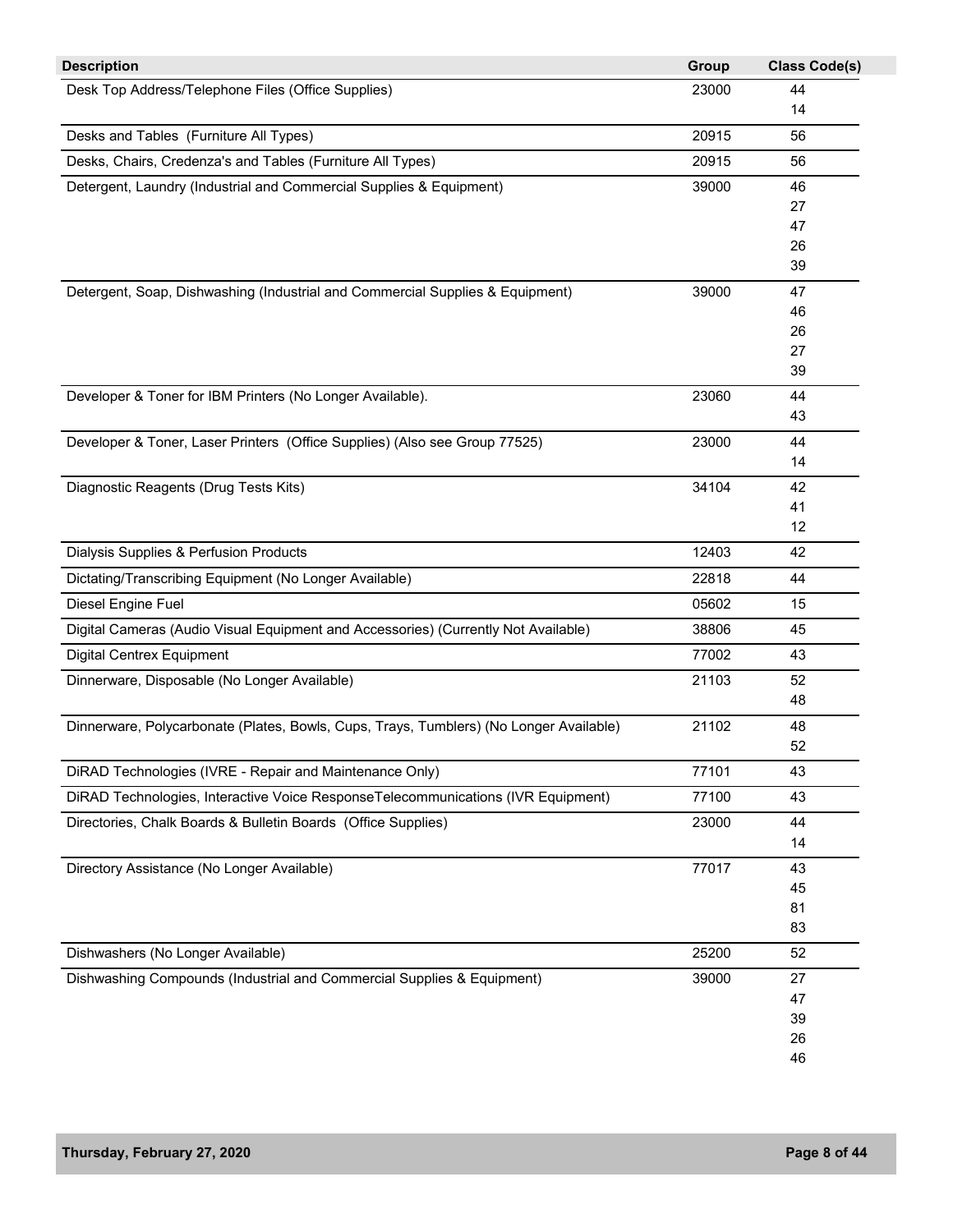| <b>Description</b>                                                                         | Group | <b>Class Code(s)</b> |
|--------------------------------------------------------------------------------------------|-------|----------------------|
| Disinfecting Cleaners (Sanitizers/Germicidal Detergents)                                   | 39000 | 47                   |
|                                                                                            |       | 39                   |
|                                                                                            |       | 26                   |
|                                                                                            |       | 46<br>27             |
| Diskettes, Tape, Cartridges (Data Storage Media) (Office Supplies)                         | 23000 | 44                   |
|                                                                                            |       | 14                   |
| Dispensers, Tape (Office Supplies)                                                         | 23000 | 44                   |
|                                                                                            |       | 14                   |
| Disposable Dinnerware (No Longer Available)                                                | 21103 | 52                   |
|                                                                                            |       | 48                   |
| D-Link Systems Networking Hardware & Software                                              | 77513 | 43                   |
| Domestic / Commercial Washers & Dryers (Res. & Comm. Clothing Washers & Dryers)            | 25203 | 52                   |
| Domestic Kitchen Appliances (Various) (No Longer Available)                                | 25200 | 52                   |
| Domestic Refrigerators and Freezers "Energy Star" (No Longer Available)                    | 25204 | 52                   |
| Door Locks (Locks & Related Products) (No Longer Available)                                | 35501 | 31                   |
| <b>Drafting Furniture</b>                                                                  | 23100 | 14                   |
|                                                                                            |       | 44                   |
| Drainage Units, Pleural Cavity (No Longer Available)                                       | 12200 | 42                   |
| Draperies (Window Treatments)                                                              | 21200 | 52                   |
| Drug & Alcohol Screening Products Services (Urine Based) (Drug Tests Kits)                 | 34104 | 12                   |
|                                                                                            |       | 41                   |
|                                                                                            |       | 42                   |
| Drug Test Kits, Qualitative (Drug Tests Kits)                                              | 34104 | 41                   |
|                                                                                            |       | 42<br>12             |
| Drug Testing (No Longer Available)                                                         | 73006 | 86                   |
|                                                                                            |       | 51                   |
|                                                                                            |       | 85                   |
| Drug, Alcohol & HIV-1 Screening (No Longer Available)                                      | 34104 | 42                   |
|                                                                                            |       | 41                   |
|                                                                                            |       | 12                   |
| Drugs & Pharmaceuticals, Blood Products                                                    | 10200 | 51                   |
| Drugs, Class I, Sodium Fluoride Solutions, Tablets, Drops, Mouthwash (No Longer Available) | 10213 | 51                   |
| Drugs, Class II Organ Preservation Solution (No Longer Available)                          | 10290 | 51                   |
| Drugs, Class II, (Belzer UW Cold Storage Solution) (No Longer Available)                   | 10290 | 51                   |
| Drugs, Class III, Insulin                                                                  | 10200 | 51                   |
| Drugs, Class III, Tubercular                                                               | 10200 | 51                   |
| Dry Cell Batteries (Industrial and Commercial Supplies & Equipment)                        | 39000 | 27                   |
|                                                                                            |       | 47                   |
|                                                                                            |       | 46                   |
|                                                                                            |       | 26                   |
|                                                                                            |       | 39                   |
| Dryers / Washers (Domestic & Commercial) (Res. & Comm. Clothing Washers & Dryers)          | 25203 | 52                   |
| Dryers/Washers, Commercial (Institutional Washers and Dryers) (No Longer Available)        | 36501 | 47                   |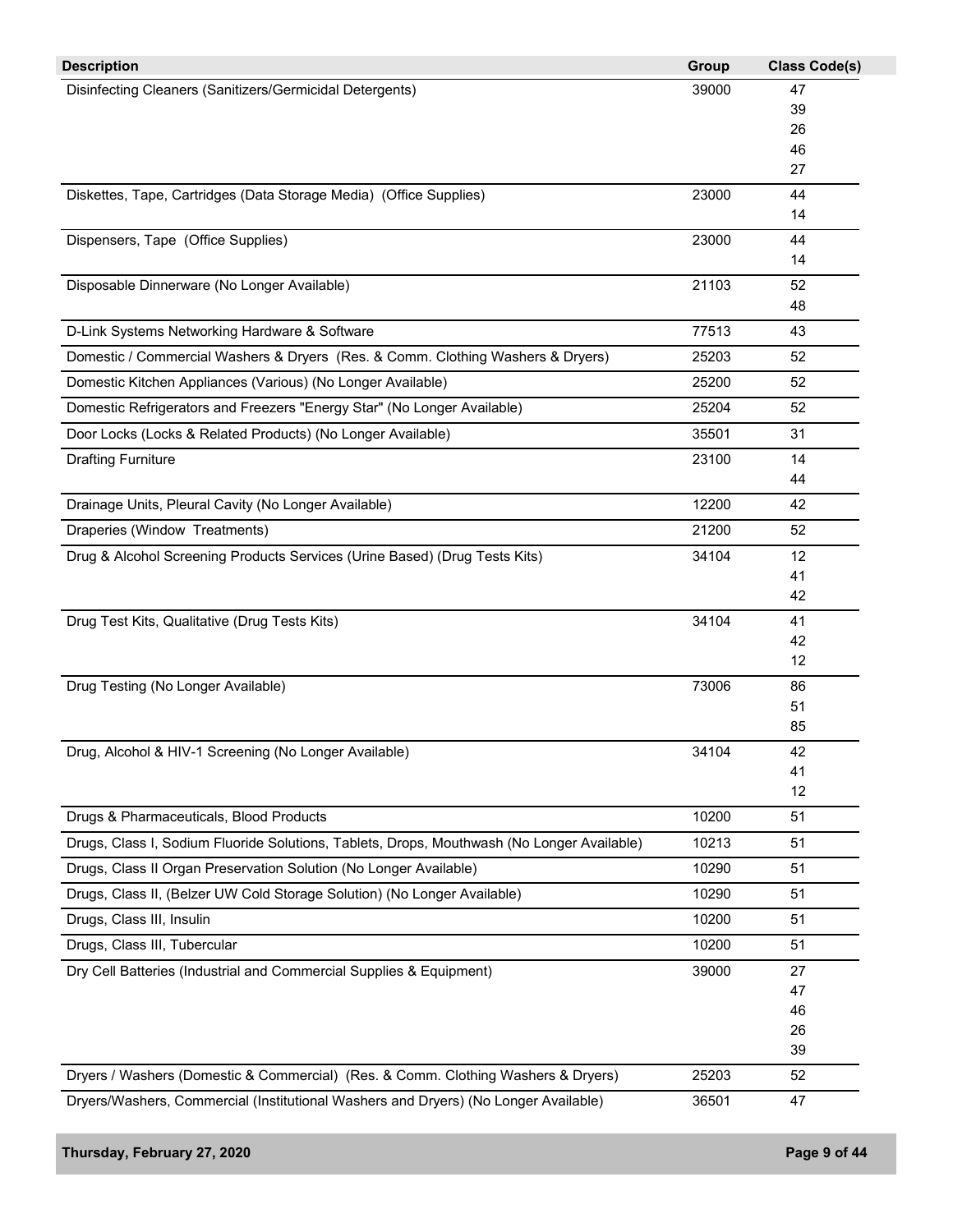| <b>Description</b>                                                                    | Group | <b>Class Code(s)</b> |
|---------------------------------------------------------------------------------------|-------|----------------------|
| Edgers/Trimmers (Mowing Equip., Walking & Weed Trimmer)                               | 37000 | 21                   |
| <b>Education and Development</b>                                                      | 79300 | 86                   |
| Educational Technology & Occupational Training Mats. & Equipment                      | 38224 | 55                   |
|                                                                                       |       | 45                   |
|                                                                                       |       | 43                   |
|                                                                                       |       | 86                   |
|                                                                                       |       | 42                   |
|                                                                                       |       | 41                   |
|                                                                                       |       | 27                   |
| EKG's and ECG's (No Longer Available)                                                 | 12602 | 42                   |
| e-Learning/Distance Learning Training Services (Statewide)                            | 73016 | 81                   |
|                                                                                       |       | 85                   |
|                                                                                       |       | 80                   |
|                                                                                       |       | 84                   |
|                                                                                       |       | 86                   |
|                                                                                       |       | 43                   |
|                                                                                       |       | 83                   |
| Electric Fans, Free-air type (Industrial and Commercial Supplies & Equipment)         | 39000 | 47                   |
|                                                                                       |       | 39                   |
|                                                                                       |       | 27                   |
|                                                                                       |       | 26                   |
|                                                                                       |       | 46                   |
| Electric Fans, Free-air type (No Longer Available) See Group 39000                    | 21300 | 40                   |
| <b>Electric Lamps</b>                                                                 | 05400 | 39                   |
| Electric Motors, High Efficiency (Industrial and Commercial Supplies & Equipment)     | 39000 | 47                   |
|                                                                                       |       | 39                   |
|                                                                                       |       | 46                   |
|                                                                                       |       | 26                   |
|                                                                                       |       | 27                   |
| Electric Trucks (No Longer Available)                                                 | 40511 | 25                   |
| Electric Vehicles (No Longer Available)                                               | 40511 | 25                   |
| Electrical Supplies (Discontinued) (See Group 39000)                                  | 34403 | 30                   |
|                                                                                       |       | 26                   |
| Electrical Supplies (Industrial and Commercial Supplies & Equipment)                  | 39000 | 47                   |
|                                                                                       |       | 27                   |
|                                                                                       |       | 39                   |
|                                                                                       |       | 26                   |
|                                                                                       |       | 46                   |
| Electrical Switchgear Testing (No Longer Available)                                   | 71003 | 72                   |
| Electricity (No Longer Available)                                                     | 05300 | 15                   |
| Electronic ID Equipment (Fingerprint & Photo, Card ID) (Security Systems & Solutions) | 77201 | 92                   |
|                                                                                       |       | 46                   |
|                                                                                       |       | 32                   |
|                                                                                       |       | 43                   |
|                                                                                       |       |                      |
| Electronic Key Systems - Maintenance & MACS Only (No Longer Available)                | 77004 | 43                   |
| Electronic Key Telephone Systems (No Longer Available)                                | 77004 | 43                   |
| Electronic Monitoring Equipment (Auditory & Sleep) (No Longer Available)              | 12602 | 42                   |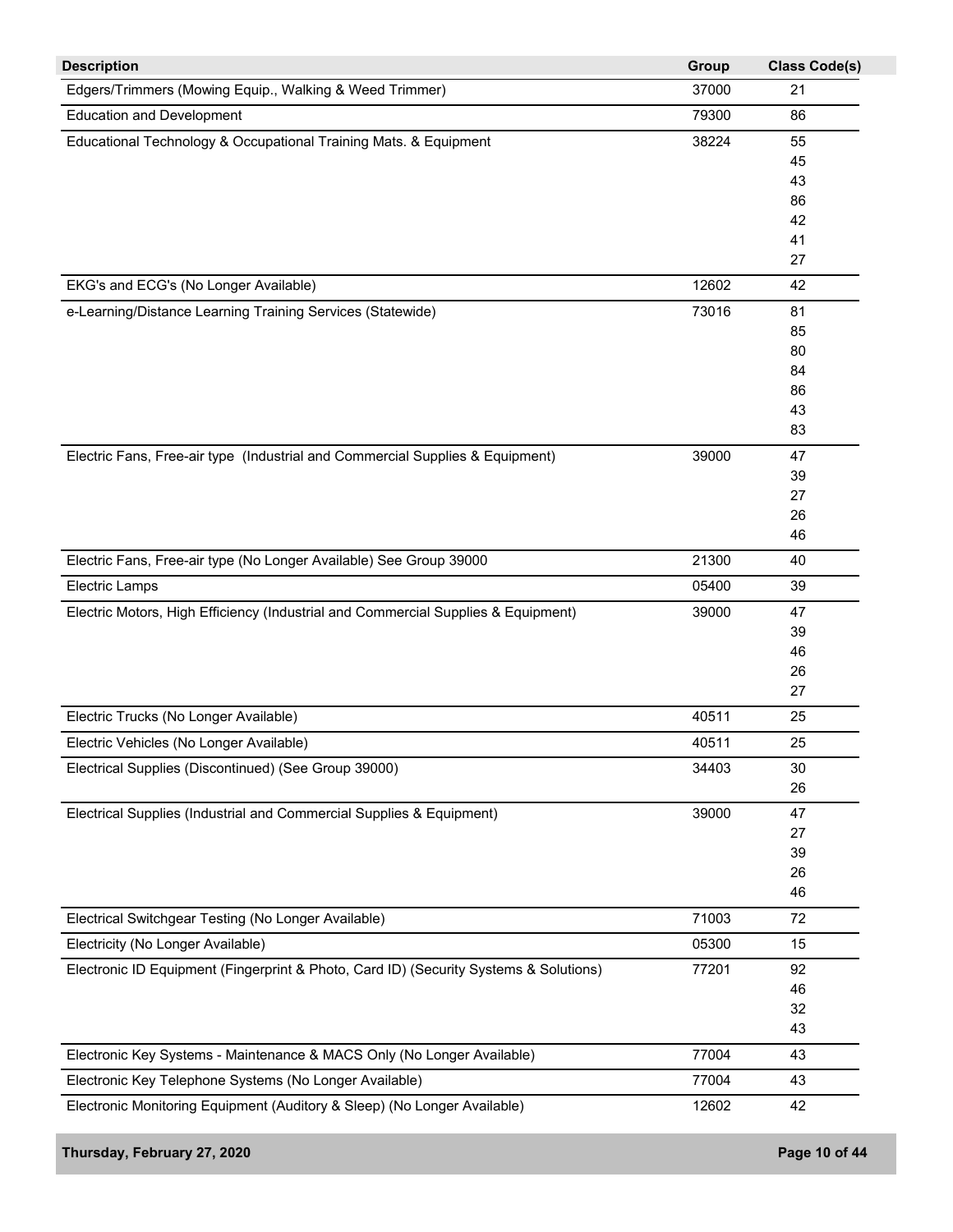| <b>Description</b>                                                                         | Group | <b>Class Code(s)</b> |
|--------------------------------------------------------------------------------------------|-------|----------------------|
| Electronic Sirens, Lightbars, Vehicle Warning Lights                                       | 30304 | 46                   |
|                                                                                            |       | 25                   |
| Electronics/Video Equipment (Audio Visual Equipment and Access.) (Currently Not Available) | 38806 | 45                   |
| Elevator Inspection (No Longer Available)                                                  | 71021 | 72                   |
| Elevator Maintenance (No Longer Available)                                                 | 71004 | 72                   |
| Emergency Evacuation Equipment (Hazardous Incident Reponse Equipment)                      | 38232 | 43                   |
|                                                                                            |       | 86                   |
|                                                                                            |       | 41                   |
|                                                                                            |       | 92                   |
|                                                                                            |       | 42<br>46             |
|                                                                                            |       | 77                   |
| Emergency Evacuation Equipment (See Group 38232)                                           | 11613 | 42                   |
| <b>Emergency Road Salt</b>                                                                 | 01800 | 12                   |
| Emergency Standby Services (No longer Available)                                           | 72006 | 92                   |
|                                                                                            |       | 46                   |
| Empire Net (No Longer Available)                                                           | 79539 | 83                   |
| Emulsions, Liquid Bituminous Materials (Currently Not Available)                           | 31501 | 30                   |
| Engine Coolant/Antifreeze (No Longer Available).                                           | 30900 | 15                   |
|                                                                                            |       | 25                   |
| Engine Parts (Automotive Replacement Parts)                                                | 30306 | 25                   |
| Enhanced Mailers (Mailing Machines and Other Items)                                        | 22812 | 44                   |
| Enhanced Mailers (See Group 22812)                                                         | 12080 | 42                   |
|                                                                                            |       | 41                   |
| Enterasys Networks - Networking Hardware & Software                                        | 77501 | 43                   |
| <b>Enterprise Systems</b>                                                                  | 76200 | 43                   |
| Enterprise Systems Hewlett-Packard Co.                                                     | 76200 | 43                   |
| Enterprise Systems International Business Solutions                                        | 76200 | 43                   |
| Enterprise Systems Silicon Graphics inc.                                                   | 76200 | 43                   |
| Enterprise Systems Sun Microsystems Inc.                                                   | 76200 | 43                   |
| Enterprise Systems Unisys Corporation                                                      | 76200 | 43                   |
| Environmental Services (No Longer Available)                                               | 79000 | 77                   |
|                                                                                            |       | 80                   |
|                                                                                            |       | 84                   |
| Enzymatic Water Purification Chemicals (No Longer Available)                               | 40800 | 47                   |
| Epoxy-Based Polymer Resins for Concrete Surface & Bridge Deck Maint. (No Longer Available) | 33714 | 30                   |
|                                                                                            |       | 13                   |
| Equipment & Materials for Educ. Tech. & Occupational Training                              | 38224 | 45                   |
|                                                                                            |       | 43                   |
|                                                                                            |       | 41                   |
|                                                                                            |       | 27                   |
|                                                                                            |       | 86                   |
|                                                                                            |       | 55                   |
|                                                                                            |       | 42                   |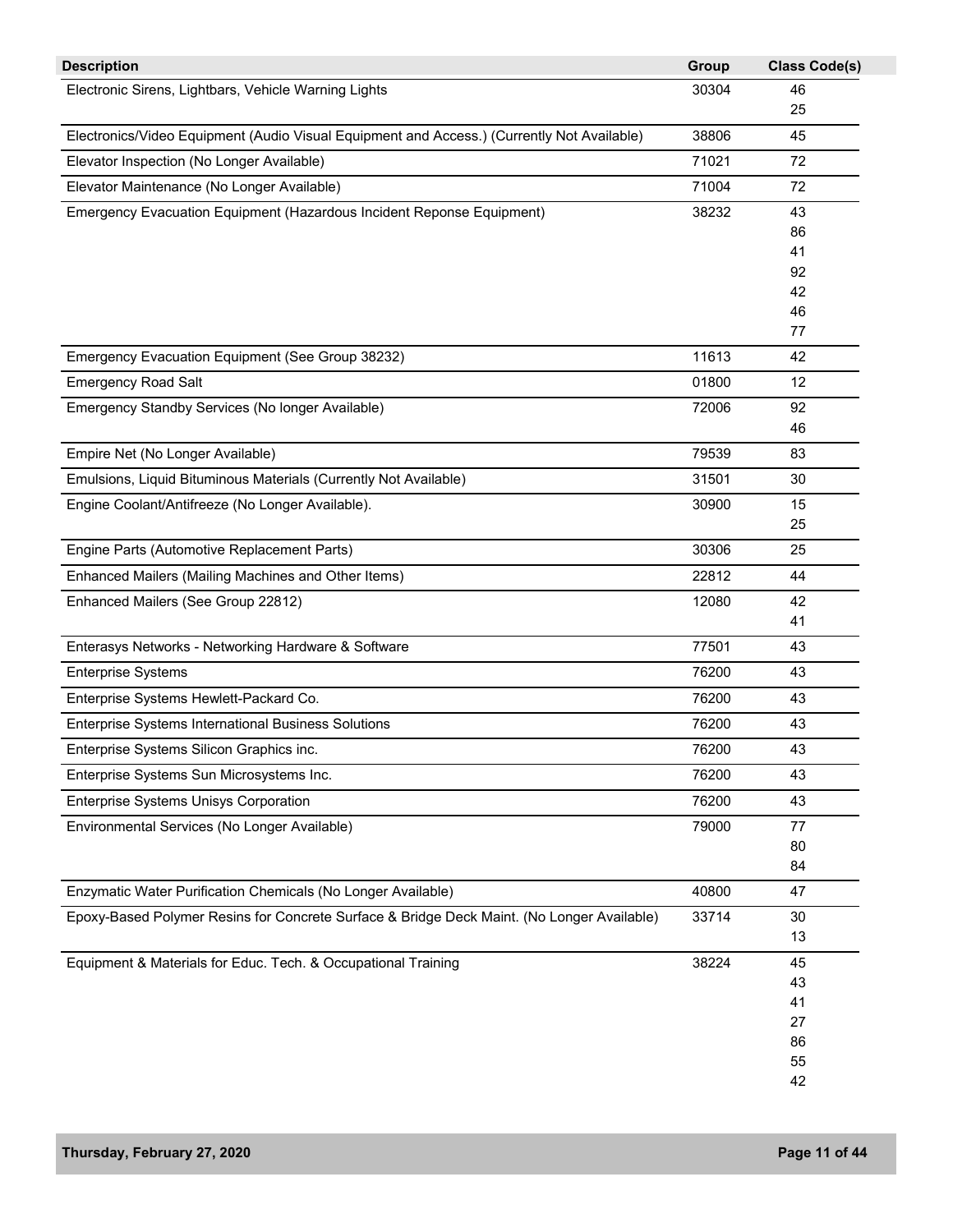| <b>Description</b>                                                                    | Group | <b>Class Code(s)</b> |
|---------------------------------------------------------------------------------------|-------|----------------------|
| Equipment Rental, Heavy                                                               | 72007 | 72                   |
|                                                                                       |       | 22                   |
| Ergotron, Inc. - Miscellaneous Hardware - Computer Furniture (No Longer Available)    | 79337 | 56                   |
|                                                                                       |       | 43                   |
| Ericsson Inc - Networking Hardware & Software                                         | 77523 | 43                   |
| Ethanol Vehicles, Alternate Fuel                                                      | 40500 | 46                   |
|                                                                                       |       | 25                   |
| Exam Tables, Chairs & Accessories                                                     | 11600 | 42                   |
| Examination Tables (Ward & O.R. Hosp.Equip.)                                          | 11600 | 42                   |
| Exercise Equipment (Weight Lifting, Treadmills, Gym Mats, etc.)                       | 30204 | 49                   |
| Exercise Machines, Weight Lifting Equipment, Gym Mats,etc.                            | 30204 | 49                   |
| Expansion & Partition Folders (Office Supplies)                                       | 23000 | 44                   |
|                                                                                       |       | 14                   |
| Expense Reduction Services (No Longer Available)                                      | 79032 | 84                   |
|                                                                                       |       | 43                   |
| Explosive & Narcotic Detection Systems                                                | 38232 | 92                   |
|                                                                                       |       | 42                   |
|                                                                                       |       | 77                   |
|                                                                                       |       | 46                   |
|                                                                                       |       | 43                   |
|                                                                                       |       | 41                   |
|                                                                                       |       | 86                   |
| Extinguishers, Fire (Hazardous Incident Reponse Equipment)                            | 38232 | 43                   |
|                                                                                       |       | 42<br>41             |
|                                                                                       |       | 46                   |
|                                                                                       |       | 77                   |
|                                                                                       |       | 86                   |
|                                                                                       |       | 92                   |
| Extreme Networks - Hardware and Software                                              | 77505 | 43                   |
| F5 Networks, Inc. - Networking Hardware & Software                                    | 77554 | 43                   |
| <b>Facial Tissue and Napkins</b>                                                      | 23300 | 14                   |
| Facility Management Equipment (No Longer Available)                                   | 38221 | 46                   |
|                                                                                       |       | 45                   |
| Facsimile (FAX) Machines                                                              | 22433 | 44                   |
| Fans, Electric, Free-Air Type (Industrial and Commercial Supplies & Equipment)        | 39000 | 39                   |
|                                                                                       |       | 47                   |
|                                                                                       |       | 46                   |
|                                                                                       |       | 26                   |
|                                                                                       |       | 27                   |
| Fans, Electric, Free-air type (No Longer Available) See Group 39000                   | 21300 | 40                   |
| Farm Tractors (Tractors, Mowing & Brush Clearing & Loader/Backhoe)                    | 40601 | 22                   |
| Fasteners, Nuts, Bolts, Washers, Nails, Screws (No Longer Available) See Group 39000  | 35507 | 31                   |
| FAX (Facsimile) Machines                                                              | 22433 | 44                   |
| Fiber Reinforced Surface Treatment, Liquid Bituminous Materials (No Longer Available) | 31508 | 30                   |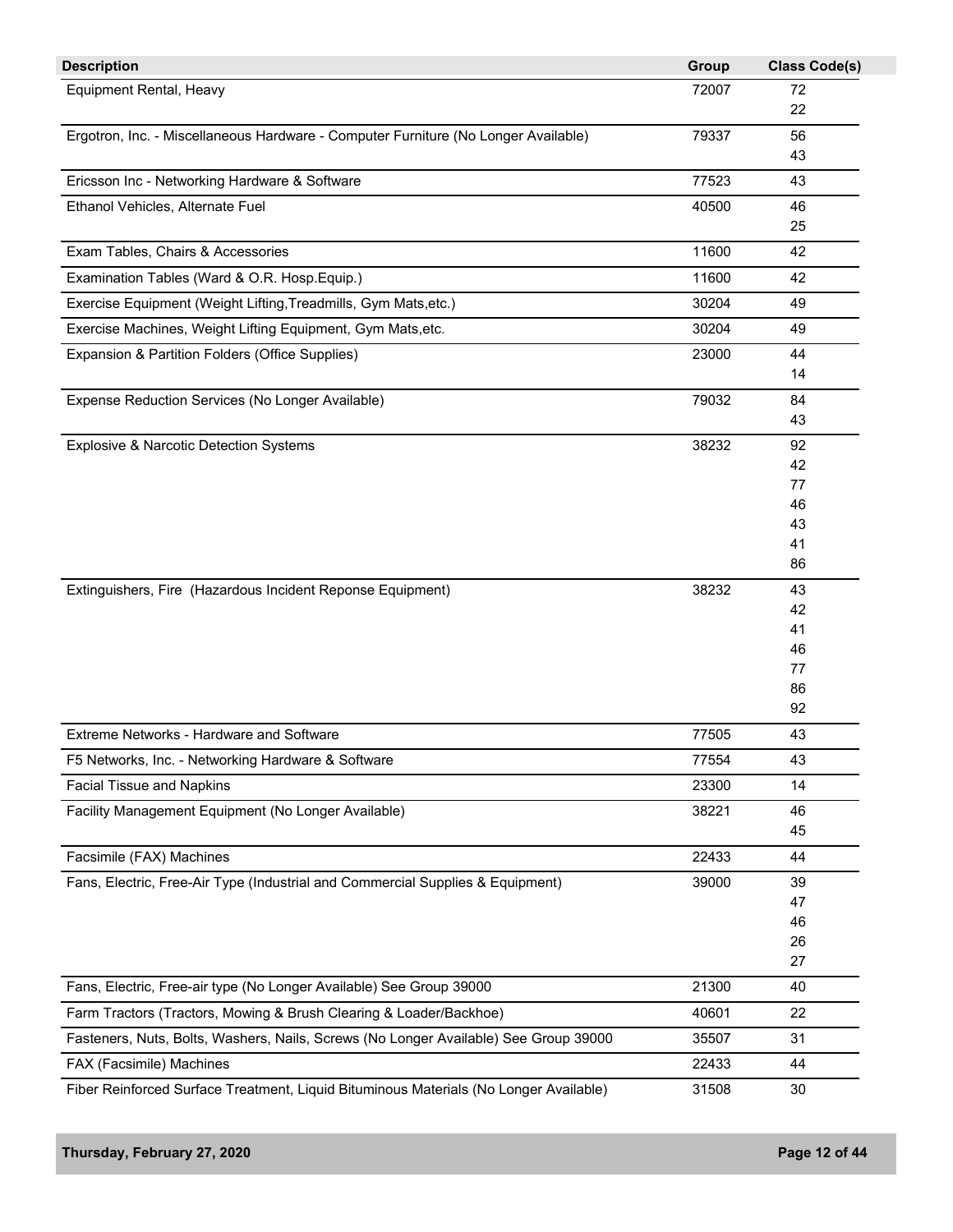| <b>Description</b>                                                                       | Group | <b>Class Code(s)</b> |
|------------------------------------------------------------------------------------------|-------|----------------------|
| File Pockets, Vertical (Office Supplies)                                                 | 23000 | 14                   |
|                                                                                          |       | 44                   |
| FileNET Corp. Software, Support, Consulting & Training                                   | 76068 | 43                   |
| FileNet OSARs & other Optical Drives Maint. & Repair (Plasmon LMS) (No Longer Available) | 73018 | 43                   |
|                                                                                          |       | 73                   |
|                                                                                          |       | 80                   |
|                                                                                          |       | 81                   |
|                                                                                          |       | 83                   |
|                                                                                          |       | 84<br>86             |
|                                                                                          |       |                      |
| Files (Corrugated Storage), Card Guides (Office Supplies)                                | 23000 | 44<br>14             |
|                                                                                          |       |                      |
| Filing Jackets, Wallets, Envelopes (Office Supplies)                                     | 23000 | 44                   |
|                                                                                          |       | 14                   |
| Filing Systems, Moveable, Spacesaver (Furniture All Types)                               | 20915 | 56                   |
| Film, Polaroid (Self-Developing) (No Longer Available)                                   | 38800 | 45                   |
| Filter & Filtration Accessories (Laboratory Applications) (No Longer Available)          | 12049 | 41                   |
| Filters, Automotive (Oil, Air, Gas)                                                      | 30305 | 25                   |
| Financial Services (Telecommunications Audit Services) (Expense Reduction Services)      | 79032 | 43                   |
|                                                                                          |       | 84                   |
| Fine & Coarse Aggregates (Crushed Stone & Gravel)                                        | 33700 | 11                   |
| Fingerprint & Photo, Electronic ID Equipment (Security Systems & Solutions)              | 77201 | 43                   |
|                                                                                          |       | 92                   |
|                                                                                          |       | 32                   |
|                                                                                          |       | 46                   |
| Fire Alarm Systems (Security Systems & Solutions)                                        | 77201 | 32                   |
|                                                                                          |       | 92                   |
|                                                                                          |       | 46                   |
|                                                                                          |       | 43                   |
| Fire Extinguishers (Hazardous Incident Reponse Equipment) Also See Group 39000           | 38232 | 92                   |
|                                                                                          |       | 42                   |
|                                                                                          |       | 41                   |
|                                                                                          |       | 43                   |
|                                                                                          |       | 46                   |
|                                                                                          |       | 77                   |
|                                                                                          |       | 86                   |
| Fire Extinguishers (No Longer Available) See Groups 39000 or38232                        | 34700 | 46                   |
| Fire Hose (Hazardous Incident Reponse Equipment)                                         | 38232 | 42                   |
|                                                                                          |       | 43                   |
|                                                                                          |       | 46                   |
|                                                                                          |       | 77                   |
|                                                                                          |       | 86                   |
|                                                                                          |       | 92                   |
|                                                                                          |       | 41                   |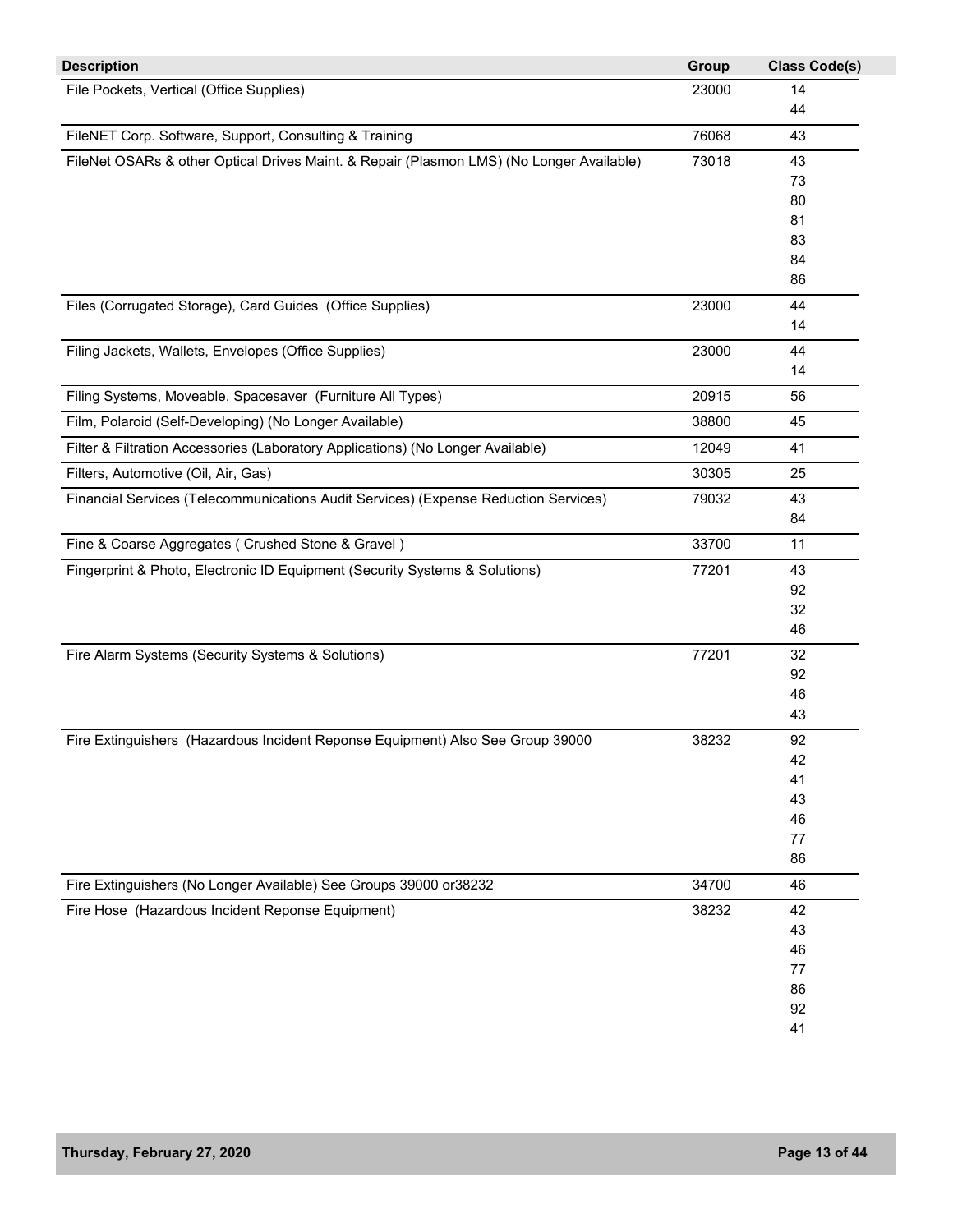| <b>Description</b>                                                              | Group | <b>Class Code(s)</b> |
|---------------------------------------------------------------------------------|-------|----------------------|
| Fire Operations - Thermal Imaging Cameras                                       | 38232 | 41                   |
|                                                                                 |       | 77                   |
|                                                                                 |       | 86                   |
|                                                                                 |       | 43                   |
|                                                                                 |       | 46                   |
|                                                                                 |       | 42                   |
|                                                                                 |       | 92                   |
| Fire Trucks (No Longer Available)                                               | 40501 | 25                   |
|                                                                                 |       | 46                   |
| Firearms, Ammunition, Targets, Handcuffs                                        | 35200 | 46                   |
| Firefighters' Protective Outerwear                                              | 40061 | 46                   |
|                                                                                 |       | 53                   |
| First Data Gov't. Solutions (IVRE - Repair and Maintenance Only)                | 77101 | 43                   |
| Fixtures, Fluorescent Lighting (Industrial and Commercial Supplies & Equipment) | 39000 | 47                   |
|                                                                                 |       | 39                   |
|                                                                                 |       | 26                   |
|                                                                                 |       | 27                   |
|                                                                                 |       | 46                   |
| Flammability Cabinets (Laboratory Equipment & Supplies)                         | 12000 | 10                   |
|                                                                                 |       | 41                   |
|                                                                                 |       | 42                   |
|                                                                                 |       | 53                   |
|                                                                                 |       | 76                   |
|                                                                                 |       | 56<br>12             |
|                                                                                 |       |                      |
| Flares, Safety (Fusee) (Flares, Fusee Type)                                     | 35600 | 25                   |
|                                                                                 |       | 46                   |
| <b>Flat Plastic Sheets</b>                                                      | 31807 | 30                   |
|                                                                                 |       | 13                   |
| <b>Fleet Maintenance Services</b>                                               | 72002 | 25                   |
| Floor Covering, Carpets & Rugs (Carpet and Carpet Tile)                         | 20600 | 52                   |
|                                                                                 |       | 30                   |
|                                                                                 |       | 72                   |
| Floor Mopping Outfits, Double (No Longer Available)                             | 21401 | 47                   |
| Floor Scrubbing & Polishing Machines & Burnishers (Floor Machines)              | 21400 | 47                   |
| Flouride, Sodium, Tablets, Drops, Mouthwash (No Longer Available)               | 10213 | 51                   |
| Fluke Networks - Networking Hardware & Software                                 | 77539 | 43                   |
| Fluorescent Lighting Fixtures (Industrial and Commercial Supplies & Equipment)  | 39000 | 47                   |
|                                                                                 |       | 26                   |
|                                                                                 |       | 46                   |
|                                                                                 |       | 39                   |
|                                                                                 |       | 27                   |
| Folders, Expansion & Partition (Office Supplies)                                | 23000 | 14                   |
|                                                                                 |       | 44                   |
| Folders, File (Office Supplies)                                                 | 23000 | 44                   |
|                                                                                 |       | 14                   |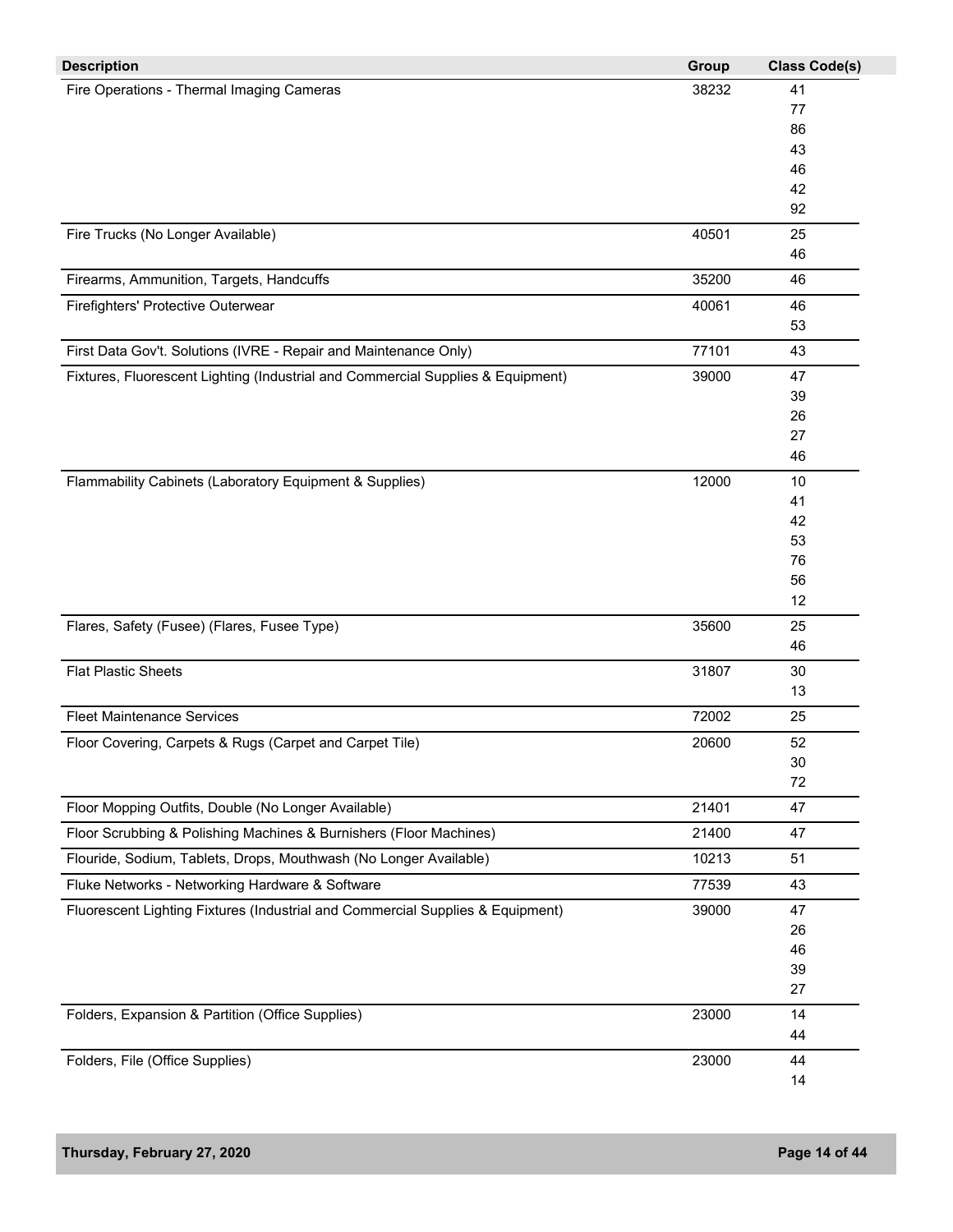| Folders, Hanging & Drawer Frames (Office Supplies)<br>23000<br>44<br>14<br>Folders, Mailing Systems (Mailing Machines and Other Items)<br>22812<br>44<br>20915<br>Folding & Stacking Chairs, Cafeteria & Light Wght. Tables, Library, Mailrm. (Furniture All Types)<br>56<br>Folding Tables & Chairs (Furniture All Types)<br>20915<br>56<br>Food<br>02400<br>50<br>Food & Beverage Vending Machines (No Longer Available)<br>36130<br>48<br>36106<br>52<br>Food Delivery Systems (Rethermalization Equipment) (No Longer Available)<br>48<br><b>Food for Fish Hatcheries</b><br>07601<br>10<br>10200<br><b>Food Supplements</b><br>51<br>Food, Household Items, Sundries<br>02450<br>50<br>Footwear (No Longer Available)<br>34950<br>53<br>Forklift Trucks (Pallet/Forklift Trucks, Electric and LPG) No Longer Available<br>39101<br>24<br>Fortinet, Inc. - Networking Hardware & Software<br>77553<br>43<br>Foundry Networks Networking Hardware & Software<br>77534<br>43<br>Freezers and Refrigerators (Domestic) "Energy Star" (No Longer Available)<br>25204<br>52<br>Freezers, Refrigerators and Ice Makers (Commercial Refrigeration Equipment)<br>24200<br>24<br><b>Front End Loaders</b><br>40603<br>22<br>24100<br>Fryers, Ranges, Ovens (Commercial Cooking Equipment)<br>48<br>05500<br>15<br>Fuel Oil, Burner (No. 2, 4 & 6) & Kerosene (Fuel Oil)<br>05602<br>15<br>Fuel, Diesel Engine<br>Fuel, Gasoline, Unleaded<br>05600<br>15<br>22100<br>10<br>Fungicides, Herbicides & Insecticides (No Longer Available)<br>20915<br>Furniture<br>56<br>20915<br>Furniture (Commercial, Institutional & Industrial) (Furniture All Types)<br>56<br>79012<br>Furniture Refurbishing (No Longer Available)<br>56<br>23100<br>Furniture, Drafting<br>14<br>44<br>Furniture, Hospital Patient Room (No Longer Available)<br>20302<br>42<br>56<br>Furniture, Household (Furniture All Types)<br>20915<br>56<br>Furniture, Lounge (Furniture All Types)<br>20915<br>56<br>Furniture, Office, Casegoods & Conference Room (Furniture All Types)<br>20915<br>56<br>Furniture, Office, Wood & Acoustical Screens (Furniture All Types)<br>20915<br>56<br>Furniture, Pharmacy (Modular and other Furniture) (Furniture All Types)<br>20915<br>56<br>Furniture, Pharmacy (Modular and other Furniture) (No Longer Available)<br>12008<br>56<br>41<br>Garage Equipment and Vehicle Lifts (No Longer Available)<br>35000<br>25<br>Garage Lifts (No Longer Available)<br>35000<br>25<br>40500<br>Garbage Trucks<br>46<br>25 | <b>Description</b> | Group | <b>Class Code(s)</b> |
|------------------------------------------------------------------------------------------------------------------------------------------------------------------------------------------------------------------------------------------------------------------------------------------------------------------------------------------------------------------------------------------------------------------------------------------------------------------------------------------------------------------------------------------------------------------------------------------------------------------------------------------------------------------------------------------------------------------------------------------------------------------------------------------------------------------------------------------------------------------------------------------------------------------------------------------------------------------------------------------------------------------------------------------------------------------------------------------------------------------------------------------------------------------------------------------------------------------------------------------------------------------------------------------------------------------------------------------------------------------------------------------------------------------------------------------------------------------------------------------------------------------------------------------------------------------------------------------------------------------------------------------------------------------------------------------------------------------------------------------------------------------------------------------------------------------------------------------------------------------------------------------------------------------------------------------------------------------------------------------------------------------------------------------------------------------------------------------------------------------------------------------------------------------------------------------------------------------------------------------------------------------------------------------------------------------------------------------------------------------------------------------------------------------------------------------------------------------------------------------------------------------------|--------------------|-------|----------------------|
|                                                                                                                                                                                                                                                                                                                                                                                                                                                                                                                                                                                                                                                                                                                                                                                                                                                                                                                                                                                                                                                                                                                                                                                                                                                                                                                                                                                                                                                                                                                                                                                                                                                                                                                                                                                                                                                                                                                                                                                                                                                                                                                                                                                                                                                                                                                                                                                                                                                                                                                        |                    |       |                      |
|                                                                                                                                                                                                                                                                                                                                                                                                                                                                                                                                                                                                                                                                                                                                                                                                                                                                                                                                                                                                                                                                                                                                                                                                                                                                                                                                                                                                                                                                                                                                                                                                                                                                                                                                                                                                                                                                                                                                                                                                                                                                                                                                                                                                                                                                                                                                                                                                                                                                                                                        |                    |       |                      |
|                                                                                                                                                                                                                                                                                                                                                                                                                                                                                                                                                                                                                                                                                                                                                                                                                                                                                                                                                                                                                                                                                                                                                                                                                                                                                                                                                                                                                                                                                                                                                                                                                                                                                                                                                                                                                                                                                                                                                                                                                                                                                                                                                                                                                                                                                                                                                                                                                                                                                                                        |                    |       |                      |
|                                                                                                                                                                                                                                                                                                                                                                                                                                                                                                                                                                                                                                                                                                                                                                                                                                                                                                                                                                                                                                                                                                                                                                                                                                                                                                                                                                                                                                                                                                                                                                                                                                                                                                                                                                                                                                                                                                                                                                                                                                                                                                                                                                                                                                                                                                                                                                                                                                                                                                                        |                    |       |                      |
|                                                                                                                                                                                                                                                                                                                                                                                                                                                                                                                                                                                                                                                                                                                                                                                                                                                                                                                                                                                                                                                                                                                                                                                                                                                                                                                                                                                                                                                                                                                                                                                                                                                                                                                                                                                                                                                                                                                                                                                                                                                                                                                                                                                                                                                                                                                                                                                                                                                                                                                        |                    |       |                      |
|                                                                                                                                                                                                                                                                                                                                                                                                                                                                                                                                                                                                                                                                                                                                                                                                                                                                                                                                                                                                                                                                                                                                                                                                                                                                                                                                                                                                                                                                                                                                                                                                                                                                                                                                                                                                                                                                                                                                                                                                                                                                                                                                                                                                                                                                                                                                                                                                                                                                                                                        |                    |       |                      |
|                                                                                                                                                                                                                                                                                                                                                                                                                                                                                                                                                                                                                                                                                                                                                                                                                                                                                                                                                                                                                                                                                                                                                                                                                                                                                                                                                                                                                                                                                                                                                                                                                                                                                                                                                                                                                                                                                                                                                                                                                                                                                                                                                                                                                                                                                                                                                                                                                                                                                                                        |                    |       |                      |
|                                                                                                                                                                                                                                                                                                                                                                                                                                                                                                                                                                                                                                                                                                                                                                                                                                                                                                                                                                                                                                                                                                                                                                                                                                                                                                                                                                                                                                                                                                                                                                                                                                                                                                                                                                                                                                                                                                                                                                                                                                                                                                                                                                                                                                                                                                                                                                                                                                                                                                                        |                    |       |                      |
|                                                                                                                                                                                                                                                                                                                                                                                                                                                                                                                                                                                                                                                                                                                                                                                                                                                                                                                                                                                                                                                                                                                                                                                                                                                                                                                                                                                                                                                                                                                                                                                                                                                                                                                                                                                                                                                                                                                                                                                                                                                                                                                                                                                                                                                                                                                                                                                                                                                                                                                        |                    |       |                      |
|                                                                                                                                                                                                                                                                                                                                                                                                                                                                                                                                                                                                                                                                                                                                                                                                                                                                                                                                                                                                                                                                                                                                                                                                                                                                                                                                                                                                                                                                                                                                                                                                                                                                                                                                                                                                                                                                                                                                                                                                                                                                                                                                                                                                                                                                                                                                                                                                                                                                                                                        |                    |       |                      |
|                                                                                                                                                                                                                                                                                                                                                                                                                                                                                                                                                                                                                                                                                                                                                                                                                                                                                                                                                                                                                                                                                                                                                                                                                                                                                                                                                                                                                                                                                                                                                                                                                                                                                                                                                                                                                                                                                                                                                                                                                                                                                                                                                                                                                                                                                                                                                                                                                                                                                                                        |                    |       |                      |
|                                                                                                                                                                                                                                                                                                                                                                                                                                                                                                                                                                                                                                                                                                                                                                                                                                                                                                                                                                                                                                                                                                                                                                                                                                                                                                                                                                                                                                                                                                                                                                                                                                                                                                                                                                                                                                                                                                                                                                                                                                                                                                                                                                                                                                                                                                                                                                                                                                                                                                                        |                    |       |                      |
|                                                                                                                                                                                                                                                                                                                                                                                                                                                                                                                                                                                                                                                                                                                                                                                                                                                                                                                                                                                                                                                                                                                                                                                                                                                                                                                                                                                                                                                                                                                                                                                                                                                                                                                                                                                                                                                                                                                                                                                                                                                                                                                                                                                                                                                                                                                                                                                                                                                                                                                        |                    |       |                      |
|                                                                                                                                                                                                                                                                                                                                                                                                                                                                                                                                                                                                                                                                                                                                                                                                                                                                                                                                                                                                                                                                                                                                                                                                                                                                                                                                                                                                                                                                                                                                                                                                                                                                                                                                                                                                                                                                                                                                                                                                                                                                                                                                                                                                                                                                                                                                                                                                                                                                                                                        |                    |       |                      |
|                                                                                                                                                                                                                                                                                                                                                                                                                                                                                                                                                                                                                                                                                                                                                                                                                                                                                                                                                                                                                                                                                                                                                                                                                                                                                                                                                                                                                                                                                                                                                                                                                                                                                                                                                                                                                                                                                                                                                                                                                                                                                                                                                                                                                                                                                                                                                                                                                                                                                                                        |                    |       |                      |
|                                                                                                                                                                                                                                                                                                                                                                                                                                                                                                                                                                                                                                                                                                                                                                                                                                                                                                                                                                                                                                                                                                                                                                                                                                                                                                                                                                                                                                                                                                                                                                                                                                                                                                                                                                                                                                                                                                                                                                                                                                                                                                                                                                                                                                                                                                                                                                                                                                                                                                                        |                    |       |                      |
|                                                                                                                                                                                                                                                                                                                                                                                                                                                                                                                                                                                                                                                                                                                                                                                                                                                                                                                                                                                                                                                                                                                                                                                                                                                                                                                                                                                                                                                                                                                                                                                                                                                                                                                                                                                                                                                                                                                                                                                                                                                                                                                                                                                                                                                                                                                                                                                                                                                                                                                        |                    |       |                      |
|                                                                                                                                                                                                                                                                                                                                                                                                                                                                                                                                                                                                                                                                                                                                                                                                                                                                                                                                                                                                                                                                                                                                                                                                                                                                                                                                                                                                                                                                                                                                                                                                                                                                                                                                                                                                                                                                                                                                                                                                                                                                                                                                                                                                                                                                                                                                                                                                                                                                                                                        |                    |       |                      |
|                                                                                                                                                                                                                                                                                                                                                                                                                                                                                                                                                                                                                                                                                                                                                                                                                                                                                                                                                                                                                                                                                                                                                                                                                                                                                                                                                                                                                                                                                                                                                                                                                                                                                                                                                                                                                                                                                                                                                                                                                                                                                                                                                                                                                                                                                                                                                                                                                                                                                                                        |                    |       |                      |
|                                                                                                                                                                                                                                                                                                                                                                                                                                                                                                                                                                                                                                                                                                                                                                                                                                                                                                                                                                                                                                                                                                                                                                                                                                                                                                                                                                                                                                                                                                                                                                                                                                                                                                                                                                                                                                                                                                                                                                                                                                                                                                                                                                                                                                                                                                                                                                                                                                                                                                                        |                    |       |                      |
|                                                                                                                                                                                                                                                                                                                                                                                                                                                                                                                                                                                                                                                                                                                                                                                                                                                                                                                                                                                                                                                                                                                                                                                                                                                                                                                                                                                                                                                                                                                                                                                                                                                                                                                                                                                                                                                                                                                                                                                                                                                                                                                                                                                                                                                                                                                                                                                                                                                                                                                        |                    |       |                      |
|                                                                                                                                                                                                                                                                                                                                                                                                                                                                                                                                                                                                                                                                                                                                                                                                                                                                                                                                                                                                                                                                                                                                                                                                                                                                                                                                                                                                                                                                                                                                                                                                                                                                                                                                                                                                                                                                                                                                                                                                                                                                                                                                                                                                                                                                                                                                                                                                                                                                                                                        |                    |       |                      |
|                                                                                                                                                                                                                                                                                                                                                                                                                                                                                                                                                                                                                                                                                                                                                                                                                                                                                                                                                                                                                                                                                                                                                                                                                                                                                                                                                                                                                                                                                                                                                                                                                                                                                                                                                                                                                                                                                                                                                                                                                                                                                                                                                                                                                                                                                                                                                                                                                                                                                                                        |                    |       |                      |
|                                                                                                                                                                                                                                                                                                                                                                                                                                                                                                                                                                                                                                                                                                                                                                                                                                                                                                                                                                                                                                                                                                                                                                                                                                                                                                                                                                                                                                                                                                                                                                                                                                                                                                                                                                                                                                                                                                                                                                                                                                                                                                                                                                                                                                                                                                                                                                                                                                                                                                                        |                    |       |                      |
|                                                                                                                                                                                                                                                                                                                                                                                                                                                                                                                                                                                                                                                                                                                                                                                                                                                                                                                                                                                                                                                                                                                                                                                                                                                                                                                                                                                                                                                                                                                                                                                                                                                                                                                                                                                                                                                                                                                                                                                                                                                                                                                                                                                                                                                                                                                                                                                                                                                                                                                        |                    |       |                      |
|                                                                                                                                                                                                                                                                                                                                                                                                                                                                                                                                                                                                                                                                                                                                                                                                                                                                                                                                                                                                                                                                                                                                                                                                                                                                                                                                                                                                                                                                                                                                                                                                                                                                                                                                                                                                                                                                                                                                                                                                                                                                                                                                                                                                                                                                                                                                                                                                                                                                                                                        |                    |       |                      |
|                                                                                                                                                                                                                                                                                                                                                                                                                                                                                                                                                                                                                                                                                                                                                                                                                                                                                                                                                                                                                                                                                                                                                                                                                                                                                                                                                                                                                                                                                                                                                                                                                                                                                                                                                                                                                                                                                                                                                                                                                                                                                                                                                                                                                                                                                                                                                                                                                                                                                                                        |                    |       |                      |
|                                                                                                                                                                                                                                                                                                                                                                                                                                                                                                                                                                                                                                                                                                                                                                                                                                                                                                                                                                                                                                                                                                                                                                                                                                                                                                                                                                                                                                                                                                                                                                                                                                                                                                                                                                                                                                                                                                                                                                                                                                                                                                                                                                                                                                                                                                                                                                                                                                                                                                                        |                    |       |                      |
|                                                                                                                                                                                                                                                                                                                                                                                                                                                                                                                                                                                                                                                                                                                                                                                                                                                                                                                                                                                                                                                                                                                                                                                                                                                                                                                                                                                                                                                                                                                                                                                                                                                                                                                                                                                                                                                                                                                                                                                                                                                                                                                                                                                                                                                                                                                                                                                                                                                                                                                        |                    |       |                      |
|                                                                                                                                                                                                                                                                                                                                                                                                                                                                                                                                                                                                                                                                                                                                                                                                                                                                                                                                                                                                                                                                                                                                                                                                                                                                                                                                                                                                                                                                                                                                                                                                                                                                                                                                                                                                                                                                                                                                                                                                                                                                                                                                                                                                                                                                                                                                                                                                                                                                                                                        |                    |       |                      |
|                                                                                                                                                                                                                                                                                                                                                                                                                                                                                                                                                                                                                                                                                                                                                                                                                                                                                                                                                                                                                                                                                                                                                                                                                                                                                                                                                                                                                                                                                                                                                                                                                                                                                                                                                                                                                                                                                                                                                                                                                                                                                                                                                                                                                                                                                                                                                                                                                                                                                                                        |                    |       |                      |
|                                                                                                                                                                                                                                                                                                                                                                                                                                                                                                                                                                                                                                                                                                                                                                                                                                                                                                                                                                                                                                                                                                                                                                                                                                                                                                                                                                                                                                                                                                                                                                                                                                                                                                                                                                                                                                                                                                                                                                                                                                                                                                                                                                                                                                                                                                                                                                                                                                                                                                                        |                    |       |                      |
|                                                                                                                                                                                                                                                                                                                                                                                                                                                                                                                                                                                                                                                                                                                                                                                                                                                                                                                                                                                                                                                                                                                                                                                                                                                                                                                                                                                                                                                                                                                                                                                                                                                                                                                                                                                                                                                                                                                                                                                                                                                                                                                                                                                                                                                                                                                                                                                                                                                                                                                        |                    |       |                      |
|                                                                                                                                                                                                                                                                                                                                                                                                                                                                                                                                                                                                                                                                                                                                                                                                                                                                                                                                                                                                                                                                                                                                                                                                                                                                                                                                                                                                                                                                                                                                                                                                                                                                                                                                                                                                                                                                                                                                                                                                                                                                                                                                                                                                                                                                                                                                                                                                                                                                                                                        |                    |       |                      |
|                                                                                                                                                                                                                                                                                                                                                                                                                                                                                                                                                                                                                                                                                                                                                                                                                                                                                                                                                                                                                                                                                                                                                                                                                                                                                                                                                                                                                                                                                                                                                                                                                                                                                                                                                                                                                                                                                                                                                                                                                                                                                                                                                                                                                                                                                                                                                                                                                                                                                                                        |                    |       |                      |
|                                                                                                                                                                                                                                                                                                                                                                                                                                                                                                                                                                                                                                                                                                                                                                                                                                                                                                                                                                                                                                                                                                                                                                                                                                                                                                                                                                                                                                                                                                                                                                                                                                                                                                                                                                                                                                                                                                                                                                                                                                                                                                                                                                                                                                                                                                                                                                                                                                                                                                                        |                    |       |                      |
|                                                                                                                                                                                                                                                                                                                                                                                                                                                                                                                                                                                                                                                                                                                                                                                                                                                                                                                                                                                                                                                                                                                                                                                                                                                                                                                                                                                                                                                                                                                                                                                                                                                                                                                                                                                                                                                                                                                                                                                                                                                                                                                                                                                                                                                                                                                                                                                                                                                                                                                        |                    |       |                      |
|                                                                                                                                                                                                                                                                                                                                                                                                                                                                                                                                                                                                                                                                                                                                                                                                                                                                                                                                                                                                                                                                                                                                                                                                                                                                                                                                                                                                                                                                                                                                                                                                                                                                                                                                                                                                                                                                                                                                                                                                                                                                                                                                                                                                                                                                                                                                                                                                                                                                                                                        |                    |       |                      |
|                                                                                                                                                                                                                                                                                                                                                                                                                                                                                                                                                                                                                                                                                                                                                                                                                                                                                                                                                                                                                                                                                                                                                                                                                                                                                                                                                                                                                                                                                                                                                                                                                                                                                                                                                                                                                                                                                                                                                                                                                                                                                                                                                                                                                                                                                                                                                                                                                                                                                                                        |                    |       |                      |
|                                                                                                                                                                                                                                                                                                                                                                                                                                                                                                                                                                                                                                                                                                                                                                                                                                                                                                                                                                                                                                                                                                                                                                                                                                                                                                                                                                                                                                                                                                                                                                                                                                                                                                                                                                                                                                                                                                                                                                                                                                                                                                                                                                                                                                                                                                                                                                                                                                                                                                                        |                    |       |                      |
|                                                                                                                                                                                                                                                                                                                                                                                                                                                                                                                                                                                                                                                                                                                                                                                                                                                                                                                                                                                                                                                                                                                                                                                                                                                                                                                                                                                                                                                                                                                                                                                                                                                                                                                                                                                                                                                                                                                                                                                                                                                                                                                                                                                                                                                                                                                                                                                                                                                                                                                        |                    |       |                      |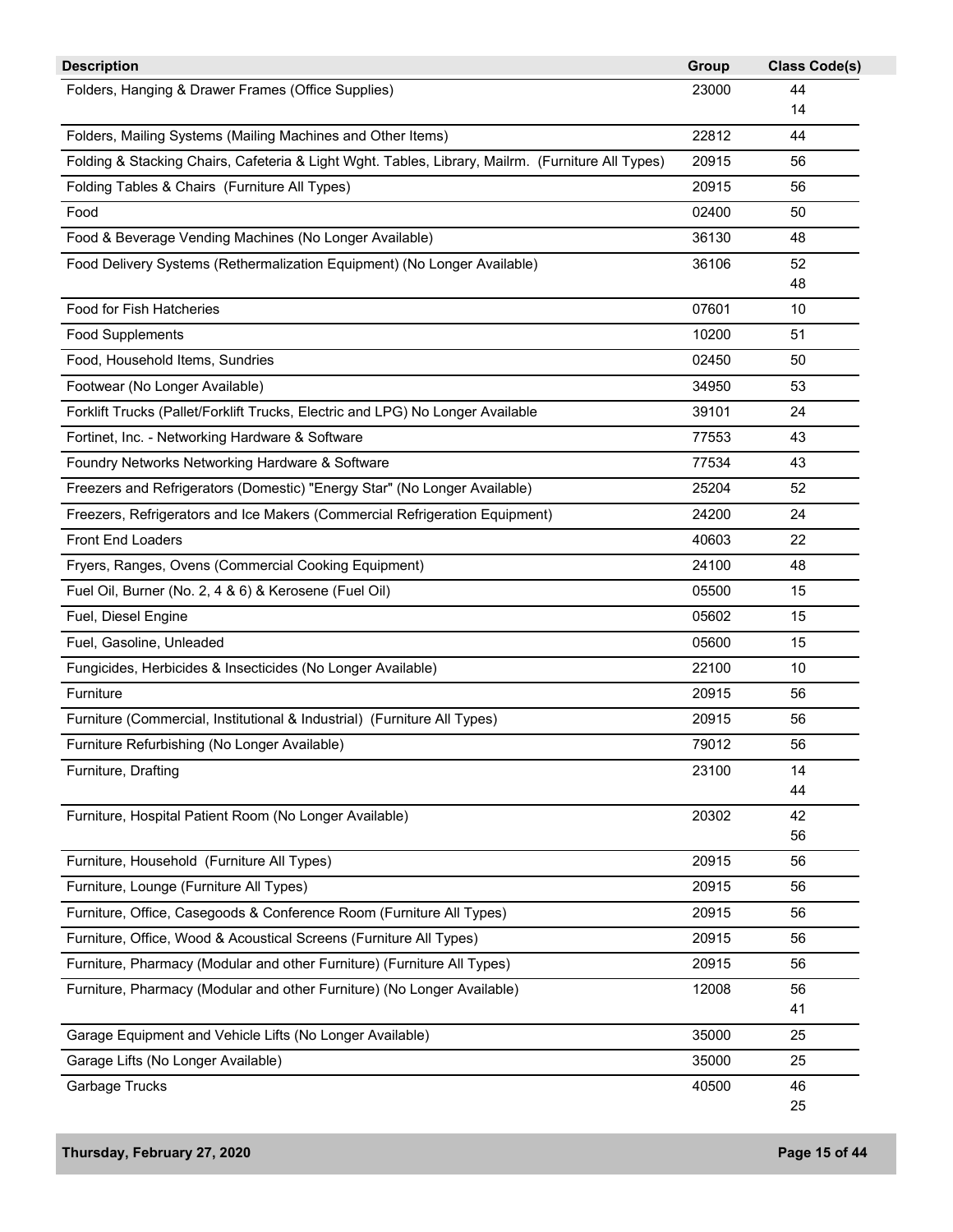| <b>Description</b>                                                           | Group | <b>Class Code(s)</b> |
|------------------------------------------------------------------------------|-------|----------------------|
| Garden/Lawn/Yard Tractors/Mowers (Lawn, Yard, Garden)                        | 08206 | 21                   |
| Gas, Natural                                                                 | 05900 | 15                   |
| Gasoline, Unleaded                                                           | 05600 | 15                   |
| Gasoline/Electric Hybrid Vehicles, Alternate Fuel                            | 40500 | 25                   |
|                                                                              |       | 46                   |
| Geographic Positioning System (GPS)                                          | 38232 | 46                   |
|                                                                              |       | 77                   |
|                                                                              |       | 43<br>42             |
|                                                                              |       | 41                   |
|                                                                              |       | 92                   |
|                                                                              |       | 86                   |
| Glare Screens, Video Display (Woven Fiber Mesh) (Office Supplies)            | 23000 | 44                   |
|                                                                              |       | 14                   |
| Glass Spheres for Reflectorized Pavement Marking                             | 38602 | 73                   |
| Gloves (Firefighters' Protective Outerwear)                                  | 40061 | 53                   |
|                                                                              |       | 46                   |
| Glue & Rubber Cement (Office Supplies) (Also see Group 23100)                | 23000 | 14                   |
|                                                                              |       | 44                   |
| Graders, Road (No Longer Available)                                          | 41301 | 22                   |
| Grass Trimmers (Mowing Equip., Walking & Weed Trimmer)                       | 37000 | 21                   |
| Gravel & Crushed Stone (Fine & Coarse Aggregates)                            | 33700 | 11                   |
| Griddles, Fryers, Broilers (Commercial Cooking Equipment)                    | 24100 | 48                   |
| Groceries                                                                    | 02400 | 50                   |
| <b>Guard Services (Security Guard Services)</b>                              | 71011 | 92                   |
| Guide Rail (Highway & Bridge) Posts & Accessories) (No Longer Available)     | 32000 | 30                   |
| Guide Rail End Sections (No Longer Available)                                | 32000 | 30                   |
| Guns, Pistols, Rifles, Shot Guns                                             | 35200 | 46                   |
| Guns/Firearms                                                                | 35200 | 46                   |
| Gym Mats, Weight Lifting Equipment, Exercise Machines, etc.                  | 30204 | 49                   |
| Gym Shoes (Leather)                                                          | 34803 | 53                   |
| Handcuffs, Ammunition & Targets                                              | 35200 | 46                   |
| Hanging Folders, Drawer Frames (Office Supplies)                             | 23000 | 14                   |
|                                                                              |       | 44                   |
| Hazardous Incident Reponse Equipment (Hazardous Incident Reponse Equipment)  | 38232 | 77                   |
|                                                                              |       | 41                   |
|                                                                              |       | 42                   |
|                                                                              |       | 46                   |
|                                                                              |       | 86<br>92             |
|                                                                              |       | 43                   |
| Hazardous Waste Removal (Fluorescent Tube, etc.) (No Longer Available)       | 79002 | 76                   |
| Headlight Lamps (Electric Lamps)                                             | 05400 | 39                   |
| Health Care Apparel/ Hospital and Laboratory (Medical and Surgical Supplies) | 10100 | 42                   |
| Hearing Reporter & Transcription Services See Group 73003)                   | 79014 | 82                   |
|                                                                              |       |                      |
| Thursday, February 27, 2020                                                  |       | Page 16 of 44        |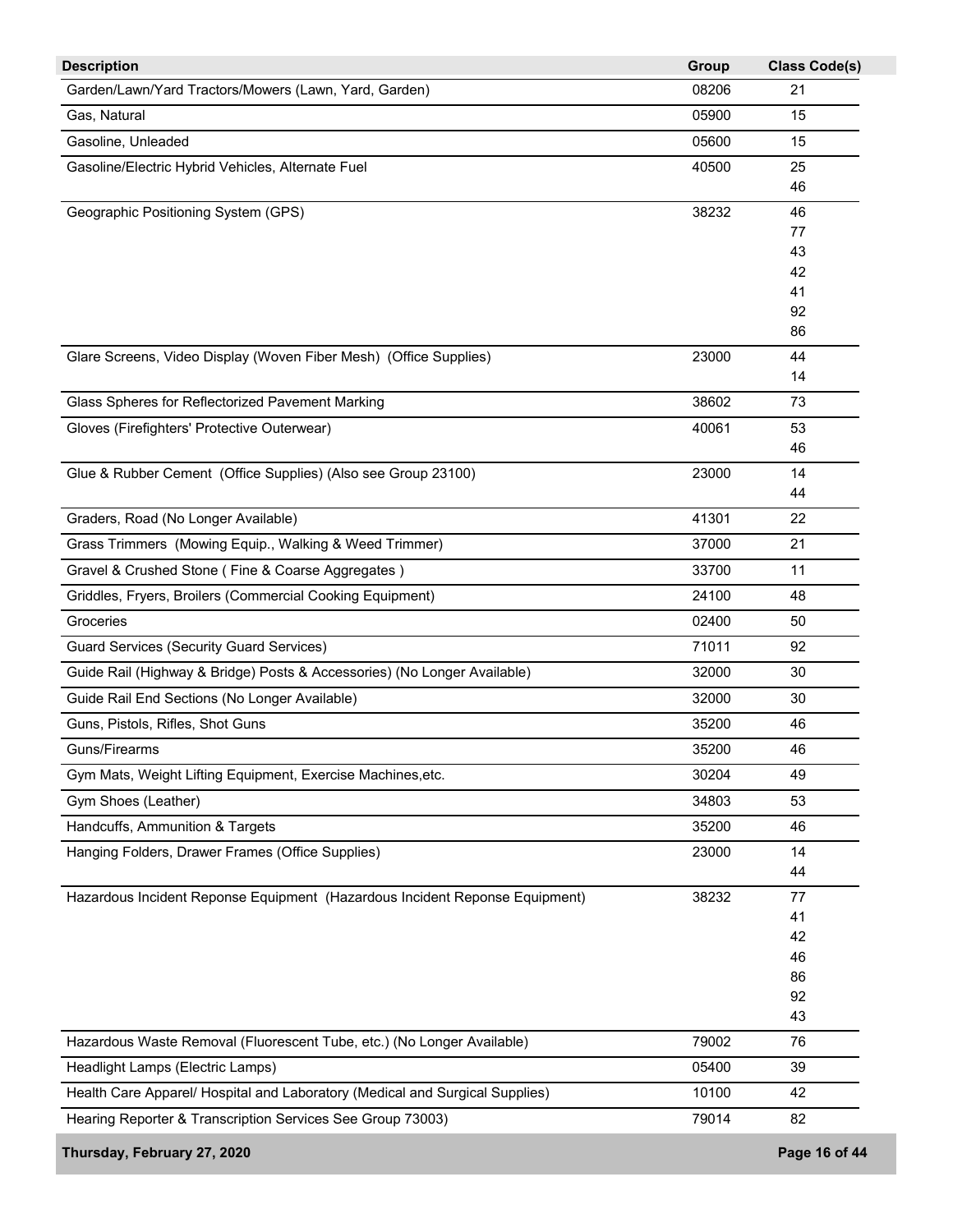| <b>Description</b>                                                                  | Group | <b>Class Code(s)</b> |
|-------------------------------------------------------------------------------------|-------|----------------------|
| Heart Resusitation Equipment, Defibrillators, Pacemakers, Heart Valves              | 12601 | 42                   |
| Heating & Plumbing Supplies (No Longer Available)                                   | 37612 | 40                   |
| Heating Fuels (Fuel Oil)                                                            | 05500 | 15                   |
| Heavy Equipment (National Joint Powers Alliance Piggybacks)                         | 40625 | 39                   |
|                                                                                     |       | 23                   |
|                                                                                     |       | 21                   |
|                                                                                     |       | 25                   |
|                                                                                     |       | 24                   |
|                                                                                     |       | 40                   |
|                                                                                     |       | 22                   |
| <b>Heavy Equipment Rental</b>                                                       | 72007 | 22                   |
|                                                                                     |       | 72                   |
| Helmets (Firefighters' Protective Outerwear)                                        | 40061 | 53                   |
|                                                                                     |       | 46                   |
| Herbicides, Insecticides & Fungicides (No Longer Available)                         | 22100 | 10                   |
| HIRE (Hazardous Incident Reponse Equipment)                                         | 38232 | 46                   |
|                                                                                     |       | 92                   |
|                                                                                     |       | 41                   |
|                                                                                     |       | 42<br>43             |
|                                                                                     |       | 86                   |
|                                                                                     |       | 77                   |
| HIV-1, Drug & Alcohol Screening (No Longer Available)                               | 34104 | 42                   |
|                                                                                     |       | 41                   |
|                                                                                     |       | 12                   |
| Holsters                                                                            | 35200 | 46                   |
| Hose, Fire (Hazardous Incident Reponse Equipment)                                   | 38232 | 41                   |
|                                                                                     |       | 92                   |
|                                                                                     |       | 86                   |
|                                                                                     |       | 77                   |
|                                                                                     |       | 46                   |
|                                                                                     |       | 43<br>42             |
| Hose, Fire (No Longer Available) See Group 38232                                    | 36000 | 46                   |
| Hospital & Ward Equipment                                                           | 11600 | 42                   |
| Hospital and Laboratory Clothing (Medical and Surgical Supplies)                    | 10100 |                      |
|                                                                                     |       | 42                   |
| Hospital and Ward Equipment (No Longer Available)                                   | 11625 | 42                   |
| Hospital Clothing (Medical and Surgical Supplies)                                   | 10100 | 42                   |
| Hospital Patient Room Furniture with Related Equip. & Access. (No Longer Available) | 20302 | 56<br>42             |
| Hot Mix Asphalt, Bituninous Concrete (Currently Not Available)                      | 31503 | 30                   |
|                                                                                     |       |                      |
| Howe Press Perkins Standard Braille Writer (Assistive Technology)                   | 75702 | 43                   |
| Hydraulic Oil, High Performance (Hydraulic oil, High Detergent, Returnable Drums)   | 05701 | 15                   |
| IBM Printer Toner & Developer (No Longer Available).                                | 23060 | 43                   |
|                                                                                     |       | 44                   |
| Ice Makers, Freezers and Refrigerators (Commercial Refrigeration Equipment)         | 24200 | 24                   |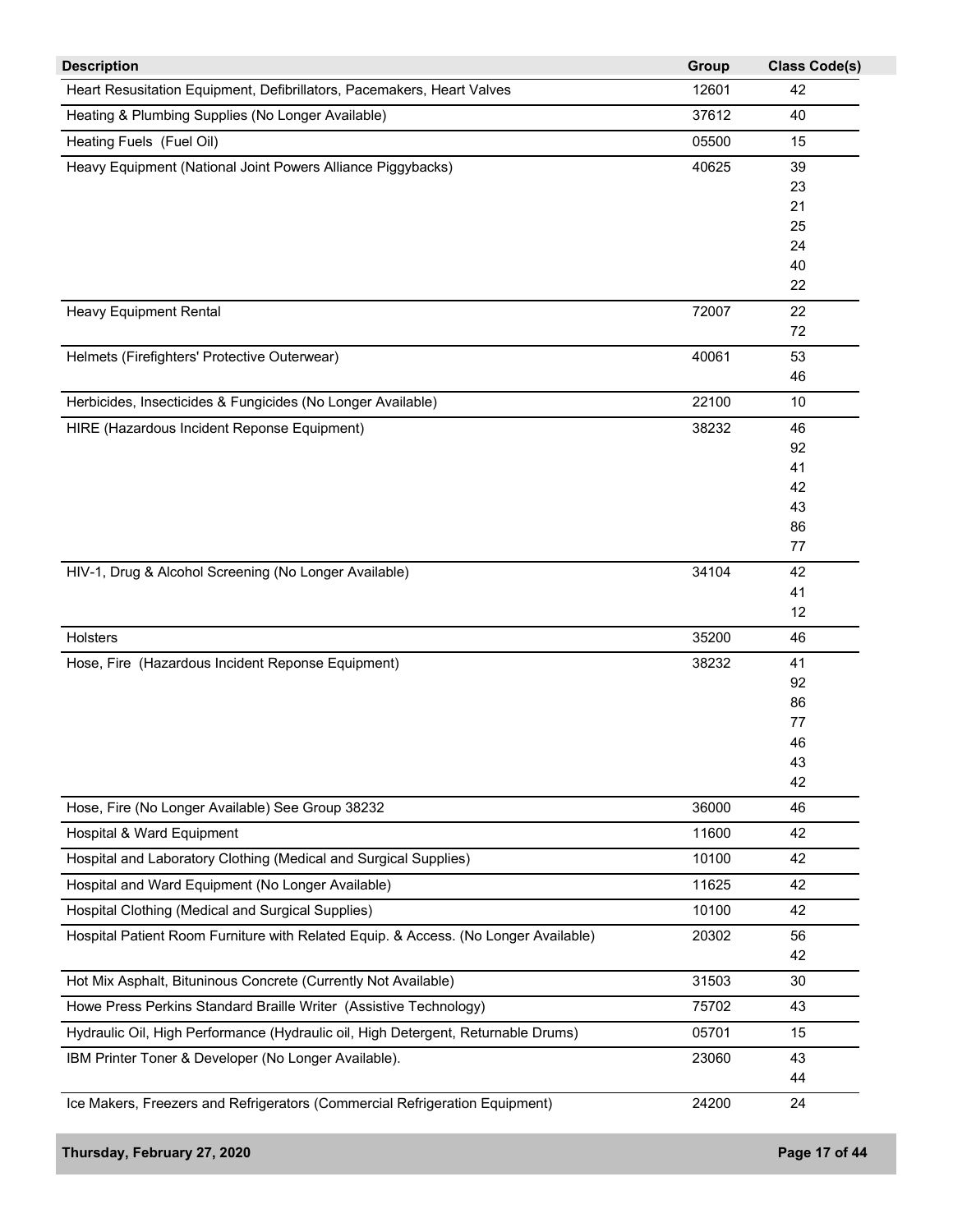| <b>Description</b>                                                                         | Group | <b>Class Code(s)</b> |
|--------------------------------------------------------------------------------------------|-------|----------------------|
| Ice/Snow Control Agents                                                                    | 32100 | 12                   |
| Ident. Equip. & Systems (Fingerprint, Photo, Printers, Video, Electronic)                  | 77201 | 43                   |
|                                                                                            |       | 46                   |
|                                                                                            |       | 92                   |
|                                                                                            |       | 32                   |
| Identification Equipment, Electronic (Security Systems & Solutions)                        | 77201 | 32                   |
|                                                                                            |       | 46                   |
|                                                                                            |       | 43                   |
|                                                                                            |       | 92                   |
| Identification Kits & Susceptibility Testing (Drug Tests Kits)                             | 34104 | 41                   |
|                                                                                            |       | 42<br>12             |
|                                                                                            |       |                      |
| In-Breath Alcohol Testing (Scientific Equipment)                                           | 38708 | 41                   |
|                                                                                            |       | 42                   |
| Incoming "800" WATS Service (No Longer Available)                                          | 77017 | 45                   |
|                                                                                            |       | 81                   |
|                                                                                            |       | 83<br>43             |
|                                                                                            |       |                      |
| Incoming "800" WATS Service (No Longer Available) On Group 77017                           | 77010 | 83                   |
|                                                                                            |       | 43                   |
| Index Paper, Sheets (No Longer Available)                                                  | 23000 | 44                   |
|                                                                                            |       | 14                   |
| Indexes (for Binders) Correction Tape (Office Supplies)                                    | 23000 | 44                   |
|                                                                                            |       | 14                   |
| Industrial & Commercial Supplies (Industrial and Commercial Supplies & Equipment)          | 39000 | 39                   |
|                                                                                            |       | 47                   |
|                                                                                            |       | 46<br>26             |
|                                                                                            |       | 27                   |
| Industrial Rainwear (No Longer Available)                                                  | 40004 | 46                   |
| <b>Information Advisory Services</b>                                                       | 73001 | 43                   |
|                                                                                            |       |                      |
| Information Technology Services                                                            | 73012 | 83<br>81             |
|                                                                                            |       | 43                   |
|                                                                                            |       | 80                   |
|                                                                                            |       | 82                   |
|                                                                                            |       | 84                   |
|                                                                                            |       | 86                   |
| Insecticides, Fungicides & Herbicides (No Longer Available)                                | 22100 | 10                   |
| Inserters, Mailing Systems (Mailing Machines and Other Items)                              | 22812 | 44                   |
| Institutional Washers & Dryers (No Longer Available)                                       | 36501 | 47                   |
| Instrumentation, Electronic Research (Scientific Equip., Test Measurement Instrumentation) | 38728 | 41                   |
| Insulin (Drugs, Class III)                                                                 | 10200 | 51                   |
| Interactive Telephone Voice Response Sys. (IVR Equipment)                                  | 77100 | 43                   |
| Interactive Voice Response Equipment (Repair & Maintenance Only)                           | 77101 | 43                   |
| Interactive Voice Response Systems - DiRAD Technologies (IVR Equipment)                    | 77100 | 43                   |
| Interactive Voice Response Systems Nortel Networks, Inc (IVR Equipment).                   | 77100 | 43                   |
| Thursday, February 27, 2020                                                                |       | Page 18 of 44        |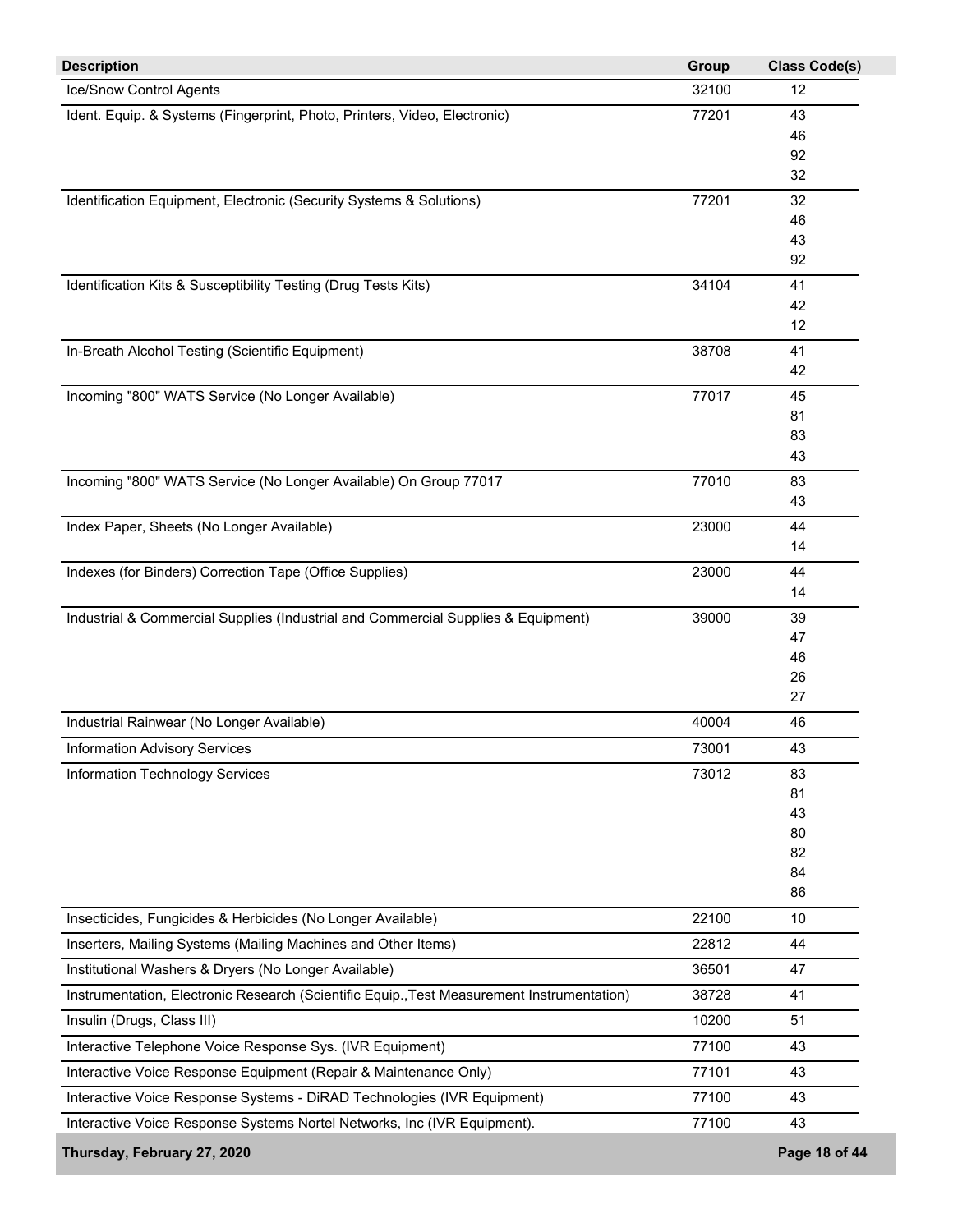| <b>Description</b>                                                                    | Group | <b>Class Code(s)</b> |
|---------------------------------------------------------------------------------------|-------|----------------------|
| Intercom Systems (Security Systems & Solutions)                                       | 77201 | 32                   |
|                                                                                       |       | 92                   |
|                                                                                       |       | 46                   |
|                                                                                       |       | 43                   |
| International Truck Replacement Parts (DOT) (No Longer Available)                     | 40510 | 25                   |
| <b>Internet Access Services</b>                                                       | 77017 | 43                   |
|                                                                                       |       | 81                   |
|                                                                                       |       | 45                   |
|                                                                                       |       | 83                   |
| Interpreting and Translating Services (See Group 73003)                               | 73005 | 86                   |
|                                                                                       |       | 82                   |
| Intravenous Administration Equipment & Access. (currently Not Available)              | 10104 | 42                   |
| Intrusion Alarm Systems                                                               | 77201 | 92                   |
|                                                                                       |       | 43                   |
|                                                                                       |       | 32                   |
|                                                                                       |       | 46                   |
| Invitro Diagnostics, Reagents, Test Kits and Sets (Drug Tests Kits)                   | 34104 | 12                   |
|                                                                                       |       | 41                   |
|                                                                                       |       | 42                   |
| IV Instruments & Stands, Accessories & Administration Sets (Currently Not Available)  | 10101 | 42                   |
| Joint & Crack - Liquid Bituminous Materials                                           | 31505 | 30                   |
| Juniper Networks - Networking Hardware & Software (Formerly Netscreen Technologies)   | 77542 | 43                   |
| Kerosene & Fuel Oil, Burner (2, 4, 6) (Fuel Oil)                                      | 05500 | 15                   |
| Kitchen Appliances, Domestic (No Longer Available)                                    | 25200 | 52                   |
| Kitchen Bins, Carts, Transporting Unit, Heat. & Non-h. Cabinets (No Longer Available) | 36106 | 48                   |
|                                                                                       |       | 52                   |
| Kronos Inc. - Time & Attendance Hardware and Software (No Longer Available)           | 79525 | 43                   |
| KVS Information Systems Inc.                                                          | 76016 | 43                   |
| Laboratory & Pharmacy Glassware, Biological Safety Cabinets                           | 12000 | 10                   |
|                                                                                       |       | 76                   |
|                                                                                       |       | 56                   |
|                                                                                       |       | 53                   |
|                                                                                       |       | 42                   |
|                                                                                       |       | 41                   |
|                                                                                       |       | 12                   |
| Laboratory & Pharmacy Ware (Disposable) (Laboratory Equipment & Supplies)             | 12000 | 53                   |
|                                                                                       |       | 41                   |
|                                                                                       |       | 10                   |
|                                                                                       |       | 12                   |
|                                                                                       |       | 42                   |
|                                                                                       |       | 56                   |
|                                                                                       |       | 76                   |
| Laboratory & Science Teaching Supplies                                                | 12004 | 41                   |
|                                                                                       |       | 55                   |
|                                                                                       |       | 10                   |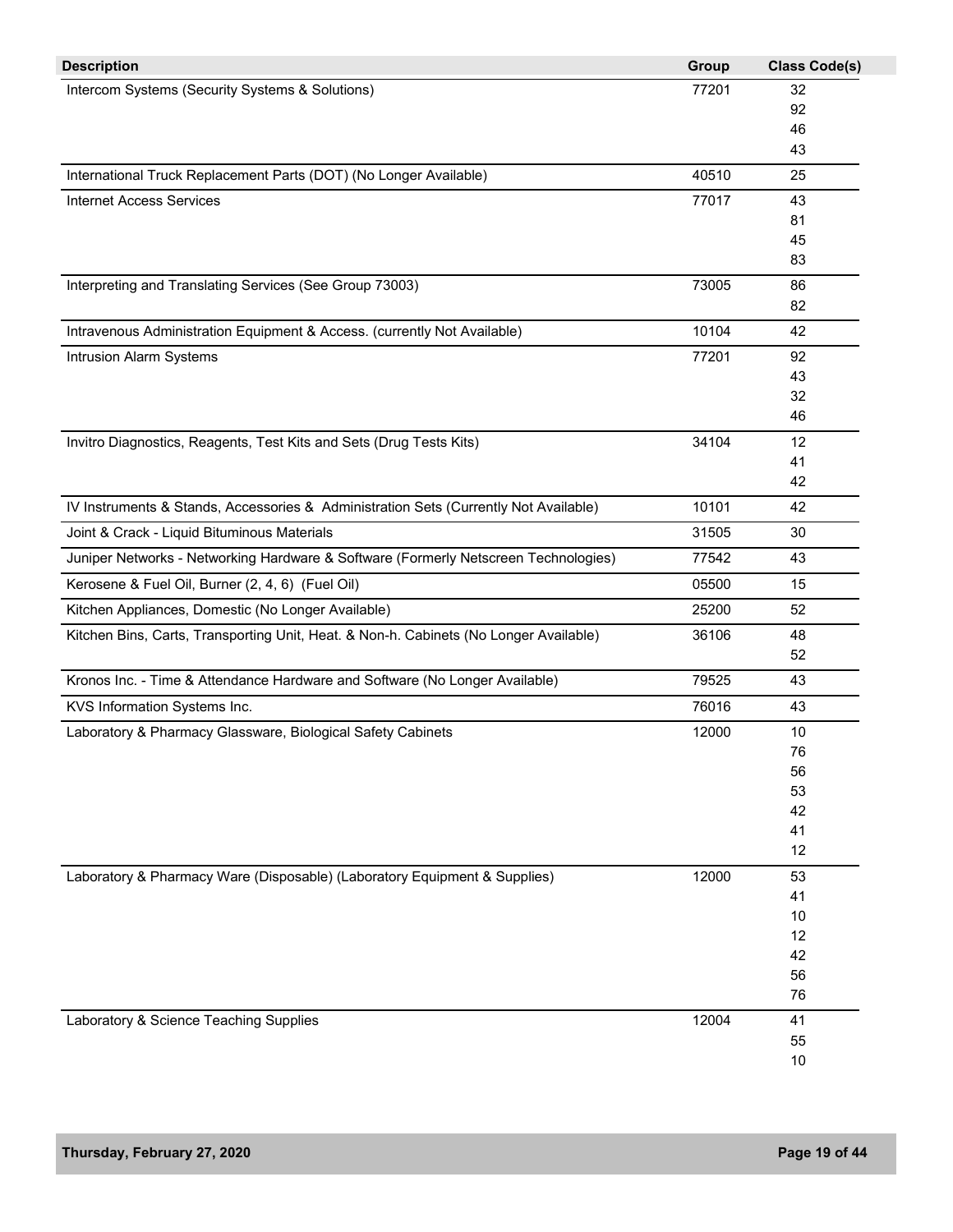| <b>Description</b>                                                 | Group | <b>Class Code(s)</b> |
|--------------------------------------------------------------------|-------|----------------------|
| Laboratory Equipment & Supplies                                    | 12000 | 12                   |
|                                                                    |       | 41                   |
|                                                                    |       | 42                   |
|                                                                    |       | 53                   |
|                                                                    |       | 56<br>76             |
|                                                                    |       | 10                   |
| Lamps (Light Bulbs) (Electric Lamps)                               | 05400 | 39                   |
| Lamps, Automotive (Electric Lamps)                                 | 05400 | 39                   |
| Landscape Office Furniture (Furniture All Types)                   | 20915 | 56                   |
| Larscom Networking Hardware & Software (No Longer Available)       | 77536 | 43                   |
| Larscom, Networking Hardware & Software (No Longer Available)      | 77026 | 43                   |
| Laser Printer Supplies (Office Supplies)                           | 23000 | 44                   |
|                                                                    |       | 14                   |
| Laundry Detergent (Industrial and Commercial Supplies & Equipment) | 39000 | 39                   |
|                                                                    |       | 47                   |
|                                                                    |       | 27                   |
|                                                                    |       | 26                   |
|                                                                    |       | 46                   |
| Law Enforcement Devices (Chemical) (No longer Available)           | 35202 | 12                   |
|                                                                    |       | 46                   |
| Lawn/Yard/Garden Tractors/Mowers                                   | 08206 | 21                   |
| Lease Purchasing (No Longer Available)                             | 79033 | 84                   |
| Lease Vehicles (Cars, Vans, Pickups & SUV's) (No Longer Available) | 40490 | 25                   |
| Leather Gym Shoes                                                  | 34803 | 53                   |
| <b>Leather Police Accessories</b>                                  | 35200 | 46                   |
| Leather Sneakers                                                   | 34803 | 53                   |
| LED, Signal Modules; Vehicle & Pedestrian                          | 35800 | 46                   |
|                                                                    |       | 26                   |
|                                                                    |       | 92                   |
|                                                                    |       | 39                   |
|                                                                    |       | 32                   |
| Legal Case Management System - No Longer Available                 | 76078 | 43                   |
| Legislative Digest                                                 | 50020 | 82                   |
| Legislative printing for The Executive                             | 50020 | 82                   |
| Letterheads                                                        | 50020 | 82                   |
| Library Furniture (Furniture All Types)                            | 20915 | 56                   |
| Library Supplies (Office Supplies)                                 | 23000 | 14                   |
|                                                                    |       | 44                   |
| Library Supplies (No Longer Available)                             | 23045 | 44<br>14             |
| Lifts, Vehicle, Car & Truck (No Longer Available)                  | 35000 | 25                   |
| Light Bulbs (Lamps) (Electric Lamps)                               | 05400 | 39                   |
|                                                                    |       |                      |
| Lightbars, Electronic Sirens, Vehicle Warning LightLightbars       | 30304 | 25<br>46             |
|                                                                    |       |                      |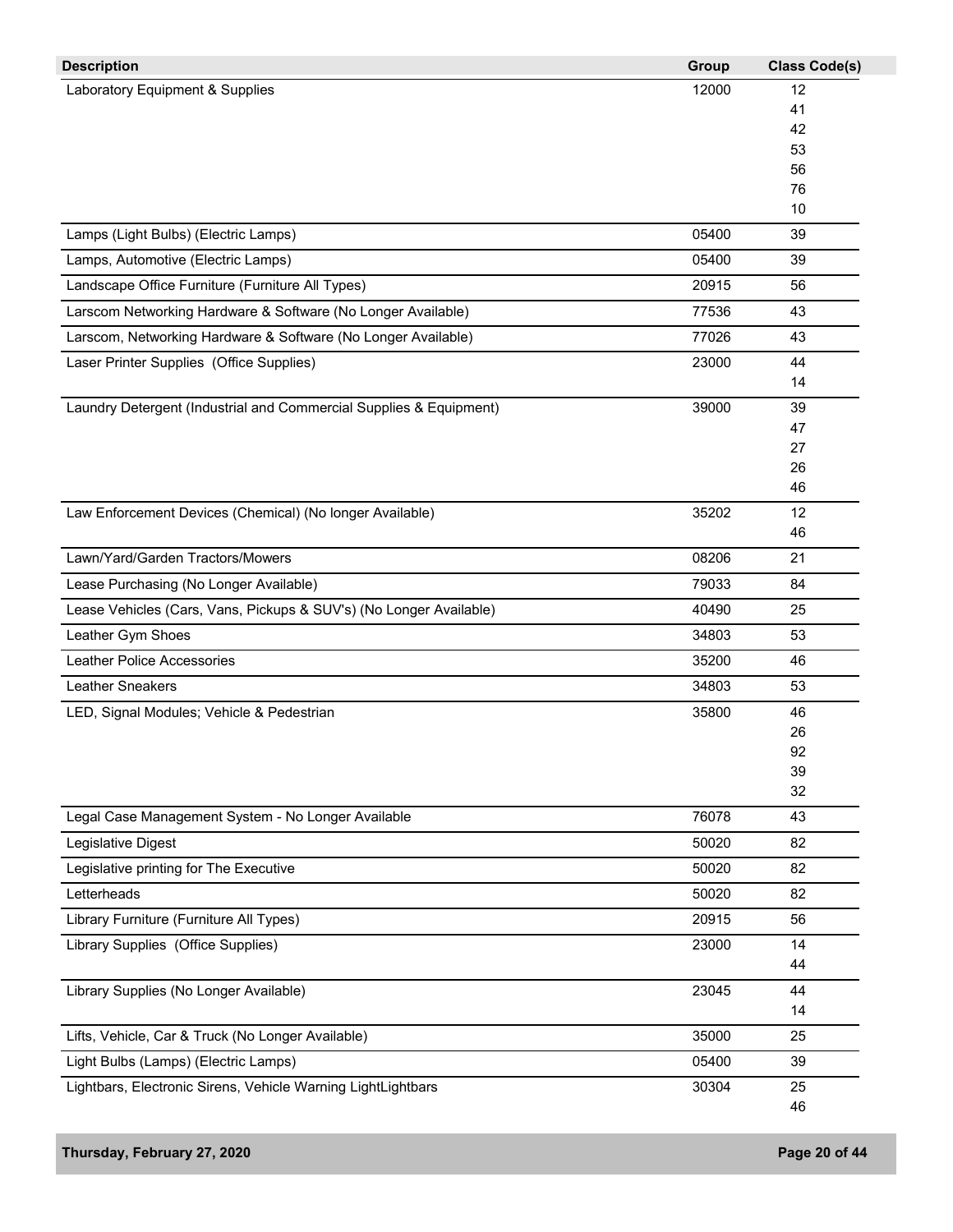| <b>Description</b>                                                                | Group | <b>Class Code(s)</b> |
|-----------------------------------------------------------------------------------|-------|----------------------|
| Liquid Anti-Icing Compound                                                        | 32100 | 12                   |
| Liquid Bituminous Materials                                                       | 31509 | 30                   |
| Liquid Bituminous Materials - (Cold-in-Place Recycling) (Currently not Available) | 31507 | 30                   |
| Liquid Bituminous Materials - Asphalt Emulsions (Currently Not Available)         | 31501 | 30                   |
| Liquid Bituminous Materials - Fiber Reinforced Surface Treatment                  | 31508 | 30                   |
| Liquid Bituminous Materials - Joint & Crack                                       | 31505 | 30                   |
| Liquid Bituminous Materials - Paver Placed Surface Treatment                      | 31509 | 30                   |
| Liquid Bituminous Materials - Rubber Modified Paver Placed                        | 31508 | 30                   |
| Liquid Bituminous Materials - Rubberized Surface Treatment                        | 31508 | 30                   |
| Liquid Bituminous Materials - Surface Treatment                                   | 31508 | 30                   |
| Liquid Bituminous Materials - Terminal Blended Rubberized Surface Treatment       | 31508 | 30                   |
| Liquid Bituminous Materials (Quick Set Slurry Seal & Microsurfacing)              | 31506 | 30                   |
| Liquified Petroleum Gas (LP) gases, Propane                                       | 05800 | 15                   |
| Loader, Skid-Steer (No Longer Available)                                          | 40604 | 22                   |
| Loaders (Wheel) & Optional Equipment                                              | 40603 | 22                   |
|                                                                                   |       |                      |
| Loaders, Backhoes, Tractors, Wheel Type with Options                              | 40601 | 22                   |
| Local Loop Access                                                                 | 77017 | 81<br>45             |
|                                                                                   |       | 43                   |
|                                                                                   |       | 83                   |
| Local Pharmaceuticals Acquisition                                                 | 10201 | 51                   |
|                                                                                   |       | 85                   |
| Locks, Locking Devices & Related Product (No Longer Available)                    | 35501 | 31                   |
| <b>Long Distance Services</b>                                                     | 77017 | 83                   |
|                                                                                   |       | 81                   |
|                                                                                   |       | 45                   |
|                                                                                   |       | 43                   |
| L-Tron Corp Hand Held Products (Tracs Bar Code Scanners & Imagers)                | 79507 | 44                   |
|                                                                                   |       | 43                   |
|                                                                                   |       | 46                   |
| Lubricating Motor Oil (Oil, Lubricating, High Detergent)                          | 05700 | 15                   |
| Lubricating Oils & Greases (Hydraulic oil, High Detergent, Returnable Drums)      | 05701 | 15                   |
| Lucent - (No Longer Available)                                                    | 77017 | 45                   |
|                                                                                   |       | 83                   |
|                                                                                   |       | 81                   |
|                                                                                   |       | 43                   |
| Lucent (Alcatel)                                                                  | 77517 | 43                   |
| Lumber, Softwood & Plywood (No Longer Available)                                  | 37500 | 30                   |
| Mack TruckRreplacement Parts (DOT Only) (No Longer Available)                     | 40504 | 25                   |
| Macrosurfacing, Bituminous Materials (No Longer Available)                        | 31510 | 30                   |
| Magazines. Periodicals, Serials                                                   | 20020 | 55                   |
| Magnesium Chloride (Liquid Ice Melter)                                            | 32100 | 12                   |
| Magnetic Recording Media - Disks, Tapes, Cartridges (Office Supplies)             | 23000 | 14                   |
|                                                                                   |       | 44                   |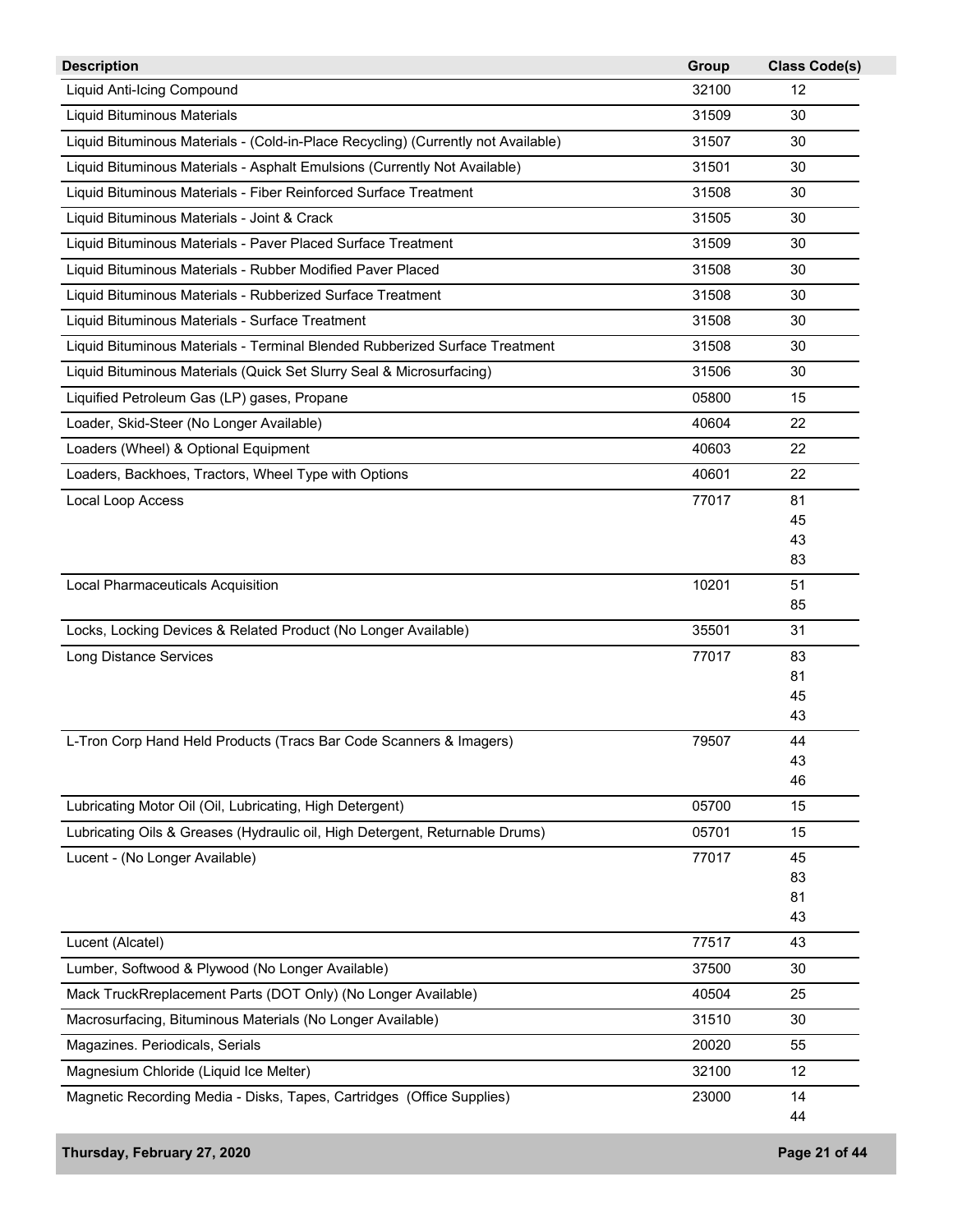| <b>Description</b>                                                                           | Group | <b>Class Code(s)</b> |
|----------------------------------------------------------------------------------------------|-------|----------------------|
| Magnetic Videotape & Accessories (Office Supplies)                                           | 23000 | 14                   |
|                                                                                              |       | 44                   |
| Mailing Systems (Mailing Machines and Other Items)                                           | 22812 | 44                   |
| Maint. & Repair for FileNet OSARs & other Optical Drives (Plasmon LMS) (No Longer Available) | 73018 | 80                   |
|                                                                                              |       | 84                   |
|                                                                                              |       | 86                   |
|                                                                                              |       | 81                   |
|                                                                                              |       | 43                   |
|                                                                                              |       | 83<br>73             |
| Maintenance & MACS Only - Electronic Key Systems (No Longer Available)                       | 77004 | 43                   |
| Marking Products, Manual (Rubber Stamps, Daters, etc.) (Office Supplies)                     | 23000 | 44                   |
|                                                                                              |       | 14                   |
| Material Spreaders (Sanders) (No Longer Available)                                           | 41000 | 25                   |
| Materials & Equip. for Educ. Tech. & Occupational Training (NO Longer Available)             | 38224 | 27                   |
|                                                                                              |       | 86                   |
|                                                                                              |       | 55                   |
|                                                                                              |       | 45                   |
|                                                                                              |       | 42                   |
|                                                                                              |       | 43                   |
|                                                                                              |       | 41                   |
| Mats, Walk-off, Durable (Industrial and Commercial Supplies & Equipment)                     | 39000 | 47                   |
|                                                                                              |       | 27                   |
|                                                                                              |       | 26                   |
|                                                                                              |       | 46                   |
|                                                                                              |       | 39                   |
| Media Management System (No Longer Available)                                                | 38209 | 41                   |
| Media, Culture (Drug Tests Kits)                                                             | 34104 | 42                   |
|                                                                                              |       | 41                   |
|                                                                                              |       | 12                   |
| Medical & Surgical Supplies - Disposable (Currently Not Available)                           | 10101 | 42                   |
| Medical & Surgical Supplies (Medical and Surgical Supplies)                                  | 10100 | 42                   |
| Medical Waste Removal & Disposal - Statewide (No Longer Available)                           | 79013 | 76                   |
| Merant                                                                                       | 76010 | 43                   |
| Message Signs, Solar-Powered Portable Variable                                               | 35814 | 46                   |
|                                                                                              |       | 39                   |
|                                                                                              |       | 92                   |
|                                                                                              |       | 32                   |
|                                                                                              |       | 26                   |
| Metal Detectors & X-Ray Scanning Equipment                                                   | 35210 | 46                   |
| Meter Rental, Mailing Systems (Mailing Machines and Other Items)                             | 22812 | 44                   |
| Microcomputer - (Brite Computers) (Available on Group 75350)                                 | 75322 | 43                   |
| Microcomputer Systems - (Great Lakes Electr. Distrib.) (Avaiable on Groups 75350)            | 75318 | 43                   |
| Microcomputer Systems - (SOYATA) (No Longer Available)                                       | 75333 | 43                   |
| Microcomputer Systems - Apple - Expires 12/31/10                                             | 75314 | 43                   |
| Microcomputer Systems - Compaq (No Longer Available)                                         | 75301 | 43                   |
|                                                                                              |       |                      |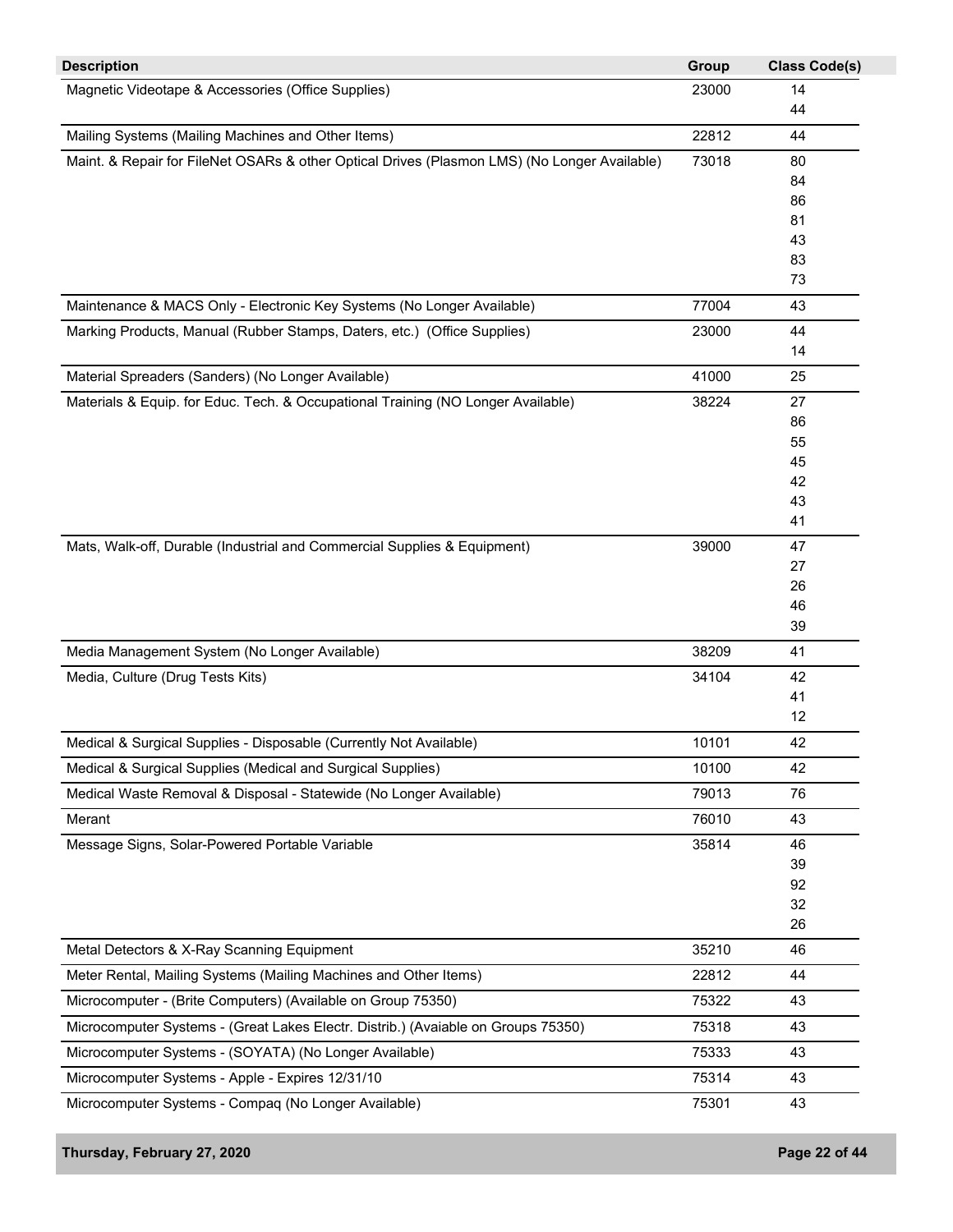| <b>Description</b>                                                                   | Group | <b>Class Code(s)</b> |
|--------------------------------------------------------------------------------------|-------|----------------------|
| Microcomputer Systems - MPC-G (No Longer Available)                                  | 75328 | 43                   |
| Microcomputer Systems - NEC)(No Longer Available)                                    | 75307 | 43                   |
| Microcomputer Systems - Premio Computers (No Longer Available)                       | 75335 | 43                   |
| Microcomputer Systems - Systemax, Inc. (No Longer Available)                         | 75332 | 43                   |
| Microcomputer Systems (How To Use Microcomputer Contracts)                           | 75300 | 43                   |
| Microcomputer Systems (Various contractors) and Related Services                     | 75350 | 43                   |
| Microcomputer Traffic Control Equipment                                              | 35800 | 26                   |
|                                                                                      |       | 32                   |
|                                                                                      |       | 92<br>46             |
|                                                                                      |       | 39                   |
| Microcomputers - (CSS Laboratories) (No Longer Available)                            | 75312 | 43                   |
| Microcomputers - (Data 911 Systems) (Available on Group 75350)                       | 75340 | 43                   |
| Microcomputers - (Dell Marketing) (Available on Group 75350)                         | 75302 | 43                   |
| Microcomputers - (EarthWalk Communications) (Available on Group 75350)               | 75345 | 43                   |
| Microcomputers - (FujitsuAmerica Inc.) (Available on Group 75350)                    | 75336 | 43                   |
| Microcomputers - (Gateway) (No Longer Available)                                     | 75304 | 43                   |
| Microcomputers - (Hewlett Packard Company) (Availaable on Group 75350)               | 75305 | 43                   |
| Microcomputers - (IBM) (No Longer Available)                                         | 75306 | 43                   |
| Microcomputers - (Lenovo) (Available on Group 75350)                                 | 75344 | 43                   |
| Microcomputers - (Seneca Data Distributors) (Available on Group 75350)               | 75329 | 43                   |
| Microcomputers - (Sony Electronics) (Available on Group 75350)                       | 75343 | 43                   |
| Microcomputers - (Technology Dist. Network) (No Longer Available)                    | 75331 | 43                   |
| Microcomputers - (Toshiba) (Avaialable on Group 75350)                               | 75308 | 43                   |
| Microcomputers - (Usitek, Inc.) (No Longer Available)                                | 75339 | 43                   |
| Microcomputers - (ZT Group International) (No Longer Available)                      | 75338 | 43                   |
| MicroComputers - Acer America (Available on Group 75350)                             | 75321 | 43                   |
| Microcomputers - Cube) (No Longer Available)                                         | 75311 | 43                   |
| Microcomputers - Hertz (No longer Available)                                         | 75310 | 43                   |
| Microcomputers - Stone Computer                                                      | 75341 | 43                   |
| Microcomputers - Zenith (No Longer Available)                                        | 75309 | 43                   |
| Microcomputers (Panasonic Computer Sol. Co.) (Available on Group 75350)              | 75346 | 43                   |
| Microfilm Equipment (No Longer Available)                                            | 26002 | 45                   |
| Microscopes (No Longer Available)                                                    | 12010 | 41                   |
| Microsurfacing, Liquid Bituminous Materials (Quick Set Slurry Seal & Microsurfacing) | 31506 | 30                   |
| Microwave Ovens (Domestic Kitchen Appliances) (No Longer Available)                  | 25200 | 52                   |
| Microwave Ovens (No Longer Available)                                                | 25200 | 52                   |
| Milk                                                                                 | 01600 | 50                   |
| Misc. Hardware - Computer Furniture (No Longer Available)                            | 79337 | 56                   |
|                                                                                      |       | 43                   |
| Miscellaneous Software - ASAP Catalog                                                | 79518 | 43                   |
| Miscellaneous Software - Software House International                                | 79518 | 43                   |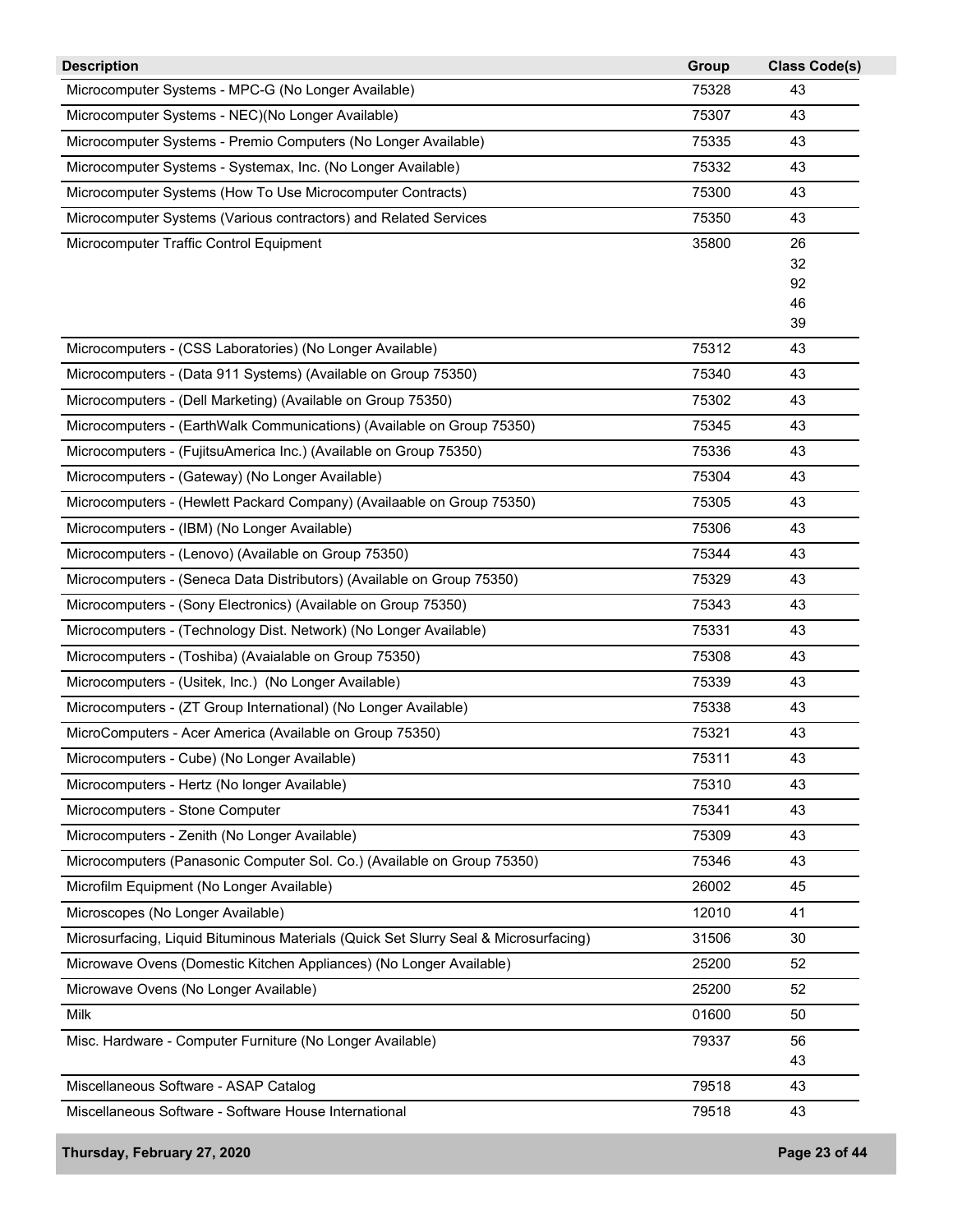| <b>Description</b>                                                                               | <b>Group</b> | <b>Class Code(s)</b> |
|--------------------------------------------------------------------------------------------------|--------------|----------------------|
| Mobile Data Terminals                                                                            | 77200        | 32                   |
|                                                                                                  |              | 92                   |
|                                                                                                  |              | 46                   |
|                                                                                                  |              | 43                   |
| Mobile Radios (FM 2-Way)                                                                         | 77200        | 43                   |
|                                                                                                  |              | 46<br>32             |
|                                                                                                  |              | 92                   |
| Mobile Satellite Communications Equipment (No Longer Available)                                  | 77017        | 83                   |
|                                                                                                  |              | 81                   |
|                                                                                                  |              | 45                   |
|                                                                                                  |              | 43                   |
| Modular Mailing Systems (Mailing Machines and Other Items)                                       | 22812        | 44                   |
| Modular Pharmacy Furniture & Other Furniture (Furniture All Types)                               | 20915        | 56                   |
| Modular Pharmacy Furniture & Other Furniture (No Longer Available)                               | 12008        | 41                   |
|                                                                                                  |              | 56                   |
| Mopping Outfits, Floor, Double (No Longer Available)                                             | 21401        | 47                   |
| Motor Oil, High Detergent (Oil, Lubricating, High Detergent)                                     | 05700        | 15                   |
| Motorcycles, Police Pursuit (No Longer Available)                                                | 45000        | 46                   |
|                                                                                                  |              | 25                   |
| Motors, Electric, High Efficiency (Industrial and Commercial Supplies & Equipment)               | 39000        | 39                   |
|                                                                                                  |              | 47                   |
|                                                                                                  |              | 46                   |
|                                                                                                  |              | 26                   |
|                                                                                                  |              | 27                   |
| Motors, Outboard, Gasoline (See Group 38232)                                                     | 49604        | 25                   |
| Mouthwash, Sodium Fluoride Tablets & Drops (No Longer Available)                                 | 10213        | 51                   |
| Moveable Shelf Filing Systems (Furniture All Types)                                              | 20915        | 56                   |
| Moving Services (Statewide)                                                                      | 79004        | 78                   |
| Mower Parts, Original Equipment Manufacturer (No Longer Available)                               | 37099        | 21                   |
| Mowers, Tractors, Backhoes, Loaders, with Options                                                | 40601        | 22                   |
| Mowers/Tractors (Lawn, Yard, Garden)                                                             | 08206        | 21                   |
| Mowing Equip., Walk-Behind, (Mowing Equip., & Walking & Weed Trimmer)                            | 37000        | 21                   |
| MRV Communications - Networking Hardware & Software                                              | 77549        | 43                   |
| Multicolor Seamless Interior Wall Coating Sys. (Latex Base Paint-Interior) (No longer Available) | 38010        | 26                   |
|                                                                                                  |              | 31                   |
| Napkins, Paper                                                                                   | 23300        | 14                   |
| <b>Natural Gas</b>                                                                               | 05900        | 15                   |
| Netegrity Software, Support, Consulting and Training (No Longer Available)                       | 76017        | 43                   |
| NETSCREEN Networking Hardware & Software                                                         | 77542        | 43                   |
| Networking Hardwar & Software (Paradyne Corp) (No Longer Available)                              | 77022        | 43                   |
| Networking Hardware & Software - Xylan(No Longer Available)                                      | 77521        | 43                   |
| Networking Hardware & Software - 3-Com                                                           | 77507        | 43                   |
| Networking Hardware & Software - Allied Telesis Inc                                              | 77519        | 43                   |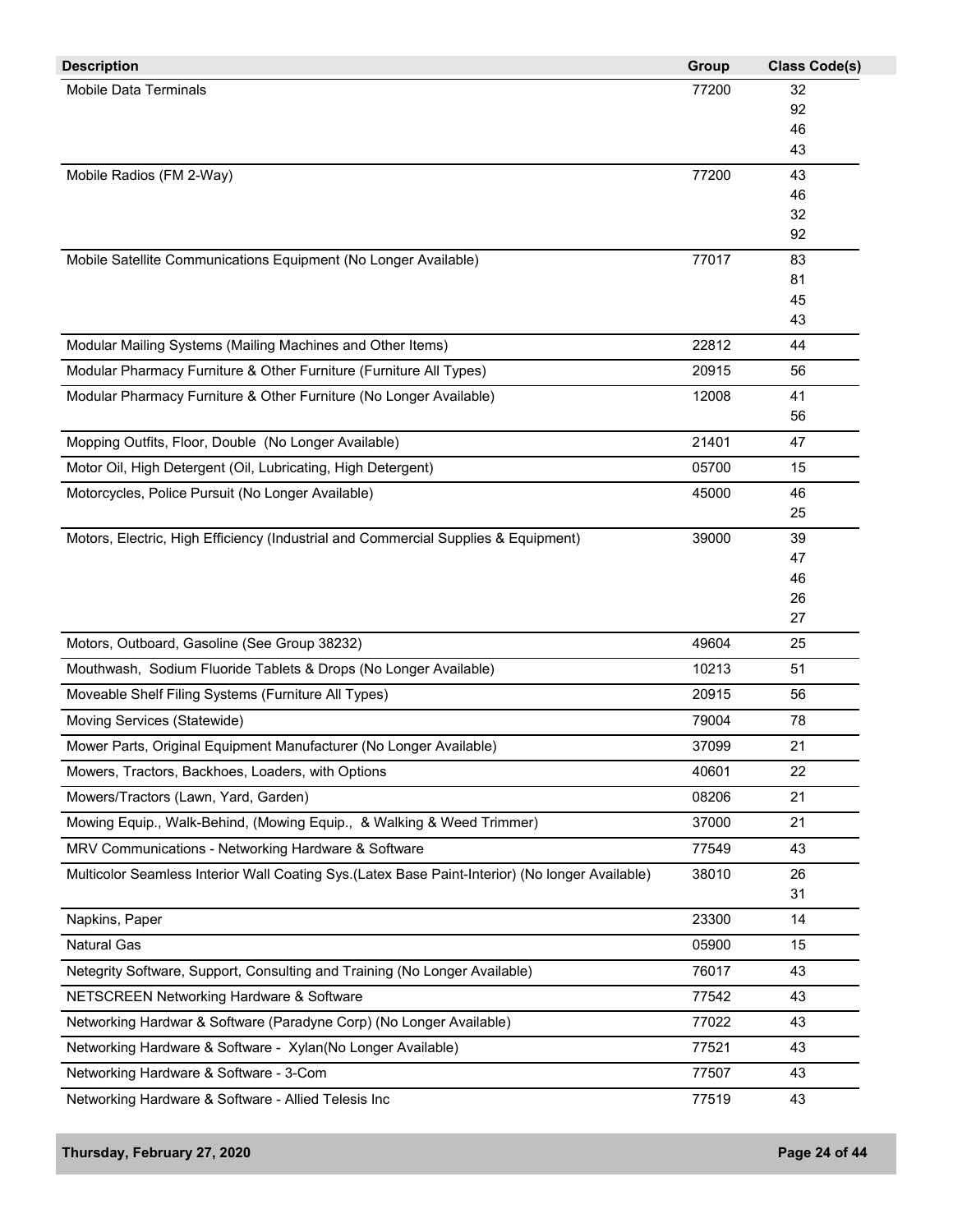| <b>Description</b>                                                           | Group | <b>Class Code(s)</b> |
|------------------------------------------------------------------------------|-------|----------------------|
| Networking Hardware & Software - Amer.com                                    | 77526 | 43                   |
| Networking Hardware & Software - Aprisma Mgmt. Tech.                         | 77529 | 43                   |
| Networking Hardware & Software - Cisco Communications                        | 77503 | 43                   |
| Networking Hardware & Software - Enterasys Networks                          | 77501 | 43                   |
| Networking Hardware & Software - Ericsson Inc                                | 77523 | 43                   |
| Networking Hardware & Software - Extreme Networks                            | 77505 | 43                   |
| Networking Hardware & Software - Fluke Networks                              | 77539 | 43                   |
| Networking Hardware & Software - Foundry Networks                            | 77534 | 43                   |
| Networking Hardware & Software - Larscom, Inc. (No Longer Available)         | 77536 | 43                   |
| Networking Hardware & Software - McAfee                                      | 77509 | 43                   |
| Networking Hardware & Software - Network General Corp.                       | 77552 | 43                   |
| Networking Hardware & Software - Nortel Networks                             | 77506 | 43                   |
| Networking Hardware & Software - Procom Technology (No Longer Available)     | 77538 | 43                   |
| Networking Hardware & Software - SDI (No Longer Available)                   | 77524 | 43                   |
| Networking Hardware & Software - SMC                                         | 77515 | 43                   |
| Networking Hardware & Software - Statewide (Madge) (No Longer Available)     | 77504 | 43                   |
| Networking Hardware & Software - Waters Network Systems                      | 77527 | 43                   |
| Networking Hardware & Software - Xyplex (No Longer Available)                | 77508 | 43                   |
| Networking Hardware & Software (Symbol Technologies)                         | 77502 | 43                   |
| Networking Hardware & Software Larscom) (No Longer Available)                | 77026 | 43                   |
| Networking Hardware & Software, AVAYA Communications                         | 77531 | 43                   |
| Networking Hardware & Software, COSINE Communications                        | 77537 | 43                   |
| Networking Hardware & Software, D-Link Systems                               | 77513 | 43                   |
| New England Systems and Software                                             | 77159 | 45                   |
| Nortel (IVRE - Repair and Maintenance Only)                                  | 77101 | 43                   |
| Nortel Networks - Networking Hardware & Software                             | 77506 | 43                   |
| Nortel Networks, Inc. - Interactive Voice Response Equipment (IVR Equipment) | 77100 | 43                   |
| Notebooks, Stenographic (Office Supplies)                                    | 23000 | 14                   |
|                                                                              |       | 44                   |
| Occupational Training & Educ. Tech. Mats. & Equipment                        | 38224 | 42                   |
|                                                                              |       | 45                   |
|                                                                              |       | 27<br>55             |
|                                                                              |       | 43                   |
|                                                                              |       | 86                   |
|                                                                              |       | 41                   |
| Office Automation Equipment (Digital) (No Longer Available)                  | 75005 | 43                   |
| Office Automation Equipment (Wang) (No Longer Available)                     | 75019 | 43                   |
| Office Automation Systems (Data General) (No Longer Available)               | 75004 | 43                   |
| Office Automation Systems (Sun Microsystems) (No Longer Available)           | 75016 | 43                   |
| Office Automation Systems (UNISYS)(No Longer Available) See Group 76200      | 75018 | 43                   |
| Office Automation Systems/ Peripherals (Hewlett Packard)                     | 75006 | 43                   |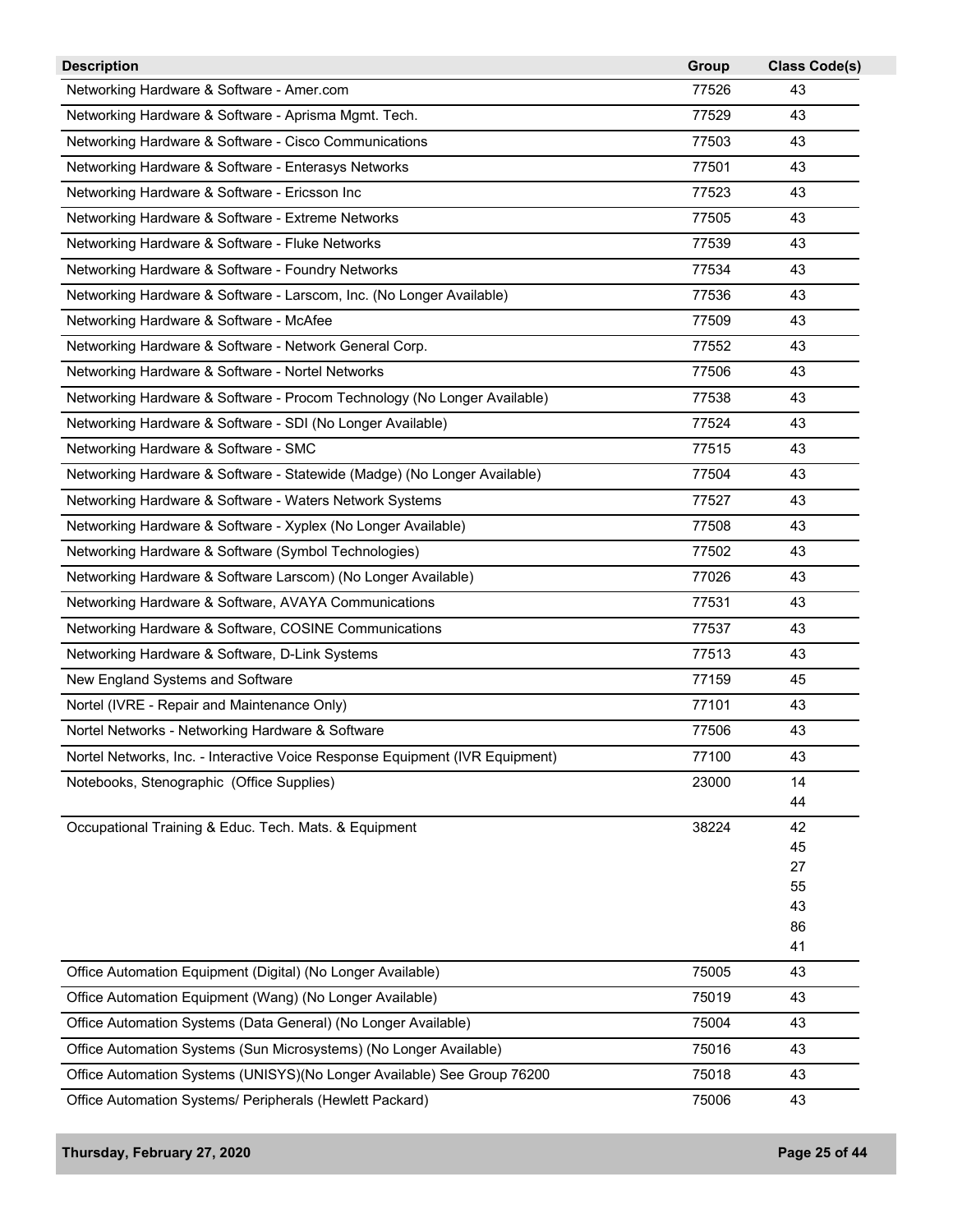| <b>Description</b>                                                                     | Group | <b>Class Code(s)</b> |
|----------------------------------------------------------------------------------------|-------|----------------------|
| Office Automation Systems/ Peripherals (NCR) (No Longer Available)                     | 75002 | 43                   |
| Office equipment - printers and eventually copiers and toner                           | 75525 | 44                   |
|                                                                                        |       | 43                   |
| Office Furniture, Metal & Landscape (Furniture All Types)                              | 20915 | 56                   |
| Office Machines Duplicating Offset (Offset Press)                                      | 22827 | 44                   |
| Office Relocation Management Services (No Longer Available)                            | 79036 | 80                   |
| <b>Office Supplies</b>                                                                 | 23000 | 14                   |
|                                                                                        |       | 44                   |
| Official NYS pPescription Form                                                         | 60010 | 82                   |
| Offset Press (Offset Press)                                                            | 22827 | 44                   |
| Offset Reproduced Bound Books (4 Up To 128 Pages)                                      | 50020 | 82                   |
| Offset Reproduced Bound Books (OGS)                                                    | 50020 | 82                   |
| Offset reproduced Bound Books (Over 128-340 pages)                                     | 50020 | 82                   |
| Offset Rolls, Uncoated White and Colors (Specific Agencies) (No Longer Available)      | 50206 | 14                   |
| Offset Sheets - Colors (No Longer Available)                                           | 50207 | 14                   |
| Offset Supplies (Film, Plates, Inks, Masters, Blankets, etc.) (No Longer Available)    | 38811 | 45                   |
| Oil, Burner (Heating Fuel) 2, 4, 6 & Kerosene (Fuel Oil)                               | 05500 | 15                   |
| Oil, Hydraulic, High Performance (Hydraulic oil, High Detergent, Returnable Drums)     | 05701 | 15                   |
| Oil, Lubricating (Oil, Lubricating, High Detergent)                                    | 05700 | 15                   |
| Oil, Motor, High Detergent (Oil, Lubricating, High Detergent)                          | 05700 | 15                   |
| Opacity Analyzers (No Longer Available)                                                | 35000 | 25                   |
| Opaque Rolls, Paper (Opaue Rolls, Uncoated (Albany Area)                               | 50208 | 14                   |
| Oral Specimen Collection Devices (HIV, Drug & Alcohol Screening) (No Longer Available) | 34104 | 12                   |
|                                                                                        |       | 41                   |
|                                                                                        |       | 42                   |
| Orthopedic Equipment (Implantable Prosthesis)                                          | 11903 | 42                   |
| Outboard Motors, Gasoline (See group 38232)                                            | 49604 | 25                   |
| Oven Ranges, Domestic Double (No Longer Available)                                     | 25200 | 52                   |
| Ovens, Convection, Ranges, Fryers (Commercial Cooking Equipment)                       | 24100 | 48                   |
| Ovens, Microwave (Domestic Kitchen Appliances) (No Longer Available)                   | 25200 | 52                   |
| Oxygenators (Dialysis Supplies & Perfusion Products)                                   | 12403 | 42                   |
| Pacemakers, Heart Valves, Heart Resus. Equip., Defibrillators                          | 12601 | 42                   |
| Pacemakers, Heart Valves, Heart Resusitation Equip.                                    | 12601 | 42                   |
| Padlocks Locks & Related Products (No Longer Available)                                | 35501 | 31                   |
| Paer Towels - Single and Multifold                                                     | 23400 | 14                   |
| Pagers (Paging Services)                                                               | 77013 | 43                   |
|                                                                                        |       | 83                   |
| <b>Paging Services</b>                                                                 | 77013 | 43                   |
|                                                                                        |       | 83                   |
| Paint, Latex (Latex Base Paint-Ready Mixed Interior) No Longer Available)              | 38010 | 26                   |
|                                                                                        |       | 31                   |
| Paint, Traffic Zone (Traffic Zone Paint, Waterborne (Lead Free) & Epoxy)               | 38604 | 31                   |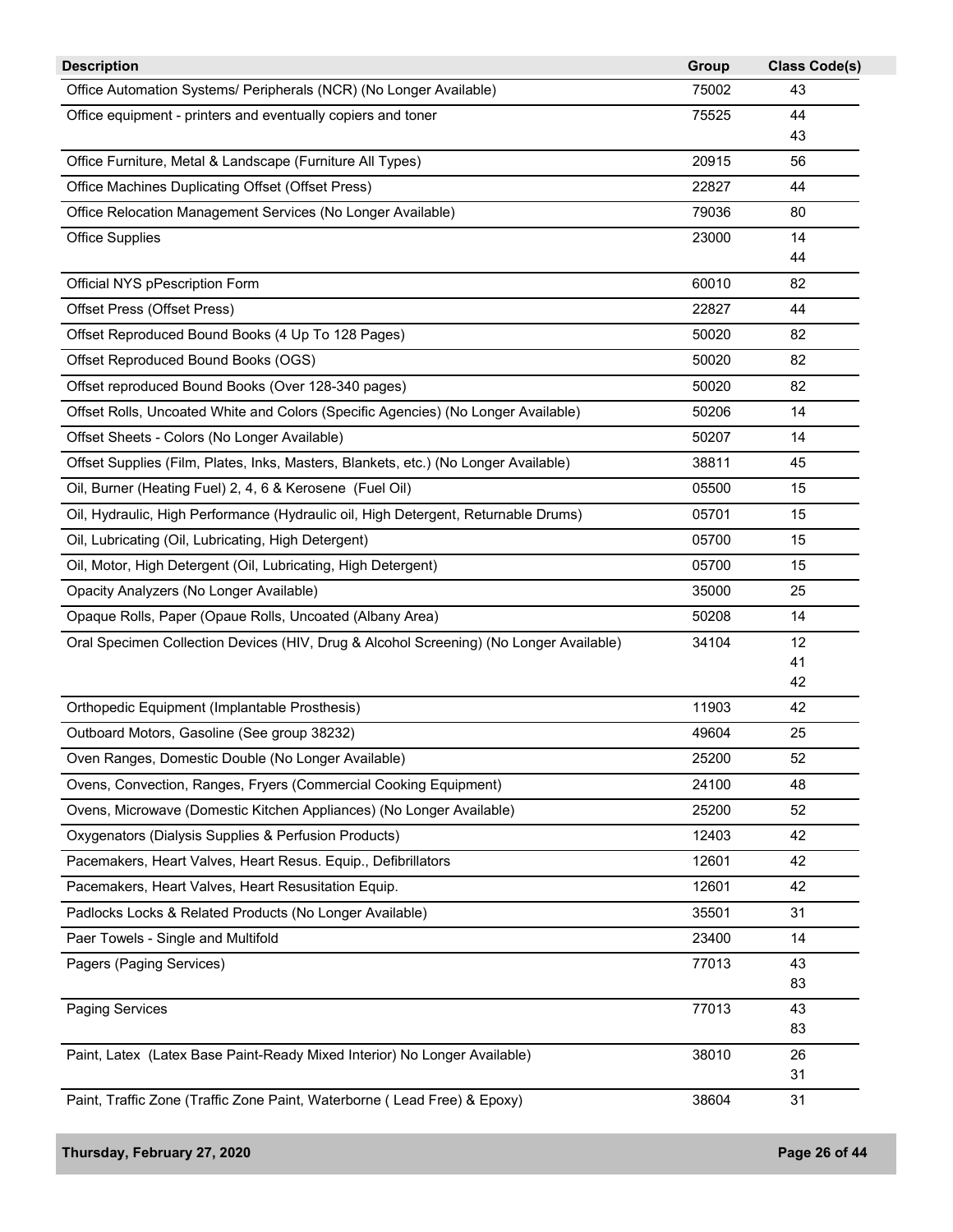| <b>Description</b>                                                                                | Group | <b>Class Code(s)</b> |
|---------------------------------------------------------------------------------------------------|-------|----------------------|
| Paints & Brushes, Paper, Crayons, Chalk (Office Supplies) (Also see group 23100)                  | 23000 | 44                   |
|                                                                                                   |       | 14                   |
| Pallet Trucks, Electric (Pallet/Forklift Trucks, Electric and LPG) No Longer Available            | 39101 | 24                   |
| Pans, Tilting, Braising (Commercial Cooking Equipment)                                            | 24100 | 48                   |
| Paper (School); Crayons, Chalk, Paints & Brushes (Office Supplies) (Also see group 23100)         | 23000 | 14                   |
|                                                                                                   |       | 44                   |
| Paper Napkins (No Longer Available)                                                               | 23300 | 14                   |
| Paper, Carbonless Bond (No Longer Available)                                                      | 50203 | 14                   |
| Paper, Computer                                                                                   | 23830 | 82                   |
| Paper, Copy, Colors (No Longer Available)                                                         | 50210 | 14                   |
| Paper, Copy, White (Truckload Lots)                                                               | 50213 | 14                   |
| Paper, Copy, White, Recycled (Less than Truckload Lots)                                           | 50211 | 14                   |
| Paper, Index, Sheets                                                                              | 23000 | 44                   |
|                                                                                                   |       | 14                   |
| Paper, Offset Rolls - (Offset Rolls, Uncoat. White and Colors (Specific Agen.) (No Longer Avail.) | 50206 | 14                   |
| Paper, Offset Sheets - Colors (Offset Sheets - Colors) (No Longer Available)                      | 50207 | 14                   |
| Paper, Opaque Rolls (Opaue Rolls, Uncoated (Albany Area)                                          | 50208 | 14                   |
| Paper, Teletypewriter Rolls (No Longer Available)                                                 | 50201 | 14                   |
| Partition & Expansion Folders (Office Supplies)                                                   | 23000 | 14                   |
|                                                                                                   |       | 44                   |
| Parts, Automotive Replacement (Automotive Replacement Parts)                                      | 30306 | 25                   |
| Passenger & Cargo Vans (See Group 40450)                                                          | 40540 | 25                   |
| Patient Bathing Units & Transfer Chairs (Hospital and Ward Equipment) (No Longer Available)       | 11625 | 42                   |
| Patient Room Furniture (Hospital Patient Room Furniture) (No Longer Available)                    | 20302 | 56                   |
|                                                                                                   |       | 42                   |
| Pavement Rollers (No Longer Available)                                                            | 41300 | 22                   |
| Pavement Striping (Plastic Pavement Marking Materials)                                            | 38625 | 31                   |
| Paver Placed Surface Treatment - Liquid Bituminous Materials                                      | 31509 | 30                   |
| PBX (Private Auto Branch Exhange) (Peripheral Sys., Access, Equip. Maint.)                        | 77009 | 43                   |
| PC Sofftware - CORE (No Longer Available)                                                         | 76316 | 43                   |
| PC Software - Corel - (No Longer Available)                                                       | 76314 | 43                   |
| PC Software - Lotus (No Longer Available)                                                         | 76302 | 43                   |
| PC Software - Mapinfo (No Longer Available)                                                       | 76303 | 43                   |
| PC Software - Novell Master Agreement (No Longer Available)                                       | 76307 | 43                   |
| PC Software (AutoCAD) - (No Longer Available)                                                     | 76311 | 43                   |
| PC Software (McAfee)                                                                              | 76310 | 43                   |
| PCS Wireless Telephone Service                                                                    | 77017 | 83                   |
|                                                                                                   |       | 81                   |
|                                                                                                   |       | 43                   |
|                                                                                                   |       | 45                   |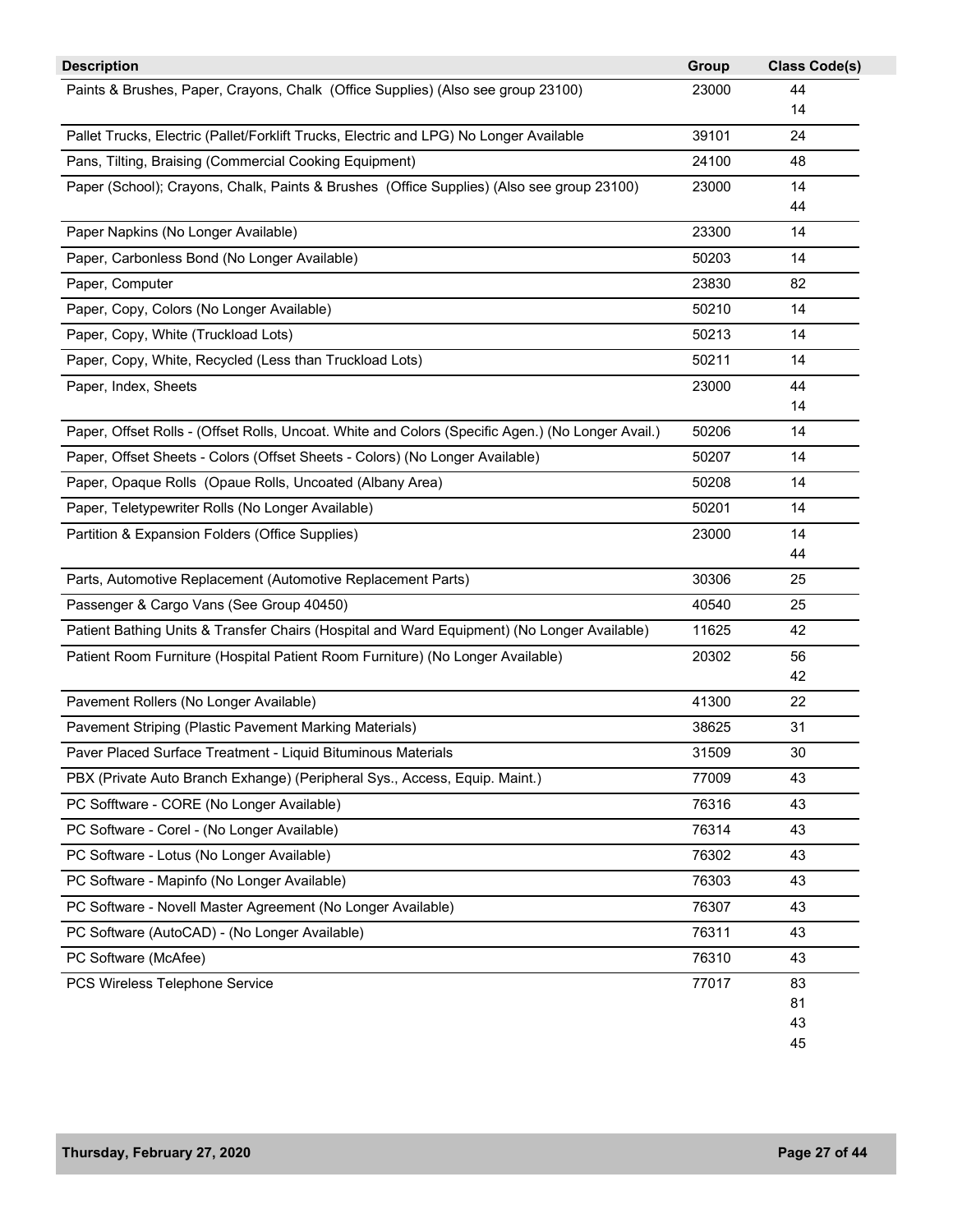| <b>Description</b>                                                                      | Group | <b>Class Code(s)</b> |
|-----------------------------------------------------------------------------------------|-------|----------------------|
| Pedestrian & Traffic Signal Poles (Traffic Control Equipment)                           | 35800 | 46                   |
|                                                                                         |       | 32                   |
|                                                                                         |       | 26                   |
|                                                                                         |       | 92<br>39             |
| Pens, Ballpoint                                                                         | 23000 | 14                   |
|                                                                                         |       | 44                   |
| Pentrating Concrete Sealers for Bridge Maintenance (No Longer Avaialable)               | 31520 | 30                   |
| Perfect Commerce Operations - Reverse Online Auctions Software (No Longer Availaable)   | 76083 | 43                   |
| Performancesoft (No Longer Available)                                                   | 76034 | 43                   |
| Periodicals, Serials (Domestic & Foreign Periodicals, Magazines, etc.)                  | 20020 | 55                   |
| Peripherals, Mini/Mainframe (Amdahl) (No Longer Available)                              | 75001 | 43                   |
| Peripherals, Mini/Mainframe (Decision Data) (No longer Available)                       | 75009 | 43                   |
| Pest Control (Integrated Pest Management) (No Longer Available)                         | 71010 | 72                   |
| Pest Management -Integrated Pest Management (No Longer Available)                       | 71010 | 72                   |
| Pharmaceuticals/Drugs                                                                   | 10200 | 51                   |
| Photo & Fingerprint, Electronic Identification Equipment (Security Systems & Solutions) | 77201 | 43                   |
|                                                                                         |       | 46                   |
|                                                                                         |       | 92                   |
|                                                                                         |       | 32                   |
| Photocopiers (See Group 75525)                                                          | 22424 | 44                   |
| Photographic Darkroom Supplies (No Longer Available)                                    | 38802 | 45                   |
| Photographic Films & Cameras                                                            | 38800 | 45                   |
| PickUp Trucks (See Group 40451)                                                         | 40560 | 25                   |
| Picnic Tables and Related Outdoor Furniture                                             | 21510 | 56                   |
| Pipe, Corrugated Polyethylene & Underdrain                                              | 37700 | 40                   |
|                                                                                         |       | 30                   |
| Plasmon LMS - Maintenance & Repair (No Longer Available)                                | 73018 | 43<br>84             |
|                                                                                         |       | 80                   |
|                                                                                         |       | 81                   |
|                                                                                         |       | 83                   |
|                                                                                         |       | 73                   |
|                                                                                         |       | 86                   |
| Plastic Sheets, Flat, Rigid (for Safety Glazing) (Flat Plastic Sheets)                  | 31807 | 13                   |
|                                                                                         |       | 30                   |
| Plastic Traffic Cones, Channelizer Drums & Delineator Posts (Traffic Safety Products)   | 38612 | 46                   |
| Platemaking Machines & Supplies (No Longer Available)                                   | 38811 | 45                   |
| <b>Playground Equipment</b>                                                             | 30211 | 49                   |
| Pleural Cavity Drainage Units (No Longer Available)                                     | 12200 | 42                   |
| Plow Blades, Cutting Edges (No Longer Available)                                        | 40903 | 25                   |
| Plumbing & Heating Supplies (No Longer Available)                                       | 37612 | 40                   |
| Polaroid Film (Self-Developing) (No Longer Available)                                   | 38800 | 45                   |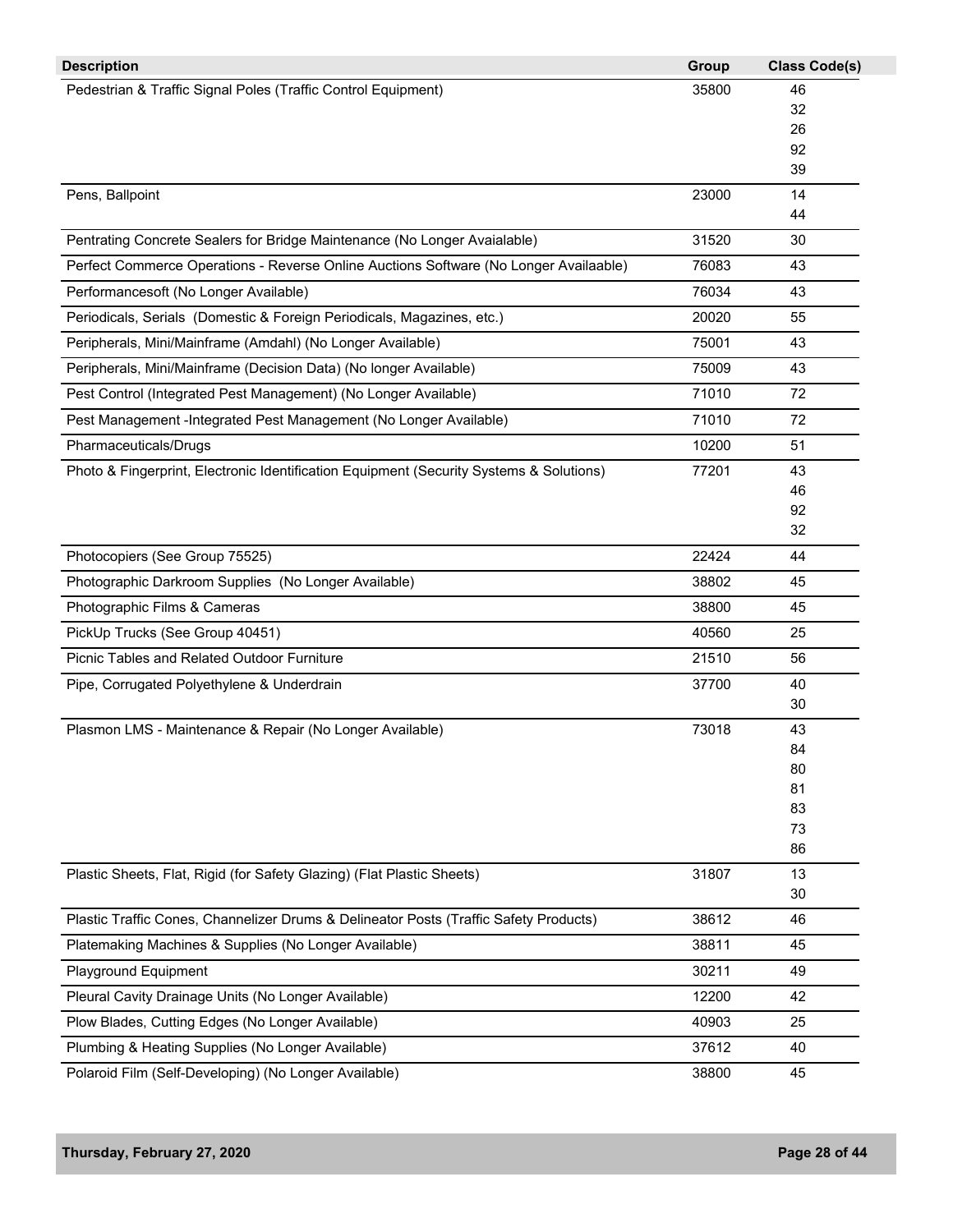| <b>Description</b>                                                                            | Group | <b>Class Code(s)</b> |
|-----------------------------------------------------------------------------------------------|-------|----------------------|
| Poles, Signal, Traffic & Pedestrian (Traffic Control Equipment)                               | 35800 | 92                   |
|                                                                                               |       | 26                   |
|                                                                                               |       | 32                   |
|                                                                                               |       | 39                   |
|                                                                                               |       | 46                   |
| Police Boots (No Longer Available)                                                            | 34902 | 53                   |
| Police Pursuit Motorcycles (No Longer Available)                                              | 45000 | 46                   |
|                                                                                               |       | 25                   |
| Police Uniform Accessories (No Longer Available)                                              | 39500 | 53                   |
| Police Vehicles                                                                               | 40451 | 25                   |
|                                                                                               |       | 46                   |
| Polishing & Scrubbing Machines & Burnishers (Floor Machines)                                  | 21400 | 47                   |
| Polycarbonate Sheets (Flat Plastic Sheets)                                                    | 31807 | 30                   |
|                                                                                               |       | 13                   |
| Polycarbonate, Dinnerware (Plates, Bowls, Cups, Trays, Tumblers) (No Longer Available)        | 21102 | 48                   |
|                                                                                               |       | 52                   |
| Polycom                                                                                       | 77159 | 45                   |
| Polyethylene Bags (Industrial and Commercial Supplies & Equipment)                            | 39000 | 27                   |
|                                                                                               |       | 47                   |
|                                                                                               |       | 46                   |
|                                                                                               |       | 26                   |
|                                                                                               |       | 39                   |
| Polyethylene Pipe, Underdrain & Corrugated                                                    | 37700 | 30                   |
|                                                                                               |       | 40                   |
| Portable Scales (Wheel Load Weighers) (No Longer Available)                                   | 38900 | 41                   |
| Portable Variable Message Signs, Solar-Powered                                                | 35814 | 92                   |
|                                                                                               |       | 26                   |
|                                                                                               |       | 46                   |
|                                                                                               |       | 39                   |
|                                                                                               |       | 32                   |
| Portfolios, Brief Covers (Office Supplies)                                                    | 23000 | 44                   |
|                                                                                               |       | 14                   |
| Postage Machines, Scales, Folders, Inserters, Meter Rental (Mailing Machines and Other Items) | 22812 | 44                   |
| Postage Meters (Mailing Machines and Other Items)                                             | 22812 | 44                   |
| <b>Power Protection Equipment</b>                                                             | 79504 | 26                   |
|                                                                                               |       | 43                   |
| Power Tools (Stationary) (Industrial and Commercial Supplies & Equipment)                     | 39000 | 27                   |
|                                                                                               |       | 46                   |
|                                                                                               |       | 39                   |
|                                                                                               |       | 47                   |
|                                                                                               |       | 26                   |
| Preformed Plastic Pavement Marking Materials (Plastic Pavement Marking Materials)             | 38625 | 31                   |
| Premised Based Video Conference Equipment                                                     | 77150 | 45                   |
|                                                                                               |       | 43                   |
| Press, Offset (Offset Press)                                                                  | 22827 | 44                   |
| Pressboard Binder Covers & EDP Binders (Office Supplies)                                      | 23000 | 14                   |
|                                                                                               |       | 44                   |
| Thursday, February 27, 2020                                                                   |       | Page 29 of 44        |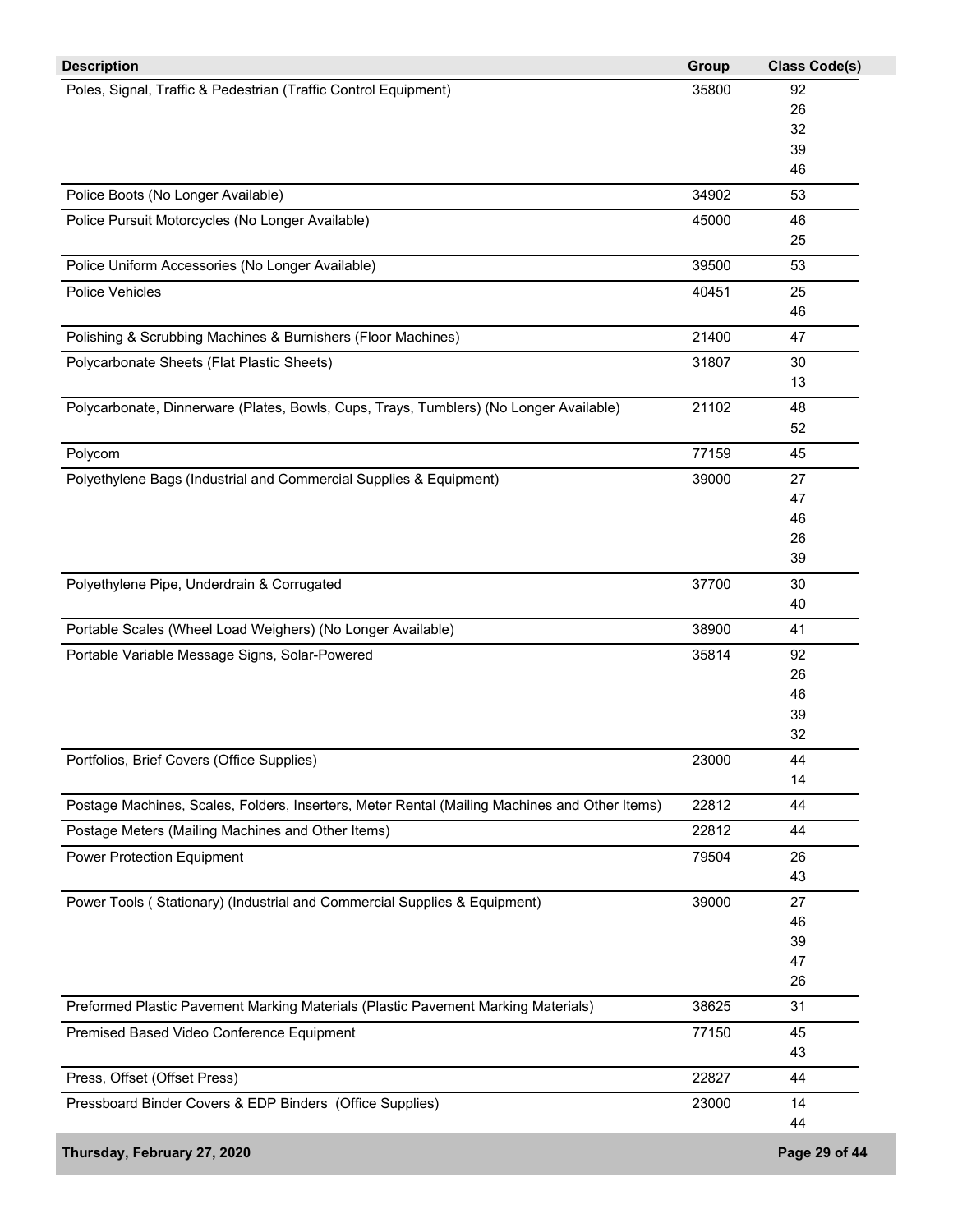| <b>Description</b>                                                                              | Group | <b>Class Code(s)</b> |
|-------------------------------------------------------------------------------------------------|-------|----------------------|
| Pressure Sensitive, Laser & Inkjet Labels                                                       | 23000 | 44                   |
|                                                                                                 |       | 14                   |
| Printer Ribbons (Office Supplies)                                                               | 23000 | 14                   |
|                                                                                                 |       | 44                   |
| Printer Toner Cartridges (Office Supplies) See Group 75525                                      | 23000 | 44                   |
|                                                                                                 |       | 14                   |
| Printing Presses, Offset (Offset Press)                                                         | 22827 | 44                   |
| Private Auto Branch Exchange (PBX) (Peripheral Sys., Access, Equip. Maint)                      | 77009 | 43                   |
| Procom Technology Networking Hardware & Software (No Longer Available)                          | 77538 | 43                   |
| <b>Procuement Card</b>                                                                          | 79008 | 15                   |
|                                                                                                 |       | 84                   |
| Procurement Software (Decision Technologies Intl., Inc.) (No Longer Available)                  | 76065 | 43                   |
| Projectors (LCD Projectors/Panels) (Audio Visual Equipment & Access.) (Currently Not Available) | 38806 | 45                   |
| Projectors, Digital (Audio Visual Equipment and Accessories) (Currently Not Available)          | 38806 | 45                   |
| Propane Gas (Liquified Petroleum Gas (LP) gases, Propane)                                       | 05800 | 15                   |
| Proprietary Software & Related Services (SAP Public Services, Inc.) (No longer Available)       | 76076 | 43                   |
| Prosthesis, Heart Valve, Thoracic, Orthopedic (No Longer Available)                             | 11900 | 42                   |
| Protective Outerwear, Firefighters'                                                             | 40061 | 53                   |
|                                                                                                 |       | 46                   |
| <b>Public Safety Ancillary Equipment &amp; Accessories</b>                                      | 77200 | 32                   |
|                                                                                                 |       | 92                   |
|                                                                                                 |       | 43                   |
|                                                                                                 |       | 46                   |
| Publications, Books (Non-print Library Materials, Related Anc. Serv.) (Currently Not Available) | 20060 | 55                   |
| Purchasing, Travel, NET Cards and Fuel Cards                                                    | 79008 | 84<br>15             |
| Quick Copy /Duplicating (No Longer Available)                                                   | 50022 | 82                   |
| Quick Set Slurry Seal - Liquid Bituminous Materials (Quick Set Slurry Seal & Microsurfacing)    | 31506 | 30                   |
| Rabies Virus Vaccine (Raccoon)                                                                  | 10200 | 51                   |
|                                                                                                 |       |                      |
| Racal-Datacom - Data Communications Equipment (No Longer Available)                             | 77023 | 43                   |
| Raccoon Rabies Virus Vaccine                                                                    | 10200 | 51                   |
| Radar Equipment (Traffic Speed Measurement Traffic Speed Measurement Equipmen)t                 | 38207 | 46                   |
| Radiation Detectors (Hazardous Incident Reponse Equipment)                                      | 38232 | 46                   |
|                                                                                                 |       | 41                   |
|                                                                                                 |       | 92<br>42             |
|                                                                                                 |       | 86                   |
|                                                                                                 |       | 77                   |
|                                                                                                 |       | 43                   |
| Radiation Detectors (Laboratory Equipment & Supplies)                                           | 12000 | 76                   |
|                                                                                                 |       | 53                   |
|                                                                                                 |       | 10                   |
|                                                                                                 |       | 12                   |
|                                                                                                 |       | 56                   |
|                                                                                                 |       | 42                   |
|                                                                                                 |       | 41                   |
| Thursday, February 27, 2020                                                                     |       | Page 30 of 44        |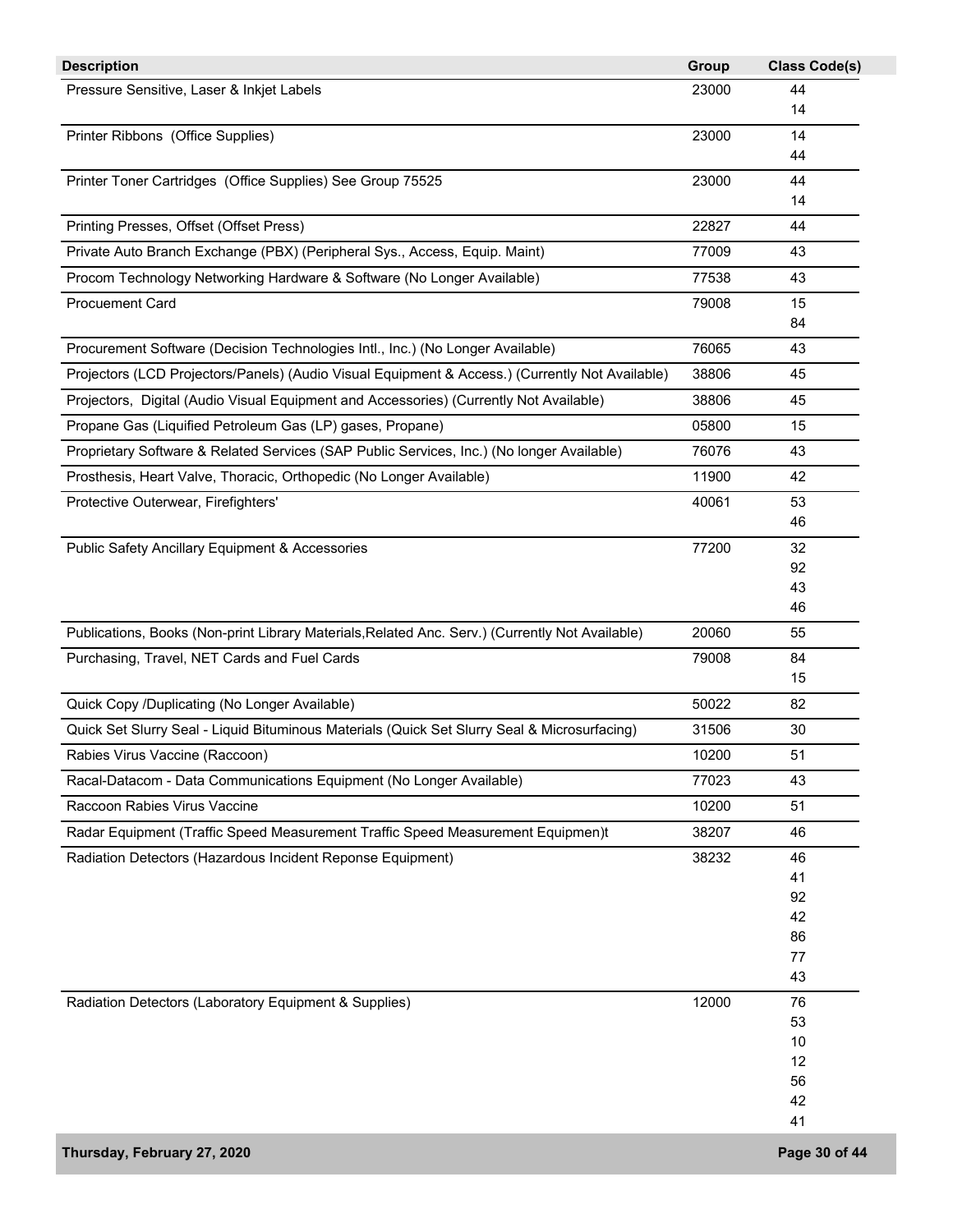| <b>Description</b>                                                                       | Group | <b>Class Code(s)</b> |
|------------------------------------------------------------------------------------------|-------|----------------------|
| Radio Communications Equipment                                                           | 77200 | 46                   |
|                                                                                          |       | 43                   |
|                                                                                          |       | 32                   |
|                                                                                          |       | 92                   |
| Radio Scanners                                                                           | 77200 | 92                   |
|                                                                                          |       | 32                   |
|                                                                                          |       | 43                   |
|                                                                                          |       | 46                   |
| Radios, Mobile (FM 2-Way)                                                                | 77200 | 92                   |
|                                                                                          |       | 46                   |
|                                                                                          |       | 43<br>32             |
|                                                                                          |       |                      |
| Radios, Portable, Hand-Held                                                              | 77200 | 46<br>92             |
|                                                                                          |       | 43                   |
|                                                                                          |       | 32                   |
| Rainwear, Industrial (No Longer Available)                                               | 40004 | 46                   |
| Ranges (Domestic Kitchen Appliances) (No Longer Available)                               | 25200 | 52                   |
| Ranges, Ovens, Convection & Fryers (Commercial Cooking Equipment)                        | 24100 | 48                   |
| Ready Mixed Concrete (No Longer Available)                                               | 33713 | 30                   |
| Reagents, Solvents, Acids, Chemicals (Industrial and Commercial Supplies & Equipment)    | 39000 | 27                   |
|                                                                                          |       | 47                   |
|                                                                                          |       | 46                   |
|                                                                                          |       | 26                   |
|                                                                                          |       | 39                   |
| Receivers, Television (Audio Visual Equipment and Accessories) (Currently Not Available) | 38806 | 45                   |
| Receivers, Television (No Longer Available) See Groups 38806 and 23000                   | 38210 | 52                   |
|                                                                                          |       | 45                   |
| Record Books (Office Supplies)                                                           | 23000 | 44                   |
|                                                                                          |       | 14                   |
| Recording Media, Magnetic Disks, Tape Cartridges (Office Supplies)                       | 23000 | 44                   |
|                                                                                          |       | 14                   |
| Recording Tape, Audio (Audio Visual Equipment and Accessories) (Currently Not Available) | 38806 | 45                   |
| Recycled, White Copy Paper (Less than Truckload Lots)                                    | 50211 | 14                   |
| Reflective Materials (For Traffic Signs & Vehicle Markings) (Plastic Pavement Materials) | 38625 | 31                   |
| Refrigerants (No Longer Available)                                                       | 24211 | 12                   |
| Refrigeration Equipment, Commercial (Reach-In)                                           | 24200 | 24                   |
| Refrigerators and Freezers (Domestic) "Energy Star" (No Longer Available)                | 25204 | 52                   |
| Refrigerators, Freezers and Ice Makers (Commercial Refrigeration Equipment               | 24200 | 24                   |
| Refuse and Recyclables Collection Trucks                                                 | 40534 | 25                   |
| Rental Service, Heavy Equipment                                                          | 72007 | 22                   |
|                                                                                          |       | 72                   |
| Rental, Car (Passenger Vehicles Rental)                                                  | 72001 | 90                   |
|                                                                                          |       | 78                   |
|                                                                                          |       | 72                   |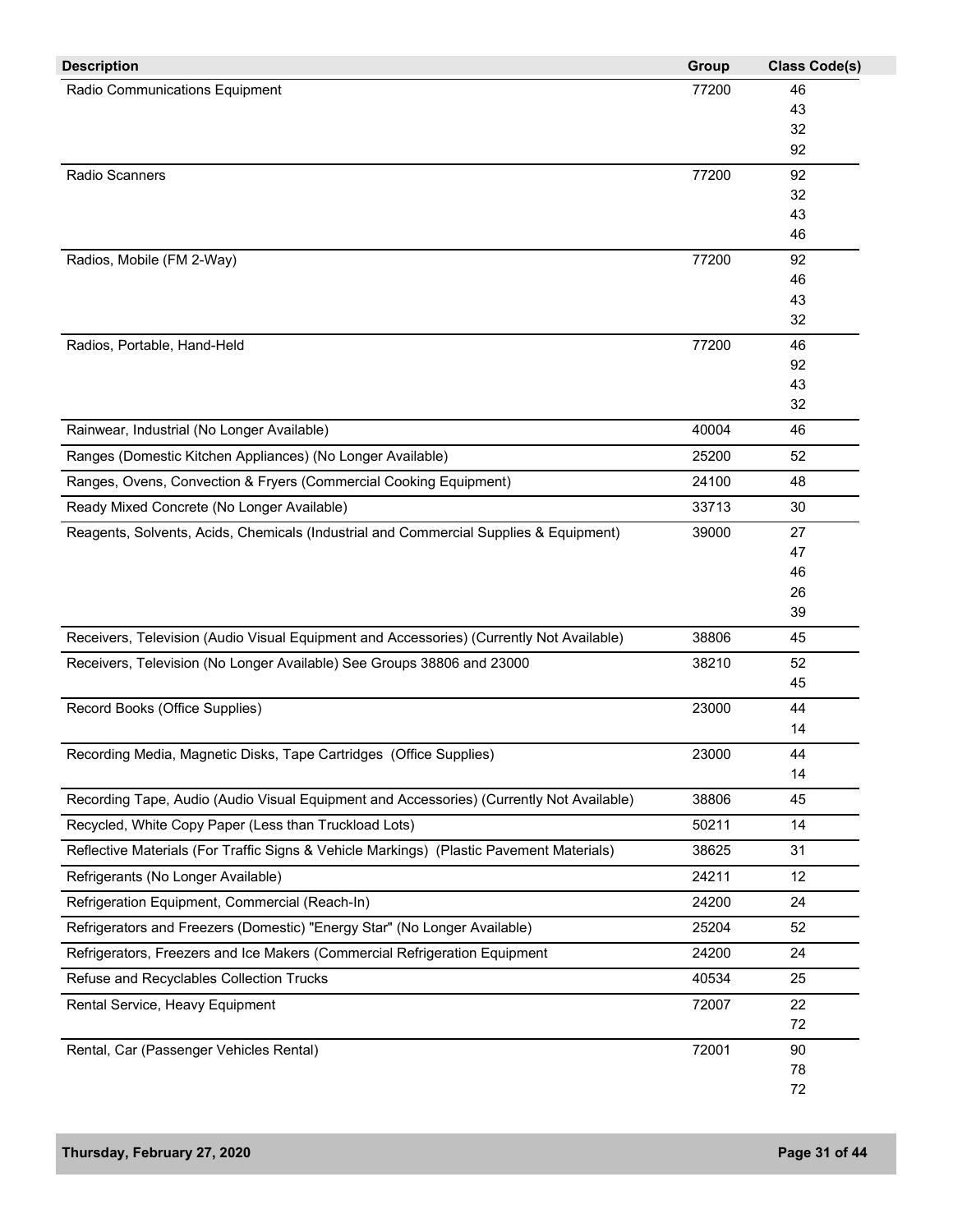| <b>Description</b>                                                                        | Group | <b>Class Code(s)</b> |
|-------------------------------------------------------------------------------------------|-------|----------------------|
| Respirator Fit Testers & Accessories                                                      | 38232 | 92                   |
|                                                                                           |       | 77                   |
|                                                                                           |       | 86                   |
|                                                                                           |       | 42                   |
|                                                                                           |       | 43<br>46             |
|                                                                                           |       | 41                   |
| Reverse Online Auctions Software - Perfect Commerce Operations (No Longer Availaable)     | 76083 | 43                   |
| Ribbons (Typewriter) (Office Supplies)                                                    | 23000 | 44                   |
|                                                                                           |       | 14                   |
| Ribbons, Printer (Office Supplies)                                                        | 23000 | 44                   |
|                                                                                           |       | 14                   |
| Road Graders (No Longer Available)                                                        | 41301 | 22                   |
| <b>Road Salt</b>                                                                          | 01800 | 12                   |
| Road Salt, Emergency                                                                      | 01800 | 12                   |
| Roadway Sign Supports (Type A) (No Longer Available)                                      | 37829 | 30                   |
| Rollers, Pavement (No Longer Available)                                                   | 41300 | 22                   |
| Roll-Up Signs and Stands                                                                  | 38612 | 46                   |
| Rubber Cement & Glue (Office Supplies)                                                    | 23000 | 14                   |
|                                                                                           |       | 44                   |
| Rubber Modified Paver Placed, Liquid Bituminous Materials                                 | 31509 | 30                   |
| Rubberized Surface Treatment, Liquid Bituminous                                           | 31508 | 30                   |
| Rubbish Removal (Statewide)                                                               | 79013 | 76                   |
| Ruggedized P.C. Notebooks                                                                 | 77200 | 43                   |
|                                                                                           |       | 46                   |
|                                                                                           |       | 92                   |
|                                                                                           |       | 32                   |
| Rugs & Carpets (Carpet and Carpet Tile)                                                   | 20600 | 30                   |
|                                                                                           |       | 52                   |
|                                                                                           |       | 72                   |
| Safari                                                                                    | 77159 | 45                   |
| Safety Barriers (Crash Cushions) (Traffic safety Equipment)                               | 38614 | 92                   |
|                                                                                           |       | 46                   |
|                                                                                           |       | 25                   |
|                                                                                           |       | 30                   |
| Safety Flares (Fusee) (Flares, Fusee Type)                                                | 35600 | 46                   |
|                                                                                           |       | 25                   |
| Safety Needles, Syringes and Sharps Containers (Currently Not Available)                  | 10162 | 42                   |
| Salt, Road                                                                                | 01800 | 12                   |
| Sanders (Material Spreaders) (No Longer Available)                                        | 41000 | 25                   |
| SAP Public Services, Inc. - Proprietary Software & Related Services (No longer Available) | 76076 | 43                   |
| Satellite Communications Equipment (Mobile)                                               | 77017 | 83                   |
|                                                                                           |       | 43                   |
|                                                                                           |       | 45<br>81             |
| Scales, Mailing Systems (Mailing Machines and Other Items)                                | 22812 | 44                   |
|                                                                                           |       |                      |
| Thursday, February 27, 2020                                                               |       | Page 32 of 44        |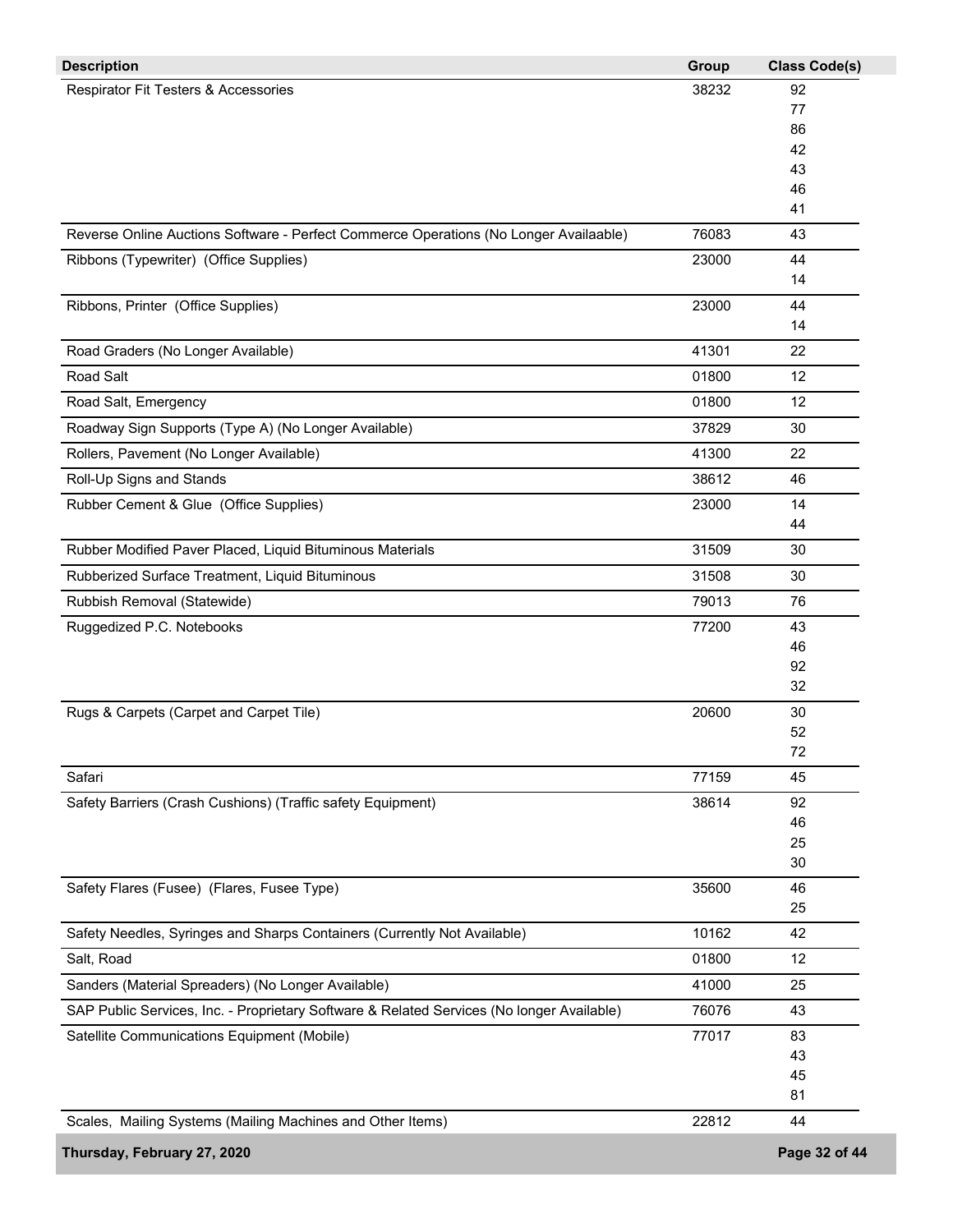| <b>Description</b>                                                                                | Group | <b>Class Code(s)</b> |
|---------------------------------------------------------------------------------------------------|-------|----------------------|
| Scanners, Radio                                                                                   | 77200 | 32                   |
|                                                                                                   |       | 43                   |
|                                                                                                   |       | 46                   |
|                                                                                                   |       | 92                   |
| School & Art Supplies (Also see group 23000, Office Supplies)                                     | 23100 | 14                   |
|                                                                                                   |       | 44                   |
| School Buses, Light Duty (Types A & B)                                                            | 40520 | 25                   |
| School Buses, Medium Duty (Types B, C & D)                                                        | 40521 | 25                   |
| School Furniture (Furniture All Types)                                                            | 20915 | 56                   |
| Scientific Calculators (Laboratory & Science Teaching Supplies)                                   | 12004 | 41                   |
|                                                                                                   |       | 55                   |
|                                                                                                   |       | 10                   |
| Scientific Equipment (Alcohol in Breath Testing)                                                  | 38708 | 41                   |
|                                                                                                   |       | 42                   |
| Scientific Equipment (Scientific Equip., Test Measurement Instrumentation)                        | 38728 | 41                   |
| Scientific Equipment (Scientific Equipment)                                                       | 38713 | 42                   |
|                                                                                                   |       | 41                   |
| Scrubbing & Polishing Machines & Burnishers (Floor Machines)                                      | 21400 | 47                   |
| Scrubs (Shirts & Trousers) (No Longer Available)                                                  | 40012 | 53                   |
| Seating, Multi-Purpose (Pre-school & Classroom, Auditorium & Theatre, Drafting Stools) (Furniture | 20915 | 56                   |
| Security Door Access System                                                                       | 77201 | 32                   |
|                                                                                                   |       | 92                   |
|                                                                                                   |       | 43                   |
|                                                                                                   |       | 46                   |
| <b>Security Guard Services</b>                                                                    | 71011 | 92                   |
| Security Systems and Solutions                                                                    | 77201 | 43                   |
|                                                                                                   |       | 46                   |
|                                                                                                   |       | 32                   |
|                                                                                                   |       | 92                   |
| Self-Contained Breathing Apparatus (See H.I.R.E. contract Group 38232)                            | 35208 | 46                   |
| Serena Software, Support, Consulting and Training (No Longer Available)                           | 76069 | 43                   |
| Serials, Periodicals (Domestic & Foreign Periodicals, Magazines, etc.)                            | 20020 | 55                   |
| Service - Airline Travel Services                                                                 | 79006 | 90                   |
|                                                                                                   |       | 78                   |
| Service - Building Commissioning Program Serv.(No Longer Available)                               | 73007 | 80                   |
| Service - Courier                                                                                 | 79011 | 78                   |
| Service - Furniture Refurbishing (No Longer Available)                                            | 79012 | 56                   |
| Service - Hazardous Waste Removal (Fluorescent Tube, etc.) (No Longer Available)                  | 79002 | 76                   |
| Service - Hearing Reporter & Transcription Services                                               | 79014 | 82                   |
| Service - Moving Services (Statewide)                                                             | 79004 | 78                   |
| Service - Procurement Card                                                                        | 79008 | 84                   |
|                                                                                                   |       | 15                   |
| Service - Rubbish Removal (Statewide)                                                             | 79013 | 76                   |
| Service, Computer Consulting - Gartner Group                                                      | 73001 | 43                   |
|                                                                                                   |       |                      |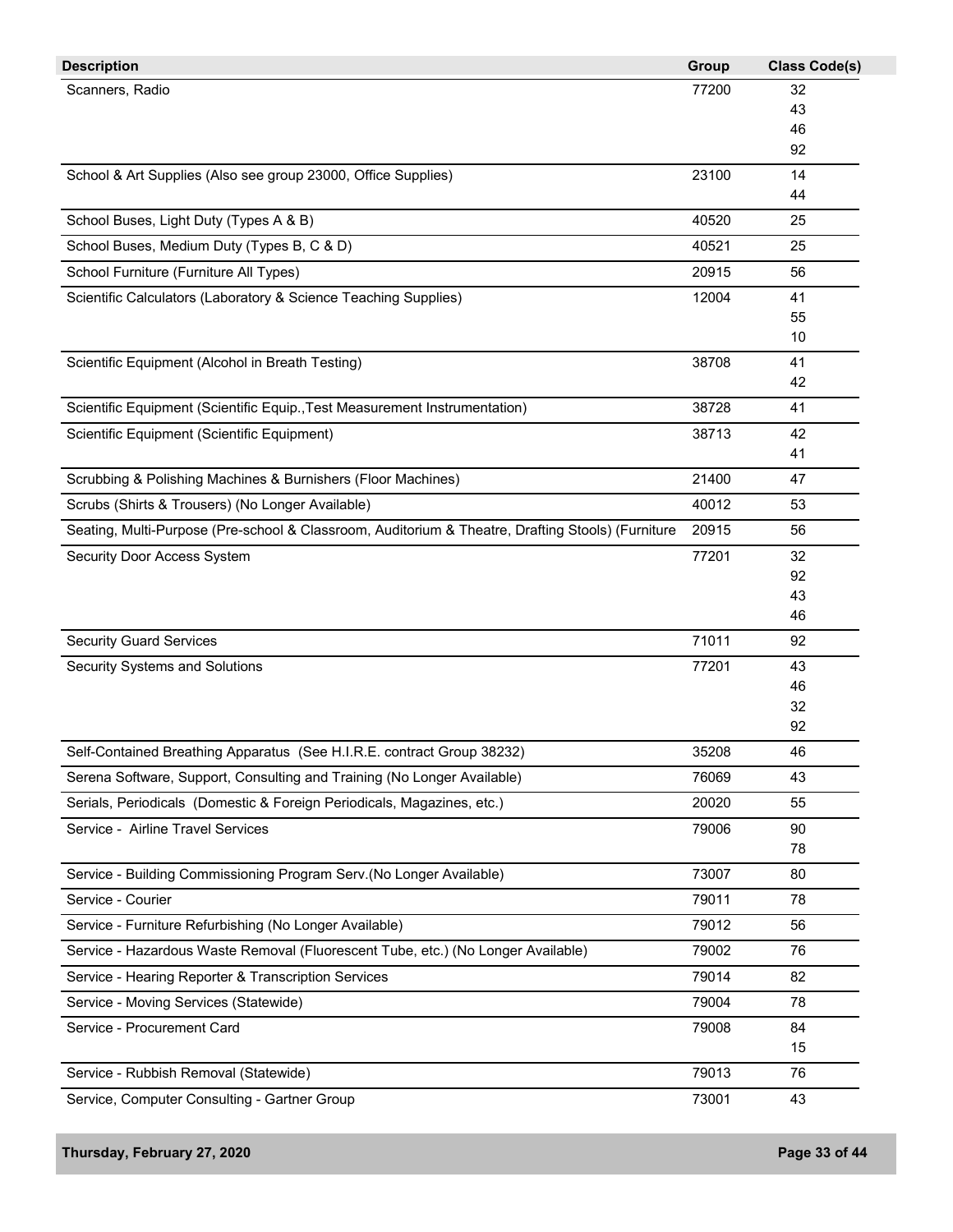| <b>Description</b>                                                        | Group | <b>Class Code(s)</b> |
|---------------------------------------------------------------------------|-------|----------------------|
| Service, Emergency Standby (No Longer Available)                          | 72006 | 92                   |
|                                                                           |       | 46                   |
| Service: Carpet Installation (No Longer Available)                        | 71002 | 72                   |
| Service: Heavy Equipment Rental                                           | 72007 | 22                   |
|                                                                           |       | 72                   |
| Service: Paging Equipment Rental                                          | 77013 | 83                   |
|                                                                           |       | 43                   |
| Service: Travel Agent Services                                            | 79005 | 90                   |
| Service; NYNEX Discounted Billing, Local Loop Access (No Longer Avaiable) | 77011 | 83                   |
|                                                                           |       | 43                   |
| Service; USAF Rome Laboratory                                             | 79536 | 81                   |
| Shades, Window (Window Treatments)                                        | 21200 | 52                   |
| Sharps Colntainers, Syringes and Safety Needles (Currently Not Avaiable)  | 10162 | 42                   |
| Shelf Filing Systems, Moveable (Furniture All Types)                      | 20915 | 56                   |
| Shirts Mens (No Longer Available)                                         | 40007 | 53                   |
| Shoes, Gym (Leather)                                                      | 34803 | 53                   |
| Sign Posts (Roadway Sign Supports - Type A) (No Longer Available)         | 37829 | 30                   |
| Signal (LED) Modules, Vehicle & Pedestrian (Traffic Control Equipment)    | 35800 | 46                   |
|                                                                           |       | 26                   |
|                                                                           |       | 32                   |
|                                                                           |       | 39                   |
|                                                                           |       | 92                   |
| Signal Poles, Traffic & Pedestrian (Traffic Control Equipment)            | 35800 | 92                   |
|                                                                           |       | 26                   |
|                                                                           |       | 32                   |
|                                                                           |       | 39                   |
|                                                                           |       | 46                   |
| Signal Wiring & Cabling, Fiber Optic Cabling, etc.                        | 77007 | 43                   |
|                                                                           |       | 26                   |
| Signal, Traffic Lamps (Traffic Control Equipment)                         | 35800 | 46                   |
|                                                                           |       | 39                   |
|                                                                           |       | 26                   |
|                                                                           |       | 92                   |
|                                                                           |       | 32                   |
| Signs (Roll-Up) and Stands (Roll-Up Signs and Stands)                     | 38612 | 46                   |
| Signs, Solar-Powered Portable Variable Message                            | 35814 | 92                   |
|                                                                           |       | 46                   |
|                                                                           |       | 39                   |
|                                                                           |       | 32                   |
|                                                                           |       | 26                   |
| Skid-Steer Loader (No Longer Available)                                   | 40604 | 22                   |
| Small Package Delivery                                                    | 79011 | 78                   |
| SMC - Networking Hardware & Software                                      | 77515 | 43                   |
| SMC Networks - Networking Hardware and Software                           | 77515 | 43                   |
| Sneakers, Leather                                                         | 34803 | 53                   |
| Snow Plow Blades/Cutting Edges (No Longer Available)                      | 40903 | 25                   |
| Thursday, February 27, 2020                                               |       | Page 34 of 44        |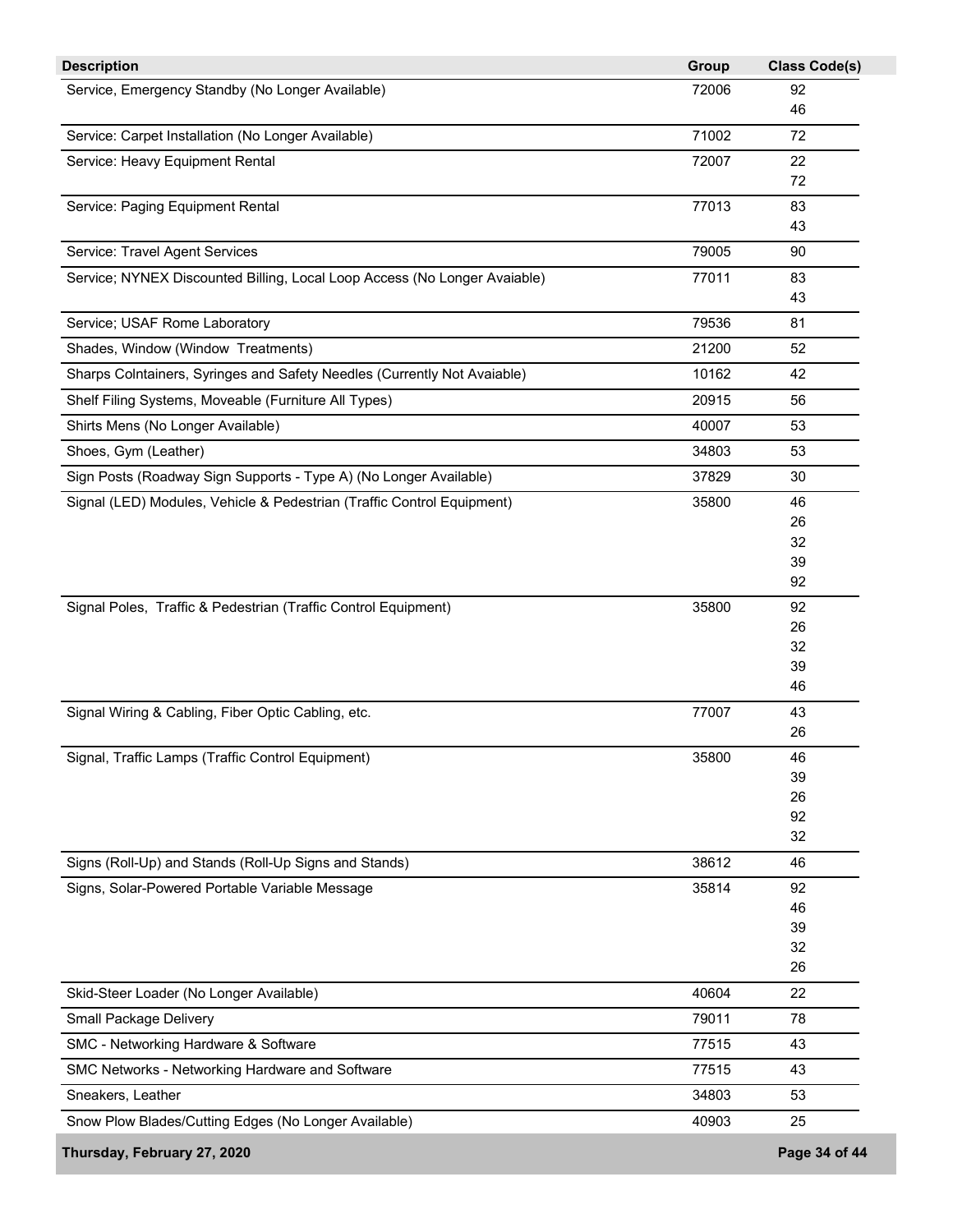| <b>Description</b>                                                                              | Group | <b>Class Code(s)</b> |
|-------------------------------------------------------------------------------------------------|-------|----------------------|
| Snow Plow Shoes                                                                                 | 40902 | 25                   |
| Snow/Ice Control Agents                                                                         | 32100 | 12                   |
| Snowblowers, 2-Stage, Walk Behind (Industrial and Commercial Supplies & Equipment)              | 39000 | 27                   |
|                                                                                                 |       | 46                   |
|                                                                                                 |       | 47                   |
|                                                                                                 |       | 39                   |
|                                                                                                 |       | 26                   |
| Soap, Detergent, Dishwashing (Industrial and Commercial Supplies & Equipment)                   | 39000 | 46                   |
|                                                                                                 |       | 47                   |
|                                                                                                 |       | 26                   |
|                                                                                                 |       | 27                   |
|                                                                                                 |       | 39                   |
| Sodium Fluoride Solution, Tablets, Drops & Mouthwash (No Longer Available)                      | 10213 | 51                   |
| Sodium Hypochlorite (No Longer Available)                                                       | 32401 | 12                   |
| Soft Body Armor (Body Armour, Law Enforcement)                                                  | 35205 | 46                   |
| Software Catalog Miscellaneous                                                                  | 79518 | 43                   |
| Software House International - Miscellaneous Software Catalog                                   | 79518 | 43                   |
| Software Maintenance Consulting & Training (No Longer Available)                                | 76037 | 43                   |
| Software, Maintenance & Support Services (Levi, Ray & Shoup, Inc.) (No Longer Available)        | 76054 | 43                   |
| Software, Maintenance, Consulting & Training (Decision Tech. Intl., Inc.) (No Longer Available) | 76065 | 43                   |
| Software, Maintenance, Consulting & Training (Merant) (No Longer Available)                     | 79518 | 43                   |
| Software, Maintenance, Consulting & Training (Sybase) (No Longer Available)                     | 79518 | 43                   |
| Software, Procurement (Decision Technologies Intl., Inc.) (No Longer Available)                 | 76065 | 43                   |
| Software, Support, Consulting & Training - Serena Software (No Longer Available)                | 76069 | 43                   |
| Software, Support, Consulting and Training (Software)                                           | 76000 | 82                   |
|                                                                                                 |       | 80                   |
|                                                                                                 |       | 83                   |
|                                                                                                 |       | 43                   |
|                                                                                                 |       | 81                   |
|                                                                                                 |       | 44                   |
|                                                                                                 |       | 84                   |
|                                                                                                 |       | 86                   |
| Solar-Powered Portable Variable Message Signs                                                   | 35814 | 26                   |
|                                                                                                 |       | 32                   |
|                                                                                                 |       | 46                   |
|                                                                                                 |       | 92                   |
|                                                                                                 |       | 39                   |
| Solvents, Acids, Chemicals, Reagents (Industrial and Commercial Supplies & Equipment)           | 39000 | 27                   |
|                                                                                                 |       | 26                   |
|                                                                                                 |       | 46                   |
|                                                                                                 |       | 39                   |
|                                                                                                 |       | 47                   |
| Span Wire Priority Traffic Signal Poles                                                         | 35800 | 92                   |
|                                                                                                 |       | 46                   |
|                                                                                                 |       | 26                   |
|                                                                                                 |       | 39                   |
|                                                                                                 |       | 32                   |
| Thursday, February 27, 2020                                                                     |       | Page 35 of 44        |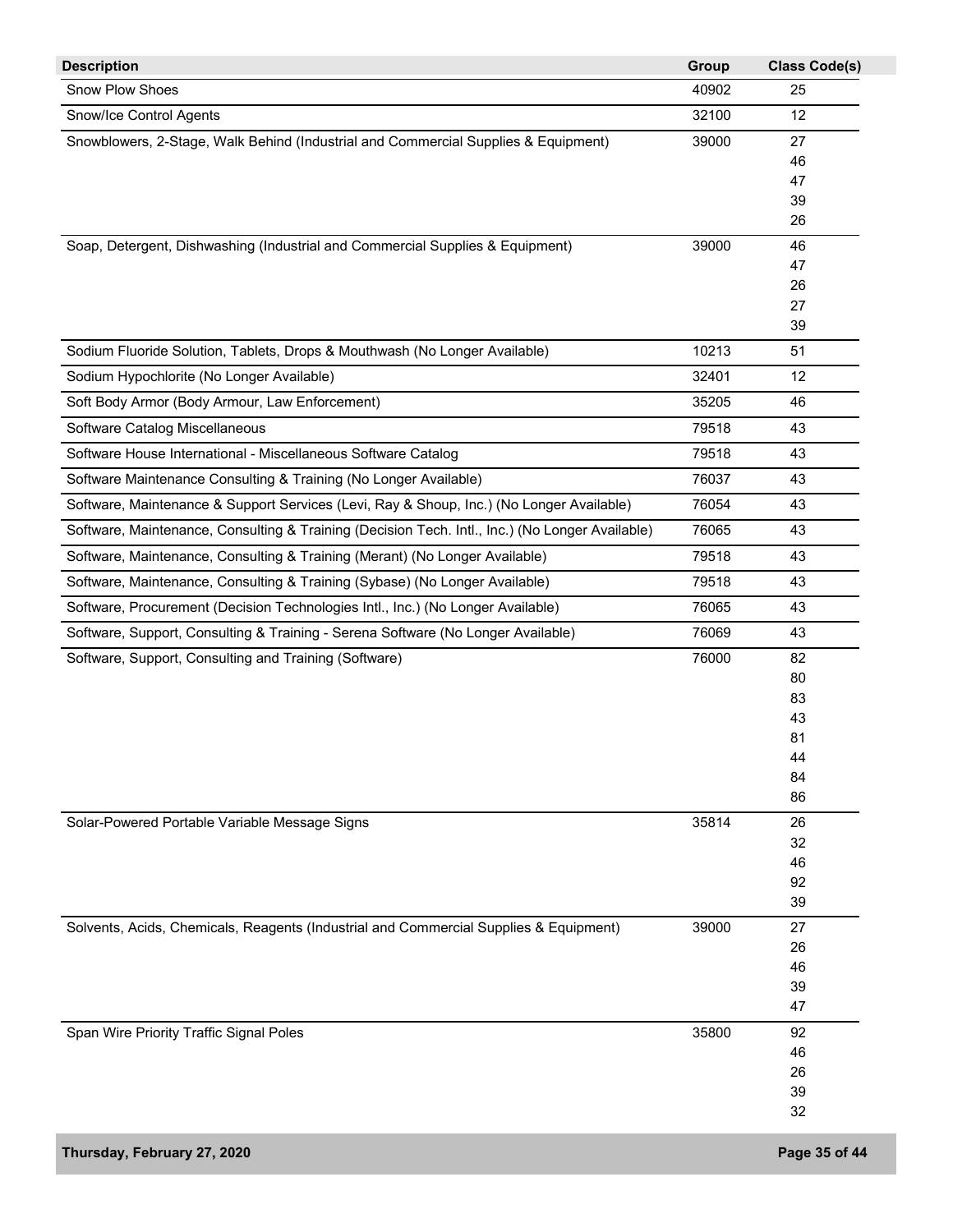| <b>Description</b>                                                                    | Group | <b>Class Code(s)</b> |
|---------------------------------------------------------------------------------------|-------|----------------------|
| Spark Plugs (No Longer Available)                                                     | 30400 | 25                   |
| Spectrometers, Spectrophotometers, & Related Equip. & Access.(Scientific Equipment)   | 38713 | 42                   |
|                                                                                       |       | 41                   |
| <b>Speed Display Trailers</b>                                                         | 35814 | 32                   |
|                                                                                       |       | 39                   |
|                                                                                       |       | 26<br>46             |
|                                                                                       |       | 92                   |
| Speed Measurement (Traffic Radar Equipment Traffic Speed Measurement Equipment)       | 38207 | 46                   |
| Spirometers (No Longer Available)                                                     | 12602 | 42                   |
| Sport Utility Vehicles (See Group 40451)                                              | 40550 | 25                   |
| Sports Equipment (Baseball, Basketball, Football, Tennis, etc.) (No Longer Available) | 30200 | 49                   |
| Spreaders, Material (Sanders) (No Longer Available)                                   | 41000 | 25                   |
| Staplers & Staples (Office Supplies)                                                  | 23000 | 14                   |
|                                                                                       |       | 44                   |
| Steamers and Braisers (Commercial Cooking Equipment)                                  | 24100 | 48                   |
| Steel Conventional Style Metal Chairs (Furniture All Types)                           | 20915 | 56                   |
| Steel Cutting Edges for Plows, Snow Plow Wings & Loaders (No Longer Available)        | 40903 | 25                   |
| Stenographic Machine Supplies (No Longer Available)                                   | 23027 | 44                   |
|                                                                                       |       | 14                   |
| Stenographic Notebooks School & Art Supplies (Office Supplies)                        | 23000 | 14                   |
|                                                                                       |       | 44                   |
| Sterilizers, Surgical Tables, Stretchers, Cribs                                       | 11600 | 42                   |
| Stockings, Anti-Embolism (Medical and Surgical Supplies)                              | 10100 | 42                   |
| Stockpile Patch (Cold Mix) - Bituminous Concrete (Cold Patch)                         | 31504 | 30                   |
| Stoves (i.e., Ovens & Ranges) (No Longer Available)                                   | 25200 | 52                   |
| Stretchers, Cribs, Sterilizers, Surgical Tables                                       | 11600 | 42                   |
| Striping for Pavement (Plastic Pavement Marking Materials)                            | 38625 | 31                   |
| Surface Treatment - Liquid Bituminous Materials                                       | 31508 | 30                   |
| Surgical & Medical Supplies (Medical and Surgical Supplies)                           | 10100 | 42                   |
| Surgical Gloves - See Group 10100 (Medical and Surgical Supplies)                     | 10138 | 42                   |
| Surgical Tables, Sterilizers, Stretchers, Cribs                                       | 11600 | 42                   |
| Susceptibility Testing & Identification Kits (Drug Tests Kits)                        | 34104 | 42                   |
|                                                                                       |       | 41                   |
|                                                                                       |       | 12                   |
| Sybari Software Support, Consulting and Training (No Longer Available)                | 76022 | 43                   |
| Symantic Corporation (Software) See group 76000 (No Longer Available)                 | 76060 | 43                   |
| Symbol Technologies Networking Hardware & Software                                    | 77502 | 43                   |
| Syringes, Safety Needles and Sharps Containers (Currently Not Available)              | 10162 | 42                   |
| System Peripherals - Storage (Compellent)                                             | 75050 | 43                   |
| System Peripherals - Storage - Overland Storage                                       | 75050 | 43                   |
| System Peripherals - Storage (EMC)                                                    | 75050 | 43                   |
| System Peripherals - Storage (EqualLogic Inc.)                                        | 75050 | 43                   |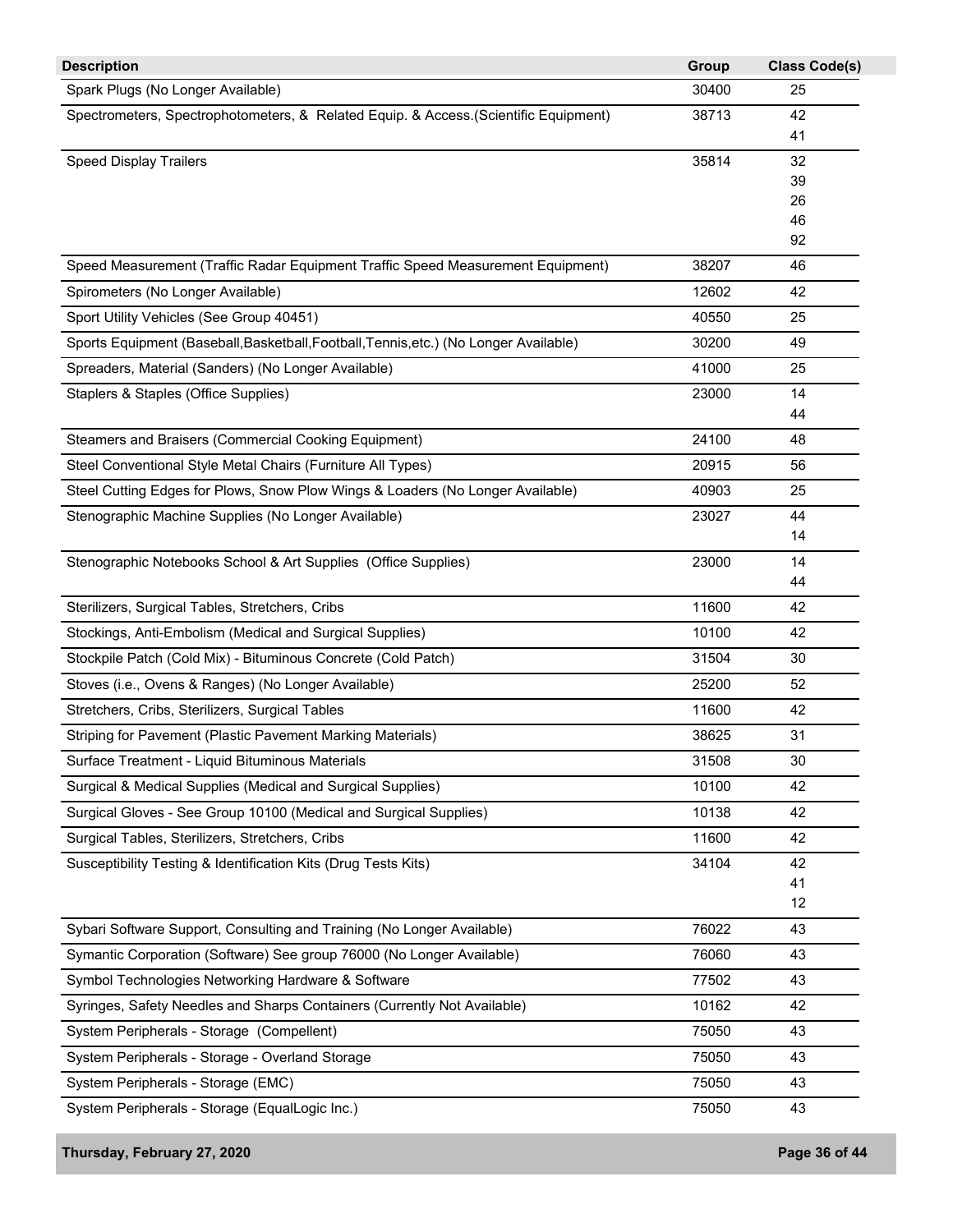| <b>Description</b>                                                                         | Group | <b>Class Code(s)</b> |
|--------------------------------------------------------------------------------------------|-------|----------------------|
| System Peripherals - Storage (Hitachi Data Systems)                                        | 75050 | 43                   |
| System Peripherals - Storage (HP Company)                                                  | 75050 | 43                   |
| System Peripherals - Storage (IBM)                                                         | 75050 | 43                   |
| System Peripherals - Storage (Lefthand Networks)                                           | 75050 | 43                   |
| System Peripherals - Storage (NetApp Inc.)                                                 | 75050 | 43                   |
| System Peripherals - Storage (Plasmon)                                                     | 75050 | 43                   |
| System Peripherals - Storage (Quantum Corporation)                                         | 75050 | 43                   |
| System Peripherals - Storage (Silicon Graphics Inc.)                                       | 75050 | 43                   |
| System Peripherals - Storage (Storage Engine)                                              | 75050 | 43                   |
| System Peripherals - Storage (Sun Microsystems Inc.)                                       | 75050 | 43                   |
| System Peripherals - Storage (Xiotech Corp.)                                               | 75050 | 43                   |
| System Peripherals (Comprehensive Services) Hewlett Packard)                               | 78004 | 43                   |
| System Peripherals (Comprehensive Services) IBM                                            | 78006 | 43                   |
| System Peripherals (Comprehensive Services) Oracle (No Longer Available)                   | 78020 | 43                   |
| System Peripherals (Comprehensive Services) Unisys                                         | 78011 | 43                   |
| Systems & Peripherals - Storage (Hitachi) (No Longer Available) (See Group 75050)          | 75007 | 43                   |
| Systems & Peripherals (Camex Corporation) No Longer Available)                             | 75025 | 43                   |
| Systems & Peripherals (MTX, Inc.) (No Longer Available)                                    | 75028 | 43                   |
| Systems & Peripherals (Sequent) (No Longer Available) (See group75050)                     | 75012 | 43                   |
| Systems & Peripherals (Sutmyn America) (No Longer Available)                               | 75029 | 43                   |
| Systems/Peripherals (Idea Courier) (No Longer Available)                                   | 75024 | 43                   |
| Systems/Peripherals - (Silicon Graphics) (No Longer Available) (See group 75050)           | 75014 | 43                   |
| Systems/Peripherals (Data General Corp.) (No Longer Available)                             | 75004 | 43                   |
| Systems/Peripherals (OCE-USA, Inc.) (No Longer Avaailable) (see Group 75050)               | 75013 | 43                   |
| Tables, Conference Room & Multi-Purpose (Furniture All Types)                              | 20915 | 56                   |
| Tables, Picnic (Picnic Tables and Related Outdoor Furniture)                               | 21510 | 56                   |
| Talking Cash Registers (Assistive Technology)                                              | 75702 | 43                   |
| Talking Coin and Currency Counters (Assistive Technology)                                  | 75702 | 43                   |
| Tandberg                                                                                   | 77159 | 45                   |
| Tape & Tape Dispensers (Office Supplies)                                                   | 23000 | 44                   |
|                                                                                            |       | 14                   |
| Tape Recording (Audio) (see group 38806)                                                   | 38216 | 45                   |
|                                                                                            |       | 52                   |
| Tape, Cartridges, Diskettes (Data Storage Media) (Office Supplies)                         | 23000 | 44<br>14             |
| Tape, Recording (Audio) (Audio Visual Equipment and Accessories) (Currently Not Available) | 38806 | 45                   |
| Targets, Handcuffs & Ammunition                                                            | 35200 | 46                   |
| Teaching Supplies (Laboratory & Science) (Laboratory & Science Teaching Supplies)          | 12004 | 41                   |
|                                                                                            |       | 55                   |
|                                                                                            |       | 10                   |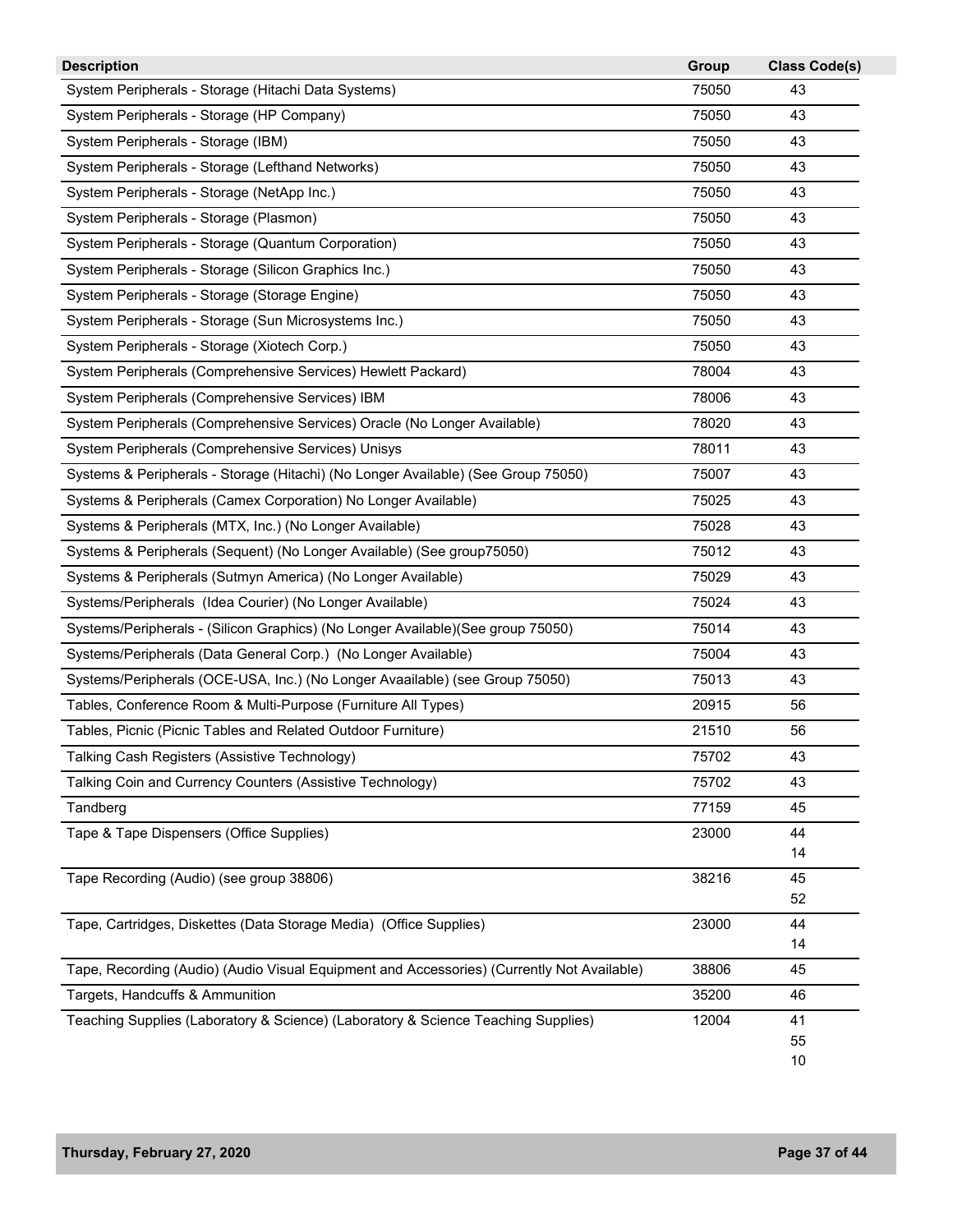| <b>Description</b>                                                             | Group | <b>Class Code(s)</b> |
|--------------------------------------------------------------------------------|-------|----------------------|
| Telecomm. Services, Aggregated                                                 | 77017 | 45                   |
|                                                                                |       | 81                   |
|                                                                                |       | 43                   |
|                                                                                |       | 83                   |
| Telecommunications Audit Services (Expense Reduction Services)                 | 79032 | 43                   |
|                                                                                |       | 84                   |
| Telecommunications Services, Comprehensive                                     | 77017 | 43                   |
|                                                                                |       | 83                   |
|                                                                                |       | 45                   |
|                                                                                |       | 81                   |
| Teleconferencing, Video                                                        | 77017 | 43                   |
|                                                                                |       | 45                   |
|                                                                                |       | 83                   |
|                                                                                |       | 81                   |
| Telephone/Address Files, Desk Top (Office Supplies)                            | 23000 | 14                   |
|                                                                                |       | 44                   |
| Teletypewriter Rolls, Paper (No Longer Available)                              | 50201 | 14                   |
| Televisions                                                                    | 23000 | 14                   |
|                                                                                |       | 44                   |
| Televisions (No Longer Available) See Groups 38806 and 23000                   | 38210 | 45                   |
|                                                                                |       | 52                   |
| Televisions (Audio Visual Equipment and Accessories) (Currently Not Available) | 38806 | 45                   |
| Temporary Office Personnel & Laborers Services (see Group 73003)               | 73003 | 85                   |
|                                                                                |       | 82                   |
|                                                                                |       | 80                   |
|                                                                                |       | 86                   |
| Terminal Blended Rubberized Surface Treatment, Liqud Bituminous Materials      | 31508 | 30                   |
| Test Strips for Urinalysis (Drug Tests Kits)                                   | 34104 | 42                   |
|                                                                                |       | 41                   |
|                                                                                |       | 12                   |
| Testing Kits for Identification & Susceptibility (Drug Tests Kits)             | 34104 | 42                   |
|                                                                                |       | 41                   |
|                                                                                |       | 12                   |
| Thermal Imaging Cameras (Hazardous Incident Reponse Equipment)                 | 38232 | 92                   |
|                                                                                |       | 77                   |
|                                                                                |       | 42                   |
|                                                                                |       | 46                   |
|                                                                                |       | 43                   |
|                                                                                |       | 41                   |
|                                                                                |       | 86                   |
| Thermographed Business Cards and Letterheads (Currently Not Available)         | 50048 | 82                   |
| Tilting Braising Pans (Commercial Cooking Equipment)                           | 24100 | 48                   |
| Time & Attendance Hardware and Software (Kronos) (No Longer Avaiable)          | 79525 | 43                   |
| Time Stamps, Automatic Electric (No Longer Available)                          | 23023 | 44                   |
| Tire Chains & Accessories (No Longer Available)                                | 30500 | 25                   |
| Tires, Recapped and Remanufactured (No Longer Available)                       | 30001 | 40                   |
|                                                                                |       |                      |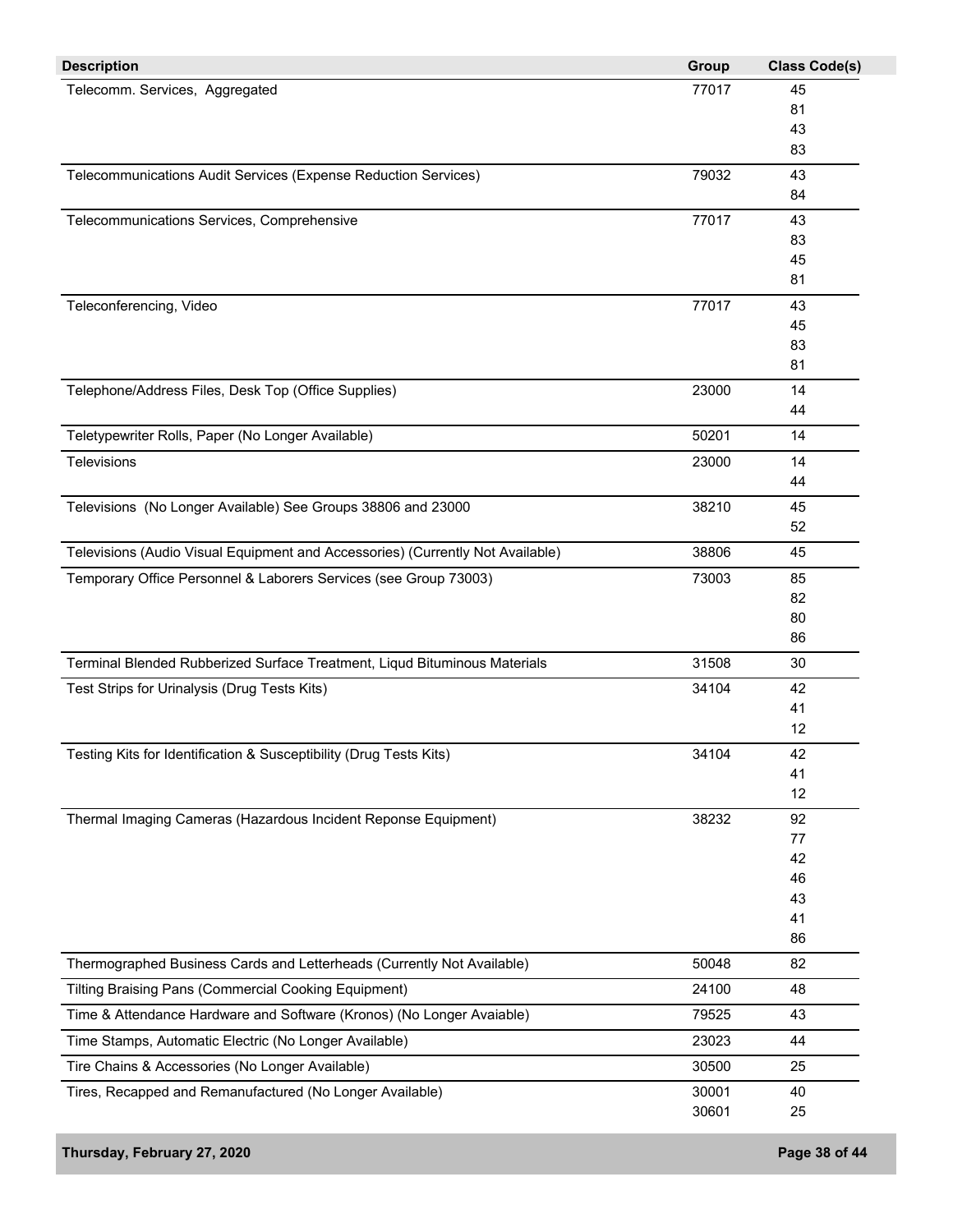| <b>Description</b>                                                                          | Group | <b>Class Code(s)</b> |
|---------------------------------------------------------------------------------------------|-------|----------------------|
| Tires, Tubes (Tires New and related Services)                                               | 30600 | 25                   |
| Tissue, Facial (No Longer Available)                                                        | 23300 | 14                   |
| Tissue, Toilet (Jumbo Roll Toilet Tisse) (No Longer Available)                              | 23500 | 14                   |
| Toilet Tissue (Jumbo Roll Toilet Tisse) (No Longer Available)                               | 23500 | 14                   |
| Toner - Also See Group 23000                                                                | 75525 | 43                   |
|                                                                                             |       | 44                   |
| Toner & Developer for IBM Printers (No Longer Available).                                   | 23060 | 44                   |
|                                                                                             |       | 43                   |
| Toner Cartridges for Laser Printers (Office Supplies) Also see Group 75525                  | 23000 | 14                   |
|                                                                                             |       | 44                   |
| Toner Cartridges, Remanufactured (No Longer Available)                                      | 23066 | 44                   |
|                                                                                             |       |                      |
| Tools, Power (Stationary) (Industrial and Commercial Supplies & Equipment)                  | 39000 | 27                   |
|                                                                                             |       | 26<br>46             |
|                                                                                             |       | 39                   |
|                                                                                             |       | 47                   |
| Towels, Paper - Single and Multifold                                                        | 23400 | 14                   |
|                                                                                             |       |                      |
| Tracs Bar Code Scanners & Imagers (L-Tron Corp Hand Held Products)                          | 79507 | 44                   |
|                                                                                             |       | 46<br>43             |
|                                                                                             |       |                      |
| Tractor Shovels, Wheel Loaders                                                              | 40603 | 22                   |
| Tractors (Articulating) (Tractors, Mowing & Brush Clearing & Loader/Backhoe)                | 40601 | 22                   |
| Tractors, 4x4 Wheel Type Diesel w Selected Options & Mowing & Brush Clearing Attachments    | 40601 | 22                   |
| Tractors, Backhoes, Loaders, Wheel Type with Options                                        | 40601 | 22                   |
| Tractors/Mowers (Lawn, Yard, Garden)                                                        | 08206 | 21                   |
| Traffic & Pedestrian Signal Poles                                                           | 35800 | 26                   |
|                                                                                             |       | 92                   |
|                                                                                             |       | 32                   |
|                                                                                             |       | 39                   |
|                                                                                             |       | 46                   |
| Traffic Cones, Delineator Posts & Channelizer Drums, Plastic (Traffic Safety Products)      | 38612 | 46                   |
| <b>Traffic Control Equipment</b>                                                            | 35800 | 92                   |
|                                                                                             |       | 46                   |
|                                                                                             |       | 39                   |
|                                                                                             |       | 32                   |
|                                                                                             |       | 26                   |
| Traffic Monitoring & Communications Equipment (No Longer Available)                         | 35812 | 39                   |
|                                                                                             |       | 32                   |
|                                                                                             |       | 92                   |
|                                                                                             |       | 46                   |
|                                                                                             |       | 26                   |
| Traffic Recording Equipment (ATR) (Traffic Monitoring & Comm. Equip.) (No Longer Available) | 35812 | 46                   |
|                                                                                             |       | 26                   |
|                                                                                             |       | 39                   |
|                                                                                             |       | 32                   |
|                                                                                             |       | 92                   |
| <b>Traffic Safety Products</b>                                                              | 38612 | 46                   |
| Thursday, February 27, 2020                                                                 |       | Page 39 of 44        |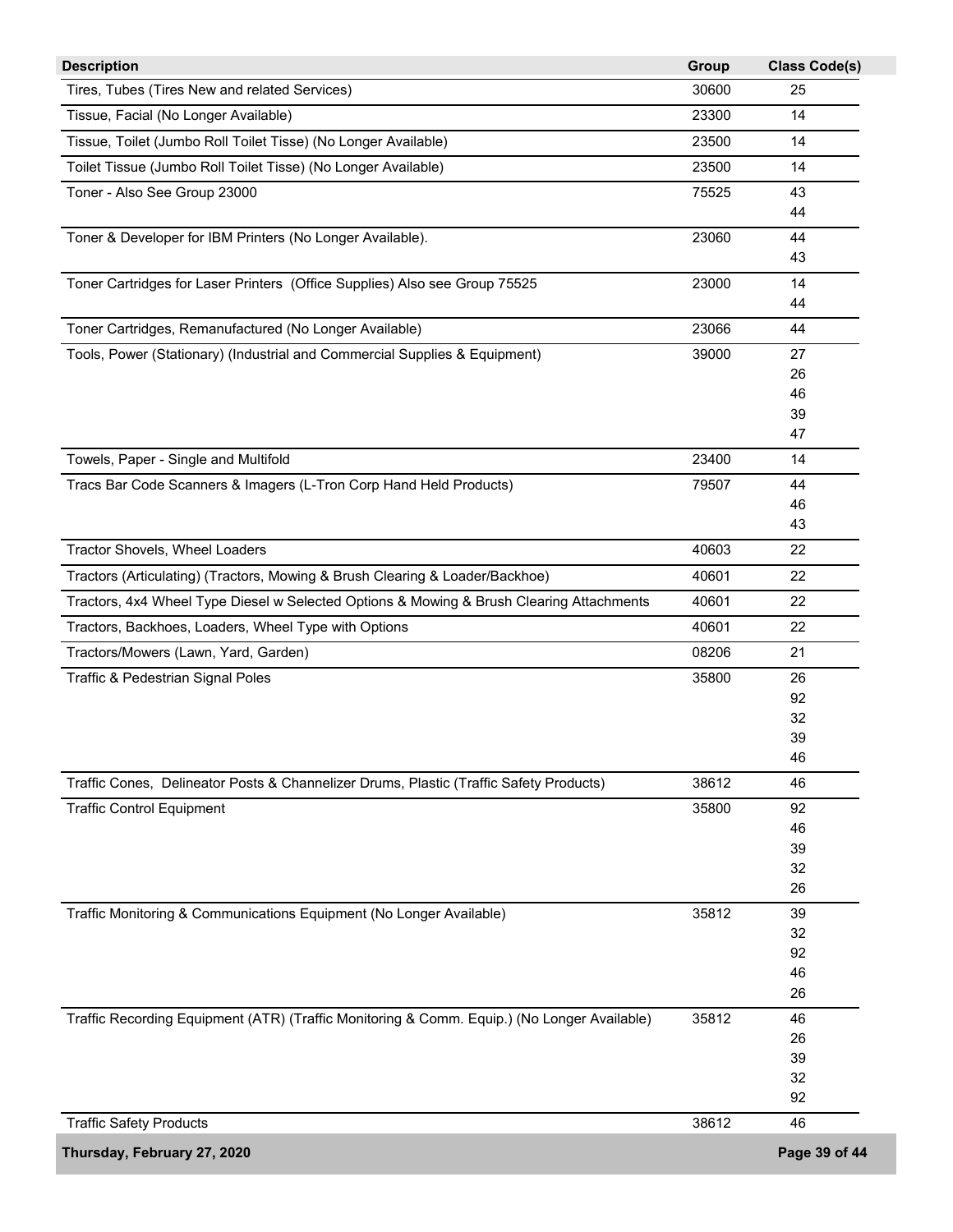| Traffic Signal & Span Wire Cable<br>35800<br>92<br>46<br>39<br>26<br>32<br>35816<br>92<br>39<br>32<br>26<br>46<br><b>Traffic Signal Lamps</b><br>35800<br>32<br>39<br>26<br>92<br>46<br>35800<br>92<br>26<br>32<br>39<br>46<br>Traffic Signal Poles, Span Wire Priority<br>35800<br>46<br>32<br>39<br>92<br>26<br>Traffic Speed Measurement Equipment<br>38207<br>46<br>Traffic Zone Paint, Waterborne (Lead Free) & Epoxy<br>38604<br>31<br>38224<br>Training Equipment (Major Trades)( Materials & Equip. for Educ. Tech. & Occupational Training)<br>45<br>43<br>42<br>41<br>27<br>86<br>55<br>Transcribing/Dictating Equipment (No Longer Available)<br>22818<br>44<br>Translating and Interpreting Services (See Group 73003)<br>73005<br>82<br>86<br>05702<br>Transmission Fluid, Automatic (No Longer Available)<br>15<br><b>Travel Agent Services</b><br>79005<br>90<br><b>Treated Salt</b><br>32100<br>12<br>Trimmers/Edgers (Mowing Equip., Walking & Weed Trimmer)<br>37000<br>21<br>Truck Bodies (No Longer Available)<br>40535<br>25<br>22<br>40580<br>Trucks (Class 5, 6 and 7) Chassis - Cab Type (Not Available)<br>22<br>25<br>Trucks (Class 5,6 and 7) Chassis Cab Type<br>40500<br>25 | <b>Description</b>                                     | Group | <b>Class Code(s)</b> |
|----------------------------------------------------------------------------------------------------------------------------------------------------------------------------------------------------------------------------------------------------------------------------------------------------------------------------------------------------------------------------------------------------------------------------------------------------------------------------------------------------------------------------------------------------------------------------------------------------------------------------------------------------------------------------------------------------------------------------------------------------------------------------------------------------------------------------------------------------------------------------------------------------------------------------------------------------------------------------------------------------------------------------------------------------------------------------------------------------------------------------------------------------------------------------------------------------------|--------------------------------------------------------|-------|----------------------|
|                                                                                                                                                                                                                                                                                                                                                                                                                                                                                                                                                                                                                                                                                                                                                                                                                                                                                                                                                                                                                                                                                                                                                                                                          |                                                        |       |                      |
|                                                                                                                                                                                                                                                                                                                                                                                                                                                                                                                                                                                                                                                                                                                                                                                                                                                                                                                                                                                                                                                                                                                                                                                                          |                                                        |       |                      |
|                                                                                                                                                                                                                                                                                                                                                                                                                                                                                                                                                                                                                                                                                                                                                                                                                                                                                                                                                                                                                                                                                                                                                                                                          |                                                        |       |                      |
|                                                                                                                                                                                                                                                                                                                                                                                                                                                                                                                                                                                                                                                                                                                                                                                                                                                                                                                                                                                                                                                                                                                                                                                                          |                                                        |       |                      |
|                                                                                                                                                                                                                                                                                                                                                                                                                                                                                                                                                                                                                                                                                                                                                                                                                                                                                                                                                                                                                                                                                                                                                                                                          |                                                        |       |                      |
|                                                                                                                                                                                                                                                                                                                                                                                                                                                                                                                                                                                                                                                                                                                                                                                                                                                                                                                                                                                                                                                                                                                                                                                                          | Traffic Signal & Span Wire Cable (No Longer Available) |       |                      |
|                                                                                                                                                                                                                                                                                                                                                                                                                                                                                                                                                                                                                                                                                                                                                                                                                                                                                                                                                                                                                                                                                                                                                                                                          |                                                        |       |                      |
|                                                                                                                                                                                                                                                                                                                                                                                                                                                                                                                                                                                                                                                                                                                                                                                                                                                                                                                                                                                                                                                                                                                                                                                                          |                                                        |       |                      |
|                                                                                                                                                                                                                                                                                                                                                                                                                                                                                                                                                                                                                                                                                                                                                                                                                                                                                                                                                                                                                                                                                                                                                                                                          |                                                        |       |                      |
|                                                                                                                                                                                                                                                                                                                                                                                                                                                                                                                                                                                                                                                                                                                                                                                                                                                                                                                                                                                                                                                                                                                                                                                                          |                                                        |       |                      |
|                                                                                                                                                                                                                                                                                                                                                                                                                                                                                                                                                                                                                                                                                                                                                                                                                                                                                                                                                                                                                                                                                                                                                                                                          |                                                        |       |                      |
|                                                                                                                                                                                                                                                                                                                                                                                                                                                                                                                                                                                                                                                                                                                                                                                                                                                                                                                                                                                                                                                                                                                                                                                                          |                                                        |       |                      |
|                                                                                                                                                                                                                                                                                                                                                                                                                                                                                                                                                                                                                                                                                                                                                                                                                                                                                                                                                                                                                                                                                                                                                                                                          |                                                        |       |                      |
|                                                                                                                                                                                                                                                                                                                                                                                                                                                                                                                                                                                                                                                                                                                                                                                                                                                                                                                                                                                                                                                                                                                                                                                                          |                                                        |       |                      |
|                                                                                                                                                                                                                                                                                                                                                                                                                                                                                                                                                                                                                                                                                                                                                                                                                                                                                                                                                                                                                                                                                                                                                                                                          |                                                        |       |                      |
|                                                                                                                                                                                                                                                                                                                                                                                                                                                                                                                                                                                                                                                                                                                                                                                                                                                                                                                                                                                                                                                                                                                                                                                                          | <b>Traffic Signal Modules</b>                          |       |                      |
|                                                                                                                                                                                                                                                                                                                                                                                                                                                                                                                                                                                                                                                                                                                                                                                                                                                                                                                                                                                                                                                                                                                                                                                                          |                                                        |       |                      |
|                                                                                                                                                                                                                                                                                                                                                                                                                                                                                                                                                                                                                                                                                                                                                                                                                                                                                                                                                                                                                                                                                                                                                                                                          |                                                        |       |                      |
|                                                                                                                                                                                                                                                                                                                                                                                                                                                                                                                                                                                                                                                                                                                                                                                                                                                                                                                                                                                                                                                                                                                                                                                                          |                                                        |       |                      |
|                                                                                                                                                                                                                                                                                                                                                                                                                                                                                                                                                                                                                                                                                                                                                                                                                                                                                                                                                                                                                                                                                                                                                                                                          |                                                        |       |                      |
|                                                                                                                                                                                                                                                                                                                                                                                                                                                                                                                                                                                                                                                                                                                                                                                                                                                                                                                                                                                                                                                                                                                                                                                                          |                                                        |       |                      |
|                                                                                                                                                                                                                                                                                                                                                                                                                                                                                                                                                                                                                                                                                                                                                                                                                                                                                                                                                                                                                                                                                                                                                                                                          |                                                        |       |                      |
|                                                                                                                                                                                                                                                                                                                                                                                                                                                                                                                                                                                                                                                                                                                                                                                                                                                                                                                                                                                                                                                                                                                                                                                                          |                                                        |       |                      |
|                                                                                                                                                                                                                                                                                                                                                                                                                                                                                                                                                                                                                                                                                                                                                                                                                                                                                                                                                                                                                                                                                                                                                                                                          |                                                        |       |                      |
|                                                                                                                                                                                                                                                                                                                                                                                                                                                                                                                                                                                                                                                                                                                                                                                                                                                                                                                                                                                                                                                                                                                                                                                                          |                                                        |       |                      |
|                                                                                                                                                                                                                                                                                                                                                                                                                                                                                                                                                                                                                                                                                                                                                                                                                                                                                                                                                                                                                                                                                                                                                                                                          |                                                        |       |                      |
|                                                                                                                                                                                                                                                                                                                                                                                                                                                                                                                                                                                                                                                                                                                                                                                                                                                                                                                                                                                                                                                                                                                                                                                                          |                                                        |       |                      |
|                                                                                                                                                                                                                                                                                                                                                                                                                                                                                                                                                                                                                                                                                                                                                                                                                                                                                                                                                                                                                                                                                                                                                                                                          |                                                        |       |                      |
|                                                                                                                                                                                                                                                                                                                                                                                                                                                                                                                                                                                                                                                                                                                                                                                                                                                                                                                                                                                                                                                                                                                                                                                                          |                                                        |       |                      |
|                                                                                                                                                                                                                                                                                                                                                                                                                                                                                                                                                                                                                                                                                                                                                                                                                                                                                                                                                                                                                                                                                                                                                                                                          |                                                        |       |                      |
|                                                                                                                                                                                                                                                                                                                                                                                                                                                                                                                                                                                                                                                                                                                                                                                                                                                                                                                                                                                                                                                                                                                                                                                                          |                                                        |       |                      |
|                                                                                                                                                                                                                                                                                                                                                                                                                                                                                                                                                                                                                                                                                                                                                                                                                                                                                                                                                                                                                                                                                                                                                                                                          |                                                        |       |                      |
|                                                                                                                                                                                                                                                                                                                                                                                                                                                                                                                                                                                                                                                                                                                                                                                                                                                                                                                                                                                                                                                                                                                                                                                                          |                                                        |       |                      |
|                                                                                                                                                                                                                                                                                                                                                                                                                                                                                                                                                                                                                                                                                                                                                                                                                                                                                                                                                                                                                                                                                                                                                                                                          |                                                        |       |                      |
|                                                                                                                                                                                                                                                                                                                                                                                                                                                                                                                                                                                                                                                                                                                                                                                                                                                                                                                                                                                                                                                                                                                                                                                                          |                                                        |       |                      |
|                                                                                                                                                                                                                                                                                                                                                                                                                                                                                                                                                                                                                                                                                                                                                                                                                                                                                                                                                                                                                                                                                                                                                                                                          |                                                        |       |                      |
|                                                                                                                                                                                                                                                                                                                                                                                                                                                                                                                                                                                                                                                                                                                                                                                                                                                                                                                                                                                                                                                                                                                                                                                                          |                                                        |       |                      |
|                                                                                                                                                                                                                                                                                                                                                                                                                                                                                                                                                                                                                                                                                                                                                                                                                                                                                                                                                                                                                                                                                                                                                                                                          |                                                        |       |                      |
|                                                                                                                                                                                                                                                                                                                                                                                                                                                                                                                                                                                                                                                                                                                                                                                                                                                                                                                                                                                                                                                                                                                                                                                                          |                                                        |       |                      |
|                                                                                                                                                                                                                                                                                                                                                                                                                                                                                                                                                                                                                                                                                                                                                                                                                                                                                                                                                                                                                                                                                                                                                                                                          |                                                        |       |                      |
|                                                                                                                                                                                                                                                                                                                                                                                                                                                                                                                                                                                                                                                                                                                                                                                                                                                                                                                                                                                                                                                                                                                                                                                                          |                                                        |       |                      |
|                                                                                                                                                                                                                                                                                                                                                                                                                                                                                                                                                                                                                                                                                                                                                                                                                                                                                                                                                                                                                                                                                                                                                                                                          |                                                        |       |                      |
|                                                                                                                                                                                                                                                                                                                                                                                                                                                                                                                                                                                                                                                                                                                                                                                                                                                                                                                                                                                                                                                                                                                                                                                                          |                                                        |       |                      |
|                                                                                                                                                                                                                                                                                                                                                                                                                                                                                                                                                                                                                                                                                                                                                                                                                                                                                                                                                                                                                                                                                                                                                                                                          |                                                        |       |                      |
|                                                                                                                                                                                                                                                                                                                                                                                                                                                                                                                                                                                                                                                                                                                                                                                                                                                                                                                                                                                                                                                                                                                                                                                                          |                                                        |       |                      |
|                                                                                                                                                                                                                                                                                                                                                                                                                                                                                                                                                                                                                                                                                                                                                                                                                                                                                                                                                                                                                                                                                                                                                                                                          |                                                        |       |                      |
|                                                                                                                                                                                                                                                                                                                                                                                                                                                                                                                                                                                                                                                                                                                                                                                                                                                                                                                                                                                                                                                                                                                                                                                                          |                                                        |       | 46                   |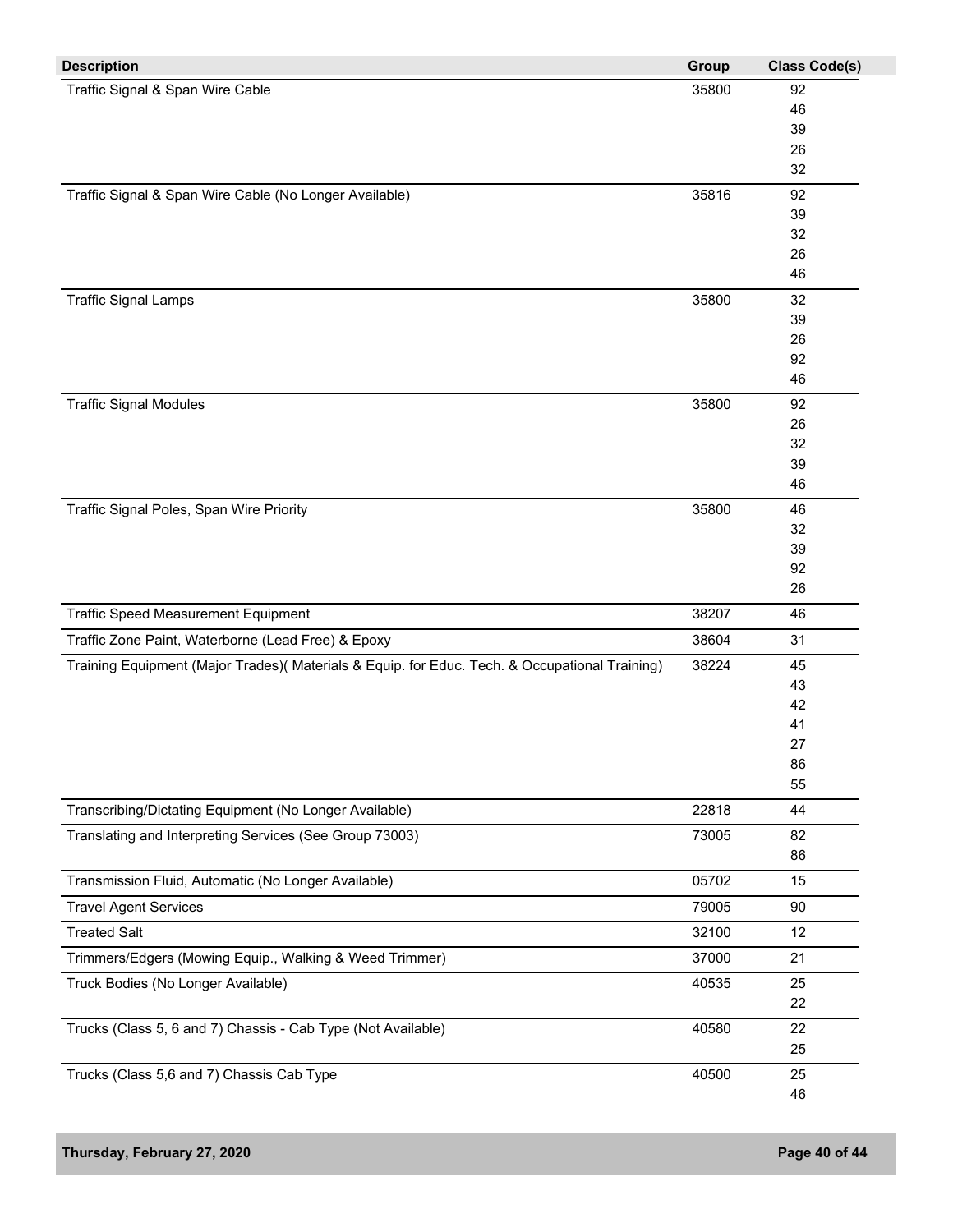| <b>Description</b>                                                            | Group | <b>Class Code(s)</b> |
|-------------------------------------------------------------------------------|-------|----------------------|
| Trucks (Garbage/Refuse Collection)                                            | 40534 | 25                   |
|                                                                               | 40500 | 46                   |
|                                                                               |       | 25                   |
| Trucks Heavy Duty Class 8, Cab-Chassis                                        | 40500 | 46                   |
|                                                                               |       | 25                   |
| Trucks, Cab Chassis, Light Duty (Currently Not Available)                     | 40500 | 46                   |
|                                                                               |       | 25                   |
| Trucks, Heavy Duty Class 8, Cab-Chassis                                       | 40590 | 22                   |
|                                                                               |       | 25                   |
| Trucks, Heavy Duty With Dump, Snowplow, Tractoe Type (DOT)                    | 40500 | 46                   |
|                                                                               | 40590 | 25                   |
|                                                                               | 40500 | 25                   |
|                                                                               | 40590 | 22                   |
| Trucks, Heavy Duty, Cab-Chassis                                               | 40500 | 25                   |
|                                                                               |       | 46                   |
| Trucks, Lease Vehicles                                                        | 40500 | 46                   |
|                                                                               |       | 25                   |
| Trucks, Light Duty, (Class 3 and 4) Cab-Chassis Type                          | 40570 | 25                   |
| Trucks, Medium Duty, 6 Person Cab                                             | 40500 | 25                   |
|                                                                               |       | 46                   |
| Trucks, Medium Duty, 6 Person Cab - DOT Only                                  | 40580 | 22                   |
|                                                                               |       | 25                   |
| Trucks, Pallet (Pallet/Forklift Trucks, Electric and LPG) No Longer Available | 39101 | 24                   |
| Trucks, Pickup                                                                | 40500 | 25                   |
|                                                                               |       | 46                   |
| Tubercular Drugs, Class III                                                   | 10200 | 51                   |
| <b>Tuberculin Screening Tests</b>                                             | 10200 | 51                   |
| <b>Turf Utility Vehicles</b>                                                  | 45001 | 25                   |
| Turnout Coats (Firefighters' Protective Outerwear)                            | 40061 | 46                   |
|                                                                               |       | 53                   |
| Typewriter Ribbons (Office Supplies)                                          | 23000 | 44                   |
|                                                                               |       | 14                   |
| Typewriters                                                                   | 22414 | 44                   |
| Underdrain & Corrugated Polyethylene Pipe                                     | 37700 | 30                   |
|                                                                               |       | 40                   |
| Underground Fuel Storage Tank Testing-Statewide (No Longer Available)         | 71015 | 71                   |
| Uniform & Uniform Accessories (No Longer Available)                           | 39500 | 53                   |
|                                                                               |       |                      |
| Uniform Hats (Law Enforcement)                                                | 39501 | 11<br>53             |
|                                                                               |       |                      |
| Uniforms & Accessories, Gloves (No Longer Available)                          | 39502 | 53                   |
| Urinalysis Test Strips (Drug Tests Kits)                                      | 34104 | 42                   |
|                                                                               |       | 41                   |
|                                                                               |       | 12                   |
| <b>USAF Rome Laboratory Services</b>                                          | 79536 | 81                   |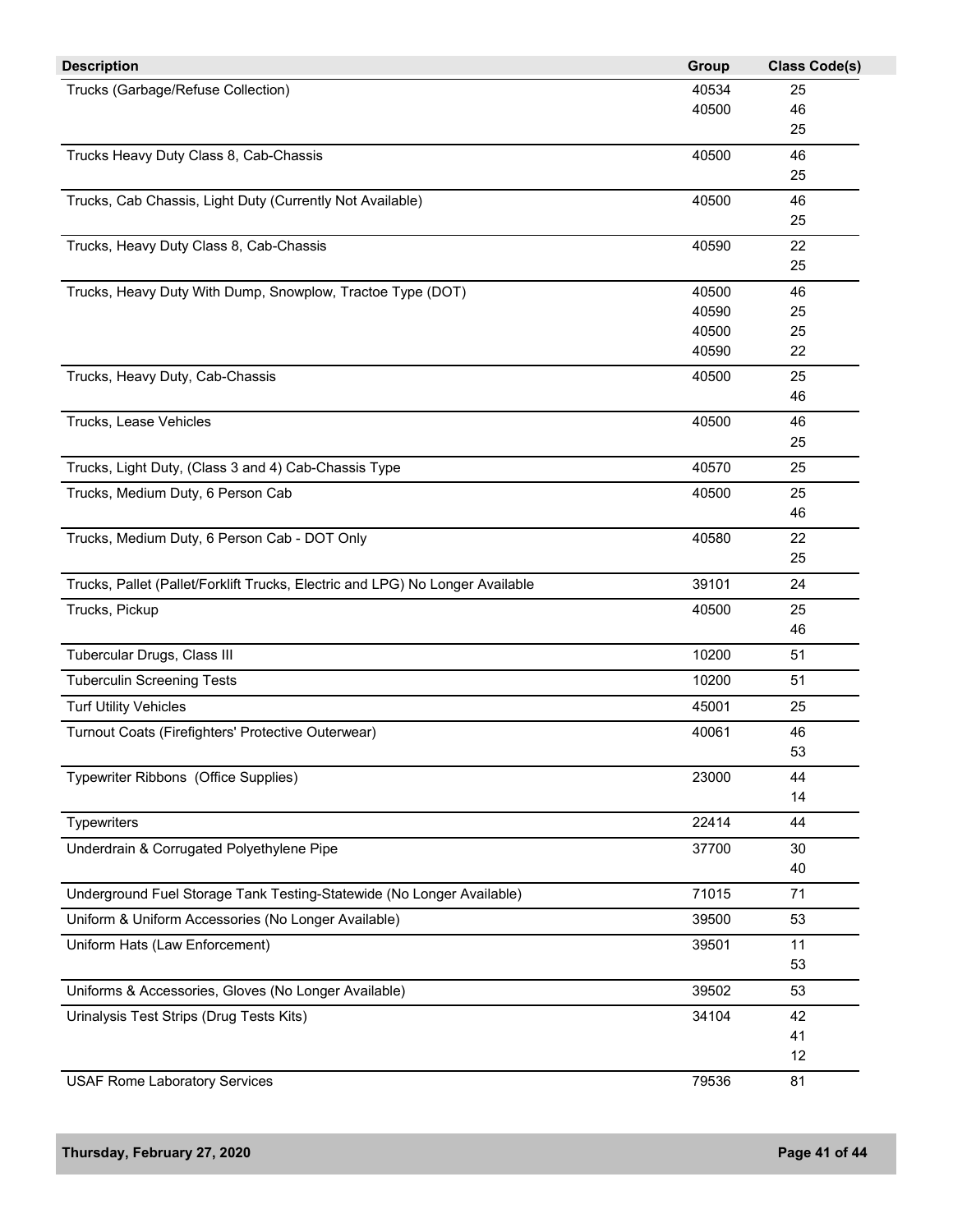| <b>Description</b>                                                    | Group | <b>Class Code(s)</b> |
|-----------------------------------------------------------------------|-------|----------------------|
| Utility Bill Audits (Expense Reduction Services)                      | 79032 | 43                   |
|                                                                       |       | 84                   |
| Utility Cans, Metal                                                   | 40500 | 25                   |
|                                                                       |       | 46                   |
| Utility tractors (Tractors, Mowing & Brush Clearing & Loader/Backhoe) | 40601 | 22                   |
| Vaccine, Virus, Rabies (Raccoon)                                      | 10200 | 51                   |
| Vacuum Cleaners (No Longer Available)                                 | 21402 | 47                   |
| Vans, Passenger & Cargo (See Group 40501)                             | 40500 | 25                   |
|                                                                       |       | 46                   |
| Variable Message Signs, Solar-Powered Portable                        | 35814 | 46                   |
|                                                                       |       | 39                   |
|                                                                       |       | 32<br>26             |
|                                                                       |       | 92                   |
| VDT Screens (Office Supplies)                                         | 23000 | 44                   |
|                                                                       |       | 14                   |
| Vehicle & Pedestrian Signal (LED) Modules                             | 35800 | 26                   |
|                                                                       |       | 92                   |
|                                                                       |       | 46                   |
|                                                                       |       | 39                   |
|                                                                       |       | 32                   |
| Vehicle (See Group 40451)                                             | 40450 | 25                   |
| Vehicle Lifts, Car & Truck (No Longer Available)                      | 35000 | 25                   |
| Vehicle Maintenance                                                   | 72002 | 25                   |
| Vehicle Rental (Passenger Vehicles Rental)                            | 72001 | 72                   |
|                                                                       |       | 78                   |
|                                                                       |       | 90                   |
| Vehicle Repair (No Longer Available)                                  | 72002 | 25                   |
| Vehicle Warning Lights, Electronic Sirens and Lightbars               | 30304 | 25                   |
|                                                                       |       | 46                   |
| Vehicle, PickUp Trucks                                                | 40500 | 25                   |
|                                                                       |       | 46                   |
| Vehicles                                                              | 40451 | 25                   |
|                                                                       |       | 46                   |
| Vehicles - Alternative Fueled Vehicles (No Longer Available)          | 40401 | 25                   |
| Vehicles - Buses (Transit), Adult Passenger                           | 40523 | 25                   |
| Vehicles - Electric Vehicles (No Longer Available)                    | 40511 | 25                   |
| Vehicles - International Truck Replacement Parts (DOT)                | 40510 | 25                   |
| Vehicles - Light Duty (Types A & B)                                   | 40520 | 25                   |
| Vehicles - Mack truck Parts (DOT Only)                                | 40504 | 25                   |
| Vehicles - Passenger Cars (Statewide) (See Group 40450)               | 40400 | 25                   |
| Vehicles - Passenger Cars, Sation Wagos (Statewide) (See Group 40450) | 40400 | 25                   |
| Vehicles - Pick Up Trucks (See Group 40451)                           | 40560 | 25                   |
| Vehicles - Refuse and Recyclables                                     | 40534 | 25                   |
| Vehicles - School Buses, Medium Duty (Types B, C & D)                 | 40521 | 25                   |
|                                                                       |       |                      |
| Thursday, February 27, 2020                                           |       | Page 42 of 44        |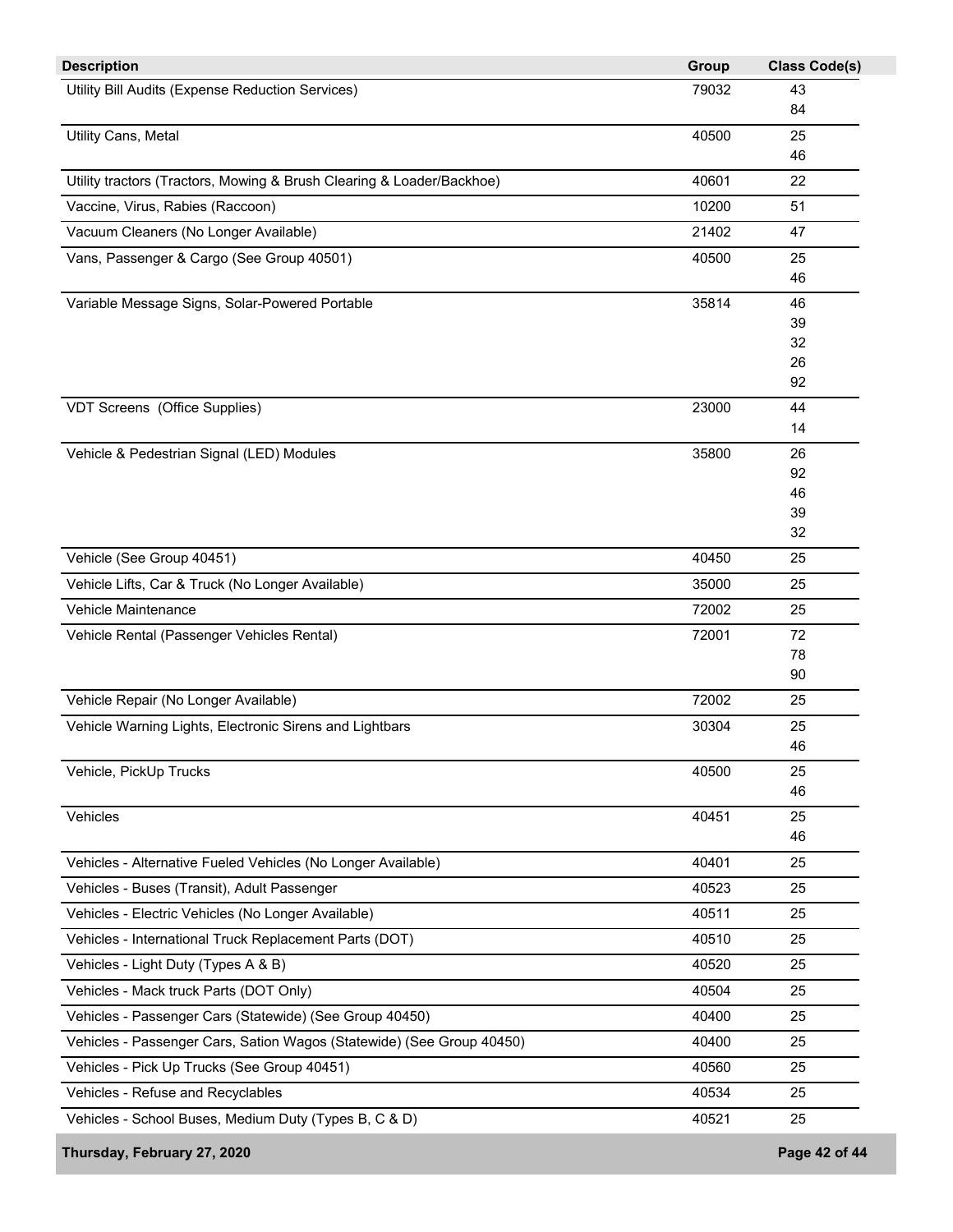| 40550<br>25<br>40570<br>25<br>Vehicles Trucks - Trucks, Medium Duty, 6 Person Cab - DOT Only<br>40580<br>22<br>25<br>40490<br>25<br>Vehicles, Trucks, Heavy Duty Class 8, cab-Chassis<br>40590<br>22<br>25<br>36130<br>48<br>35205<br>46<br>Video Conferencing Systems and Services<br>77159<br>45<br>Video Display Glare Screens (Office Supplies)<br>23000<br>44<br>14<br>Video Electronics Equipment (Currently Not Available)<br>38806<br>45<br>Video Equipment (LCD Projectors/Panels) (Currently Not Available)<br>38806<br>45<br>Video Security Systems<br>77201<br>43<br>32<br>92<br>46<br>77017<br>Video Teleconferencing<br>83<br>81<br>43<br>45<br>23000<br>44<br>14<br>40900<br>25<br>10200<br>51<br>76050<br>43<br>Voting Systems and Ballot Marking Devices<br>22300<br>43<br>44<br>46<br>45<br>77159<br>45<br>(Mowing Equip., & Walking & Weed Trimmer)<br>37000<br>21<br>37000<br>21<br>39000<br>39<br>27<br>26<br>46<br>47<br>38010<br>31<br>26<br>30304<br>46<br>25<br>25203<br>52<br>47<br>36501 | <b>Description</b>                                                                               | Group | <b>Class Code(s)</b> |
|---------------------------------------------------------------------------------------------------------------------------------------------------------------------------------------------------------------------------------------------------------------------------------------------------------------------------------------------------------------------------------------------------------------------------------------------------------------------------------------------------------------------------------------------------------------------------------------------------------------------------------------------------------------------------------------------------------------------------------------------------------------------------------------------------------------------------------------------------------------------------------------------------------------------------------------------------------------------------------------------------------------------|--------------------------------------------------------------------------------------------------|-------|----------------------|
|                                                                                                                                                                                                                                                                                                                                                                                                                                                                                                                                                                                                                                                                                                                                                                                                                                                                                                                                                                                                                     | Vehicles - Sport Utility Vehicles (See Group 40451)                                              |       |                      |
|                                                                                                                                                                                                                                                                                                                                                                                                                                                                                                                                                                                                                                                                                                                                                                                                                                                                                                                                                                                                                     | Vehicles - Trucks, Light Duty (Class 3 and 4) Cab-Chassis Type                                   |       |                      |
|                                                                                                                                                                                                                                                                                                                                                                                                                                                                                                                                                                                                                                                                                                                                                                                                                                                                                                                                                                                                                     |                                                                                                  |       |                      |
|                                                                                                                                                                                                                                                                                                                                                                                                                                                                                                                                                                                                                                                                                                                                                                                                                                                                                                                                                                                                                     |                                                                                                  |       |                      |
|                                                                                                                                                                                                                                                                                                                                                                                                                                                                                                                                                                                                                                                                                                                                                                                                                                                                                                                                                                                                                     | Vehicles, Lease (No Longer Available)                                                            |       |                      |
|                                                                                                                                                                                                                                                                                                                                                                                                                                                                                                                                                                                                                                                                                                                                                                                                                                                                                                                                                                                                                     |                                                                                                  |       |                      |
|                                                                                                                                                                                                                                                                                                                                                                                                                                                                                                                                                                                                                                                                                                                                                                                                                                                                                                                                                                                                                     |                                                                                                  |       |                      |
|                                                                                                                                                                                                                                                                                                                                                                                                                                                                                                                                                                                                                                                                                                                                                                                                                                                                                                                                                                                                                     | Vending Machines, Food & Beverage (No Longer Available)                                          |       |                      |
|                                                                                                                                                                                                                                                                                                                                                                                                                                                                                                                                                                                                                                                                                                                                                                                                                                                                                                                                                                                                                     | Vests, Bulletproof (Soft Body Armor) (Body Armour, Law Enforcement)                              |       |                      |
|                                                                                                                                                                                                                                                                                                                                                                                                                                                                                                                                                                                                                                                                                                                                                                                                                                                                                                                                                                                                                     |                                                                                                  |       |                      |
|                                                                                                                                                                                                                                                                                                                                                                                                                                                                                                                                                                                                                                                                                                                                                                                                                                                                                                                                                                                                                     |                                                                                                  |       |                      |
|                                                                                                                                                                                                                                                                                                                                                                                                                                                                                                                                                                                                                                                                                                                                                                                                                                                                                                                                                                                                                     |                                                                                                  |       |                      |
|                                                                                                                                                                                                                                                                                                                                                                                                                                                                                                                                                                                                                                                                                                                                                                                                                                                                                                                                                                                                                     |                                                                                                  |       |                      |
|                                                                                                                                                                                                                                                                                                                                                                                                                                                                                                                                                                                                                                                                                                                                                                                                                                                                                                                                                                                                                     |                                                                                                  |       |                      |
|                                                                                                                                                                                                                                                                                                                                                                                                                                                                                                                                                                                                                                                                                                                                                                                                                                                                                                                                                                                                                     |                                                                                                  |       |                      |
|                                                                                                                                                                                                                                                                                                                                                                                                                                                                                                                                                                                                                                                                                                                                                                                                                                                                                                                                                                                                                     |                                                                                                  |       |                      |
|                                                                                                                                                                                                                                                                                                                                                                                                                                                                                                                                                                                                                                                                                                                                                                                                                                                                                                                                                                                                                     |                                                                                                  |       |                      |
|                                                                                                                                                                                                                                                                                                                                                                                                                                                                                                                                                                                                                                                                                                                                                                                                                                                                                                                                                                                                                     |                                                                                                  |       |                      |
|                                                                                                                                                                                                                                                                                                                                                                                                                                                                                                                                                                                                                                                                                                                                                                                                                                                                                                                                                                                                                     |                                                                                                  |       |                      |
|                                                                                                                                                                                                                                                                                                                                                                                                                                                                                                                                                                                                                                                                                                                                                                                                                                                                                                                                                                                                                     |                                                                                                  |       |                      |
|                                                                                                                                                                                                                                                                                                                                                                                                                                                                                                                                                                                                                                                                                                                                                                                                                                                                                                                                                                                                                     |                                                                                                  |       |                      |
|                                                                                                                                                                                                                                                                                                                                                                                                                                                                                                                                                                                                                                                                                                                                                                                                                                                                                                                                                                                                                     |                                                                                                  |       |                      |
|                                                                                                                                                                                                                                                                                                                                                                                                                                                                                                                                                                                                                                                                                                                                                                                                                                                                                                                                                                                                                     | Videotape & Associated Items (Office Supplies)                                                   |       |                      |
|                                                                                                                                                                                                                                                                                                                                                                                                                                                                                                                                                                                                                                                                                                                                                                                                                                                                                                                                                                                                                     |                                                                                                  |       |                      |
|                                                                                                                                                                                                                                                                                                                                                                                                                                                                                                                                                                                                                                                                                                                                                                                                                                                                                                                                                                                                                     | Viking Snowplow Replacement Parts (currently Not Available)                                      |       |                      |
|                                                                                                                                                                                                                                                                                                                                                                                                                                                                                                                                                                                                                                                                                                                                                                                                                                                                                                                                                                                                                     | Virus Vaccine, Rabies (Raccoon)                                                                  |       |                      |
|                                                                                                                                                                                                                                                                                                                                                                                                                                                                                                                                                                                                                                                                                                                                                                                                                                                                                                                                                                                                                     | Vision Solutiomns Inc.                                                                           |       |                      |
|                                                                                                                                                                                                                                                                                                                                                                                                                                                                                                                                                                                                                                                                                                                                                                                                                                                                                                                                                                                                                     |                                                                                                  |       |                      |
|                                                                                                                                                                                                                                                                                                                                                                                                                                                                                                                                                                                                                                                                                                                                                                                                                                                                                                                                                                                                                     |                                                                                                  |       |                      |
|                                                                                                                                                                                                                                                                                                                                                                                                                                                                                                                                                                                                                                                                                                                                                                                                                                                                                                                                                                                                                     |                                                                                                  |       |                      |
|                                                                                                                                                                                                                                                                                                                                                                                                                                                                                                                                                                                                                                                                                                                                                                                                                                                                                                                                                                                                                     |                                                                                                  |       |                      |
|                                                                                                                                                                                                                                                                                                                                                                                                                                                                                                                                                                                                                                                                                                                                                                                                                                                                                                                                                                                                                     | <b>VTEL</b>                                                                                      |       |                      |
|                                                                                                                                                                                                                                                                                                                                                                                                                                                                                                                                                                                                                                                                                                                                                                                                                                                                                                                                                                                                                     | Walk-Behind                                                                                      |       |                      |
|                                                                                                                                                                                                                                                                                                                                                                                                                                                                                                                                                                                                                                                                                                                                                                                                                                                                                                                                                                                                                     | Walk-Behind Mowers (Mowing Equip.- Walking & Weed                                                |       |                      |
|                                                                                                                                                                                                                                                                                                                                                                                                                                                                                                                                                                                                                                                                                                                                                                                                                                                                                                                                                                                                                     | Walk-Off Mat Carpeting (Industrial and Commercial Supplies & Equipment)                          |       |                      |
|                                                                                                                                                                                                                                                                                                                                                                                                                                                                                                                                                                                                                                                                                                                                                                                                                                                                                                                                                                                                                     |                                                                                                  |       |                      |
|                                                                                                                                                                                                                                                                                                                                                                                                                                                                                                                                                                                                                                                                                                                                                                                                                                                                                                                                                                                                                     |                                                                                                  |       |                      |
|                                                                                                                                                                                                                                                                                                                                                                                                                                                                                                                                                                                                                                                                                                                                                                                                                                                                                                                                                                                                                     |                                                                                                  |       |                      |
|                                                                                                                                                                                                                                                                                                                                                                                                                                                                                                                                                                                                                                                                                                                                                                                                                                                                                                                                                                                                                     |                                                                                                  |       |                      |
|                                                                                                                                                                                                                                                                                                                                                                                                                                                                                                                                                                                                                                                                                                                                                                                                                                                                                                                                                                                                                     | Wall Coating System, Multicolor Seamless Inter.(Latex Base Paint-Interior) (No longer Available) |       |                      |
|                                                                                                                                                                                                                                                                                                                                                                                                                                                                                                                                                                                                                                                                                                                                                                                                                                                                                                                                                                                                                     |                                                                                                  |       |                      |
|                                                                                                                                                                                                                                                                                                                                                                                                                                                                                                                                                                                                                                                                                                                                                                                                                                                                                                                                                                                                                     | Warning Lights (Vehicle), Electronic Sirens, Lightbars                                           |       |                      |
|                                                                                                                                                                                                                                                                                                                                                                                                                                                                                                                                                                                                                                                                                                                                                                                                                                                                                                                                                                                                                     |                                                                                                  |       |                      |
|                                                                                                                                                                                                                                                                                                                                                                                                                                                                                                                                                                                                                                                                                                                                                                                                                                                                                                                                                                                                                     | Washers & Dryers (Domestic & Commercial) (Res. & Comm. Clothing Washers & Dryers)                |       |                      |
|                                                                                                                                                                                                                                                                                                                                                                                                                                                                                                                                                                                                                                                                                                                                                                                                                                                                                                                                                                                                                     | Washers & Dryers, Commercial (Institutional Washers and Dryers) (No Longer Available)            |       |                      |